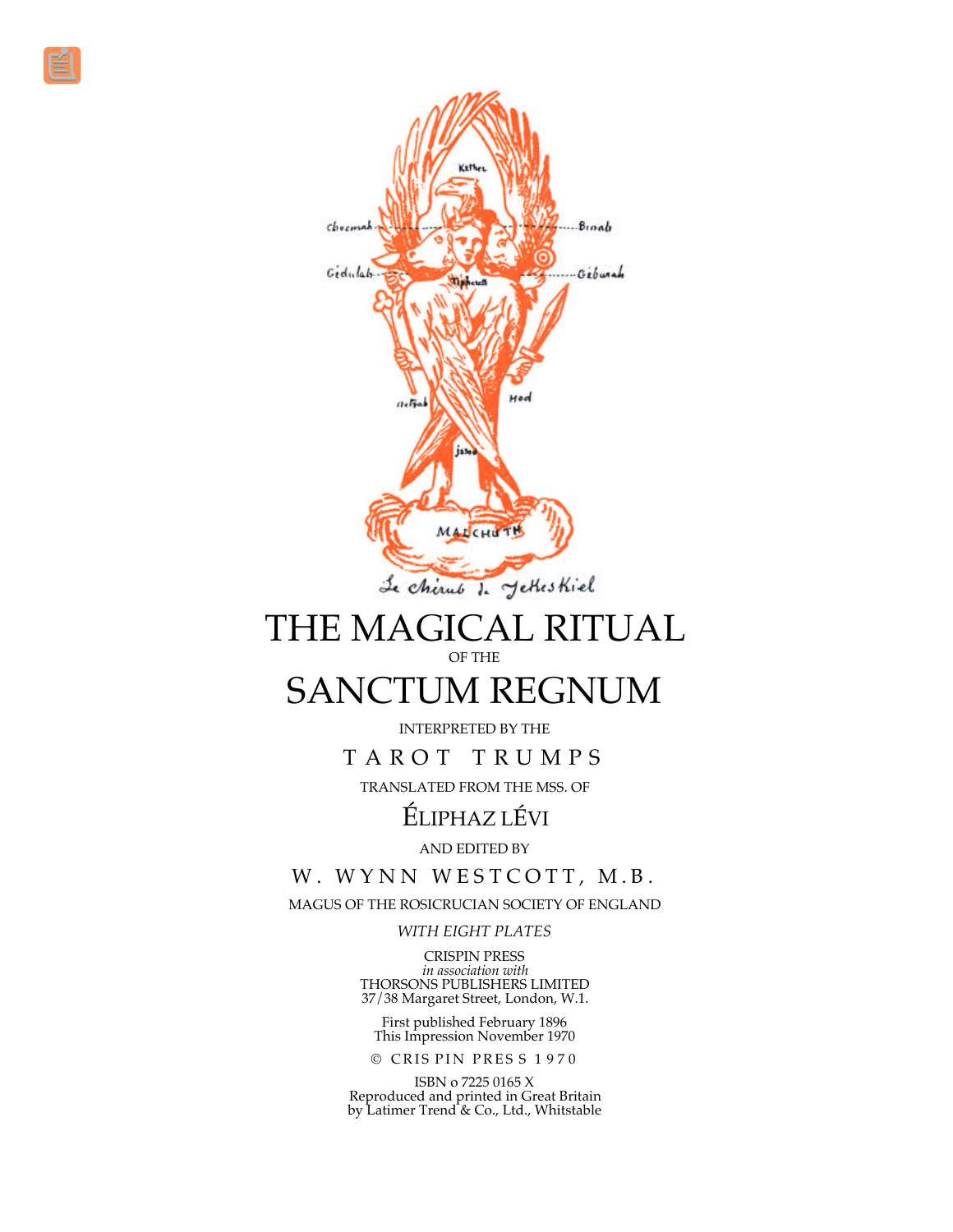# PREFACE BY THE EDITOR

THIS translation of a previously unpublished work by the late Alphonse Louis Constant, or, as he preferred to call himself, Éliphaz Lévi, is published with the consent of its possessor, Mr. Edward Maitland, the eminent collaborateur of the late Dr. Anna Kingsford, to whom it was given by the Baron Spedalieri, so well known as the friend, disciple, and literary heir of Éliphaz Lévi. The original MSS., which is in the handwriting of Lévi himself, is written upon pages interleaved with the text of a printed copy of a work by Trithemius of Spanheim, entitled *De Septem Secundeis:* the edition was published at Cologne, and is dated 1567. This work of the Abbot Trithemius is a very curious and interesting dissertation upon the ruling of the world by the seven great Archangels, to each of whom in succession is allotted a period of 354 years and 4 months. The Archangels are referred to the Planets of the ancients, and their successive periods of dominion are taken in the following order:—

| Orifiel   | representing | Saturn  |
|-----------|--------------|---------|
| Anael     |              | Venus   |
| Zachariel | "            | Jupiter |
| Raphael   | "            | Mercury |
| Samael    | $^{\prime}$  | Mars    |
| Gabriel   | $^{\prime}$  | Luna    |
| Michael   | $^{\prime}$  | Sol     |

The first course of these rulers ended in Anno Mundi 2480. The Noachian Deluge is placed at 1656, in the reign of Samael. The destruction of the Tower of Babel (see Tarot Trump, No. XVI., page 63) occurred in the Second reign of Orifiel; the life of Abraham in the Second reign of Zachariel; the life of Moses in the Second reign of Raphael; Pythagoras, Xerxes, and Alexander the Great in the Second Solar reign of Michael. The era of Jesus Christ comes in the Third reign of Orifiel.

| The               |                   |                   |           | Tolegach       | 109  | mign | A.D. |
|-------------------|-------------------|-------------------|-----------|----------------|------|------|------|
| $^{\prime\prime}$ | $^{\bullet}$      | 11                | Zachariel | $\blacksquare$ | 463  |      |      |
| 11                | $^{\prime\prime}$ | $^{\prime\prime}$ | Raphael   | $^{\bullet}$   | 817  |      |      |
| 11                | $^{\prime\prime}$ | $\mathbf{H}$      | Samael    | 11             | 1171 |      |      |
| ,,                | $^{\prime\prime}$ | $\mathbf{H}$      | Gabriel   | 11             | 1525 |      |      |
| ,,                | $^{\prime\prime}$ | $^{\prime\prime}$ | Michael   | 11             | 1879 |      |      |

Lévi appears to have been deeply impressed with this system of Rule by Archangels, and Edward Maitland, in his life of Dr. Anna Kingsford, refers to this volume with approval.

Under the heading of "Notes" the editor has given a short description of each Tarot Trump at the end of each chapter, and also a few notes on the mystical meanings assigned to the Tarots by Éliphaz Lévi in his other works; some of the views of P. Christian are added. To facilitate reference to such information, a table is added here specifying the places to which the student can turn for further opinions and more detailed descriptions.

Court de Gebelin. Le Monde premitif analyse. Paris. 1773-82. Volume 8.

Etteilla or Alliette. Philosophie des hautes sciences. Amsterdam. 1785.

Etteilla. Leçons theoriques et pratiques du livre du Thot. 1 787.

Tarots Egyptiennes ou Grand Etteilla. 1830.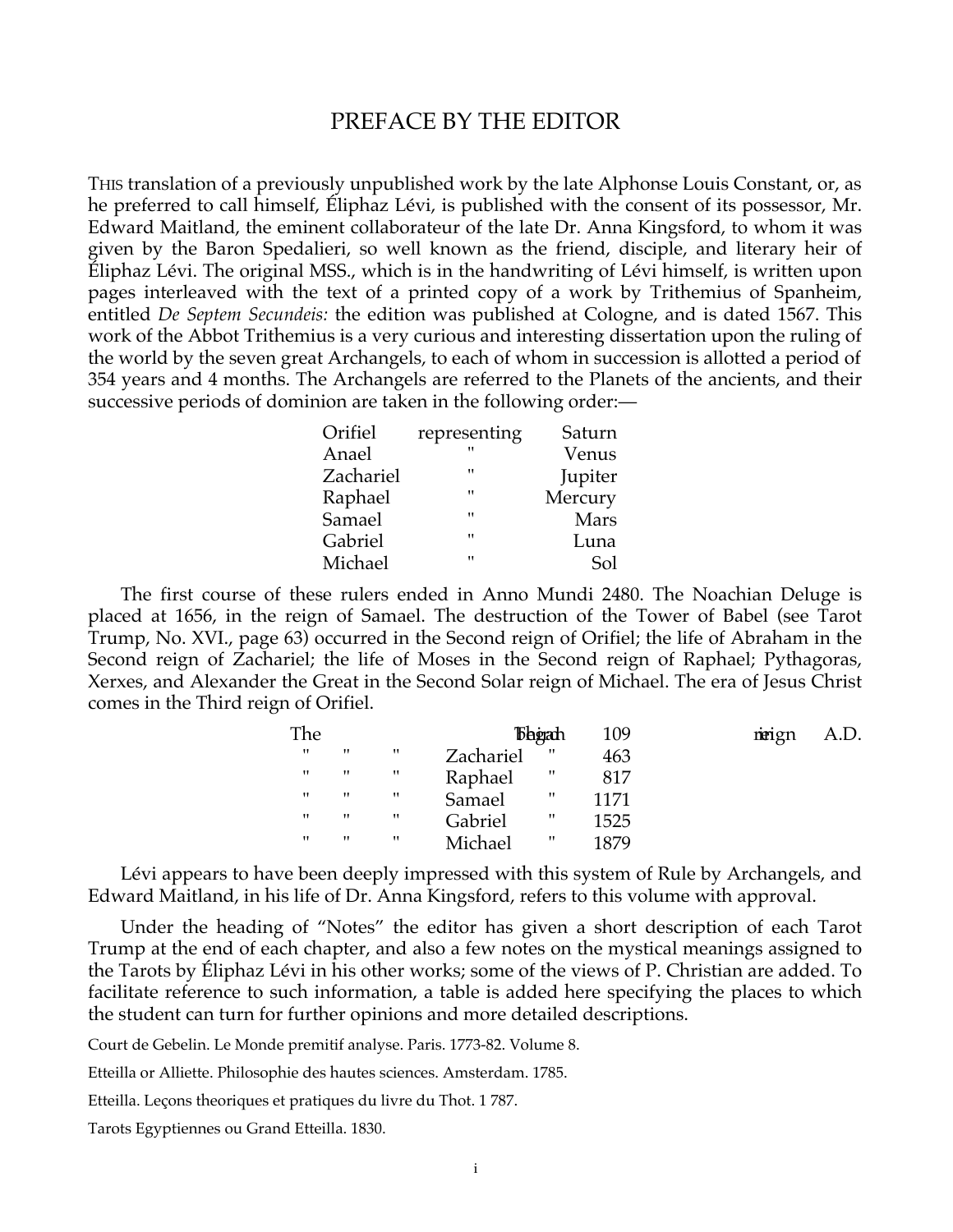Etteila. Manière de se récreer avec lc jeu des Tarots. 1783-5.

Lévi, Éliphaz. *Nom de plume* of Alphonse Louis Constant.

- Rituel de la Haute Magie. Paris. 1861. Pages 344-356 give the several descriptions and meanings of the Tarot Trumps; but the whole chapter entitled "Le livre d'Hermes," pages 332-384, is concerned with the subject. These Trumps are also allotted to Lunar days at pages 265-269.
- Dogme de la Haute Magie. Paris. I861. The tenth chapter has especial reference to the Tarot; but the whole volume is divided into chapters which relate to the Trumps.

Histoire de la Magie. 1860. Refer to pages 46, 81, and 109.

P. Christian. Histoire de la Magie. Paris. Special descriptions and occult meanings of the Tarot Trumps are given on pages 114–131.

Papus. Le Tarot des Bohemiens. English translation by Morton. George Redway. 1896.

Wirth, Oswald. Le livre de Thot.

Waite, A. E. The Mysteries of Magic, a Digest of the Writings of Éliphaz Lévi. London. George Redway. 1886. See pages 242–265.

MacGregor Mathers, S. L. The Tarot, its Occult Significance. George Redway. 1888.

Willshire, W. H. A Descriptive Catalogue of Playing and other Cards in the British Museum. 1876.

Chatto, W. A. Facts and Speculations on the Origin and History of Playing Cards. 1848.

The ordinary reader who has made no special study of the magical writings of Éliphaz Lévi, nor of the Kabalah, may consider that, however interesting the subject-matter of many of the following chapters, the connection between the Tarot Trumps and the details given under each heading is but slight. It must be understood that there *is* in all cases a direct relation between card and subject; but the keys which connect them are missing by intention of the author. and yet are obtainable by study of Lévi's other works.

The twenty-two Tarot Trumps bear a relation to numbers and to letters; the true attributions are known, so far as is ascertainable, to but a few students, members of the Hermetic schools: the attributions given by Lévi in his *Dogme* and *Rituel*, by Christian, and by Papus are incorrect, presumably by design. The editor has seen a manuscript page of cypher about 150 years old which has a different attribution, and one which has been found by several occult students, well known to him, to satisfy all the conditions required by occult science.

The eight coloured plates with which this volume is embellished are facsimile copies of Lévi's own drawings; they add greatly to the charm of the work, and are a credit to the publisher and to the artist who executed them. The design on the cover is the monogram drawn by Lévi to represent the "Completion of the Great Work," see page 45. The Cross four, multiplied by the triangle—three, gives twelve the complete number of a cycle: the Hebrew letter Tau represents the Universe.

"The Mysteries of Magic, a Digest of the Writings of Éliphaz Lévi," by Mr. A. E. Waite, published by Mr. Redway in 1886, has had so large a circulation among English readers, that the editor anticipates a cordial reception for this little volume.

LONDON, *February* 1896.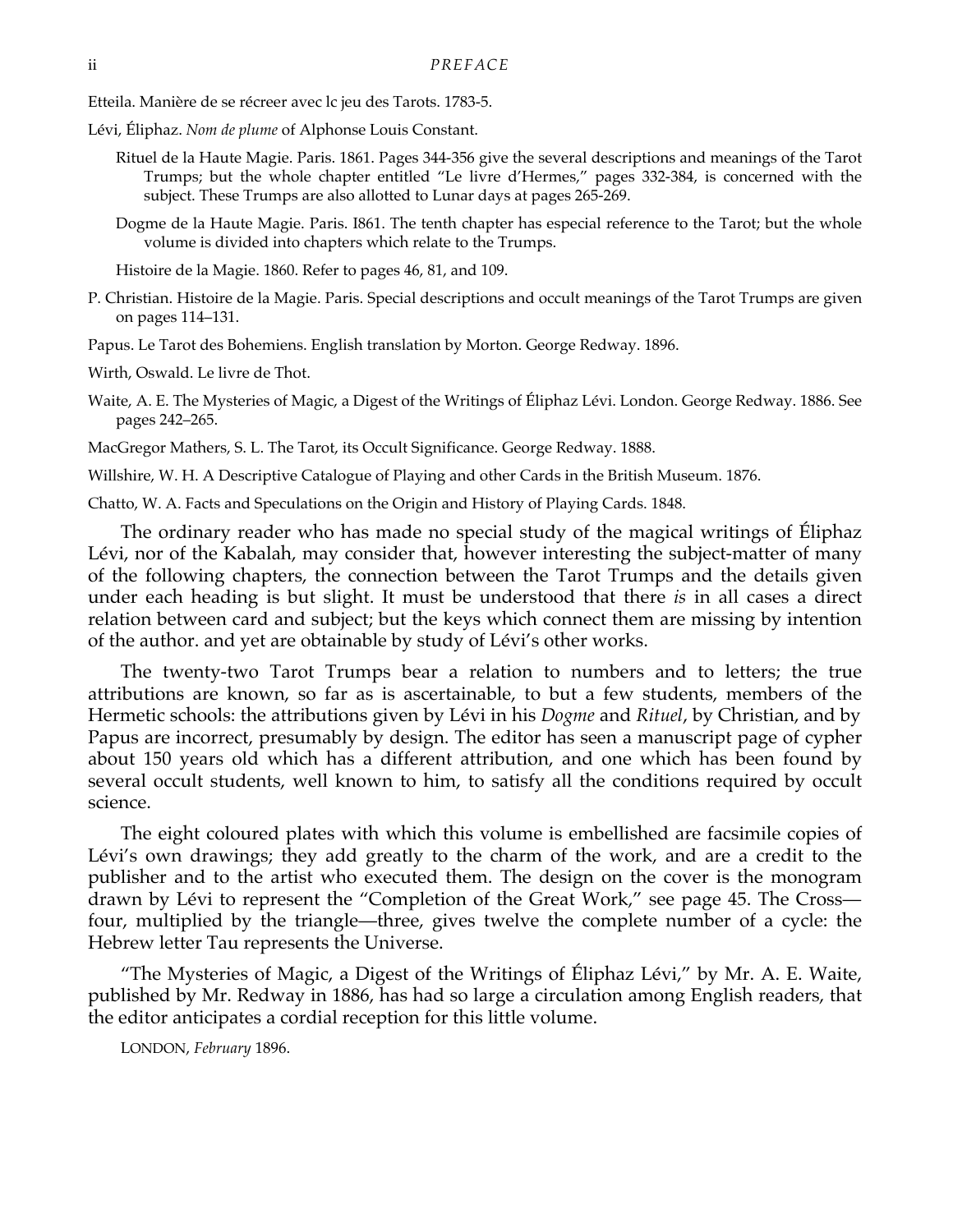# THE MAGICAL RITUAL OF THE SANCTUM REGNUM

I

# *THE MAGICIAN—LE BATELEUR*

LISTEN to the words of Solomon which he spake to his son Rehoboam: "The fear of God is the beginning of wisdom, but the end of wisdom is the knowledge and love of Him who is the Source of all good, and the supreme Reason, whence all things do proceed." Adonai had passed an eternity in heaven, and then created Man; so a time on earth is given to man to comprehend Adonai. In other words, the knowledge which man attains concerning the Supreme Being springs from the faculties which have been bestowed upon him at his creation, in order that he might in his turn formulate an image of the Being who has sent him into this world.

By Intelligence man conceives the ideal of God, and by Will he should turn to good works. But human will when without works is dead, or at any rate is only a vague desire: the same is true of a thought not expressed in language; it is not a word, but only a dream of the intelligence. An imagination is not a realised thing, it is only a promised something, while an act is a reality. For the same reason there is no piety without prayer, and no religion without worship. Words are the formal and social reality of ideals, and ceremonies are religion put into practice; there is no real faith unless it shows itself by actions prompted by faith. A formulated expression in words, confirmed by actions, demonstrates the two powers of a human soul. To work it is necessary to will, and to will it is necessary to formulate the desire. Actions imply ideas even if the ideals are not themselves translated into acts.

Thought is the life of intelligence, words show the creative force of thought, while actions are the last effort of words, and the desirable complement of words. Words have been spoken, thought has been translated into action; by the act of creating, speech has taken place.

A word is the requisite formula of a thought, an act is an exhibition of will. This is why prayer is a necessity, and may obtain all that it asks. A prayer is a perfected act of the will, it is a link connecting human words with the divine Will. All ceremonies consecrations, ablutions, and sacrifices are prayers in action, and are symbolic formulas; and they are the most potent prayers because they are translations of word into action, showing will power and persistence, seeing that they require more constrained attention than silent prayer, or prayer expressed in words; and so they constitute real work, and such work demands a man's whole energy.

#### NOTES .

The First Tarot Trump is named Le Bateleur, and in English is spoken of as the Magician. Lévi remarks in one of his works that the arms and body of the figure bear a resemblance to the first letter, Aleph, of the Hebrew alphabet, in some packs of the oldest designs; but the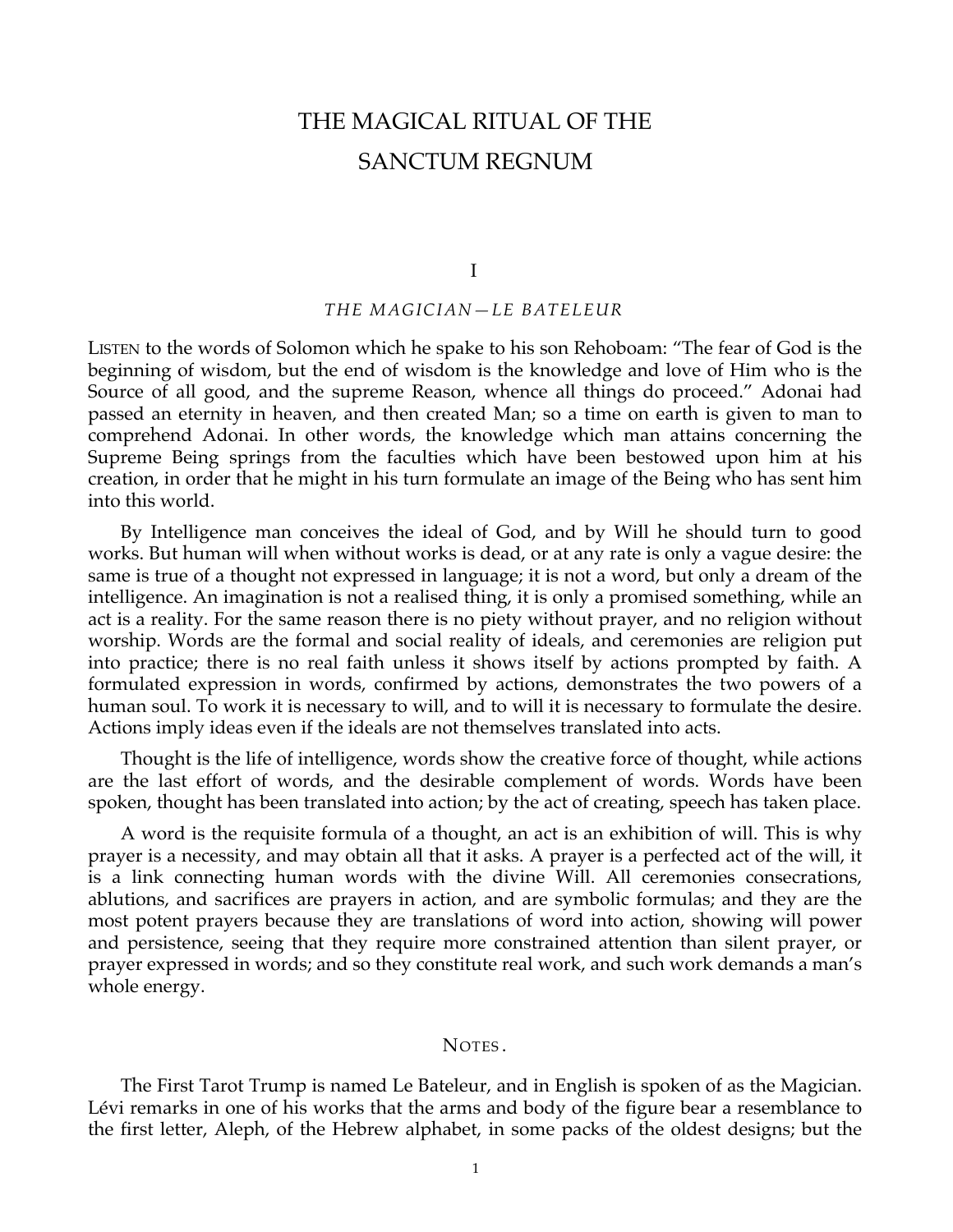student will do wisely to consult his intuition, if he have no adept instructor, as to the true attribution of this or either of the other trumps of the Tarot.

The Magician stands by a table holding a magical wand in his left hand; before him on the table are lying other implements suitable to his task, such as a dagger, cup, and pantacle. His face expresses assurance, and intelligence beams from his eyes.

Lévi elsewhere defines its occult meaning to be God, spirit, unity; and man as a reflection of God. P. Christian, in his *Histoire de la Magie*, says that this card represents, in the Divine world, the Absolute One; in the Intellectual world, Unity; and in the Physical world, Man; and that man should, like God, work without ceasing, for a state of willing nothing and doing nothing is hardly less fatal than evil doing.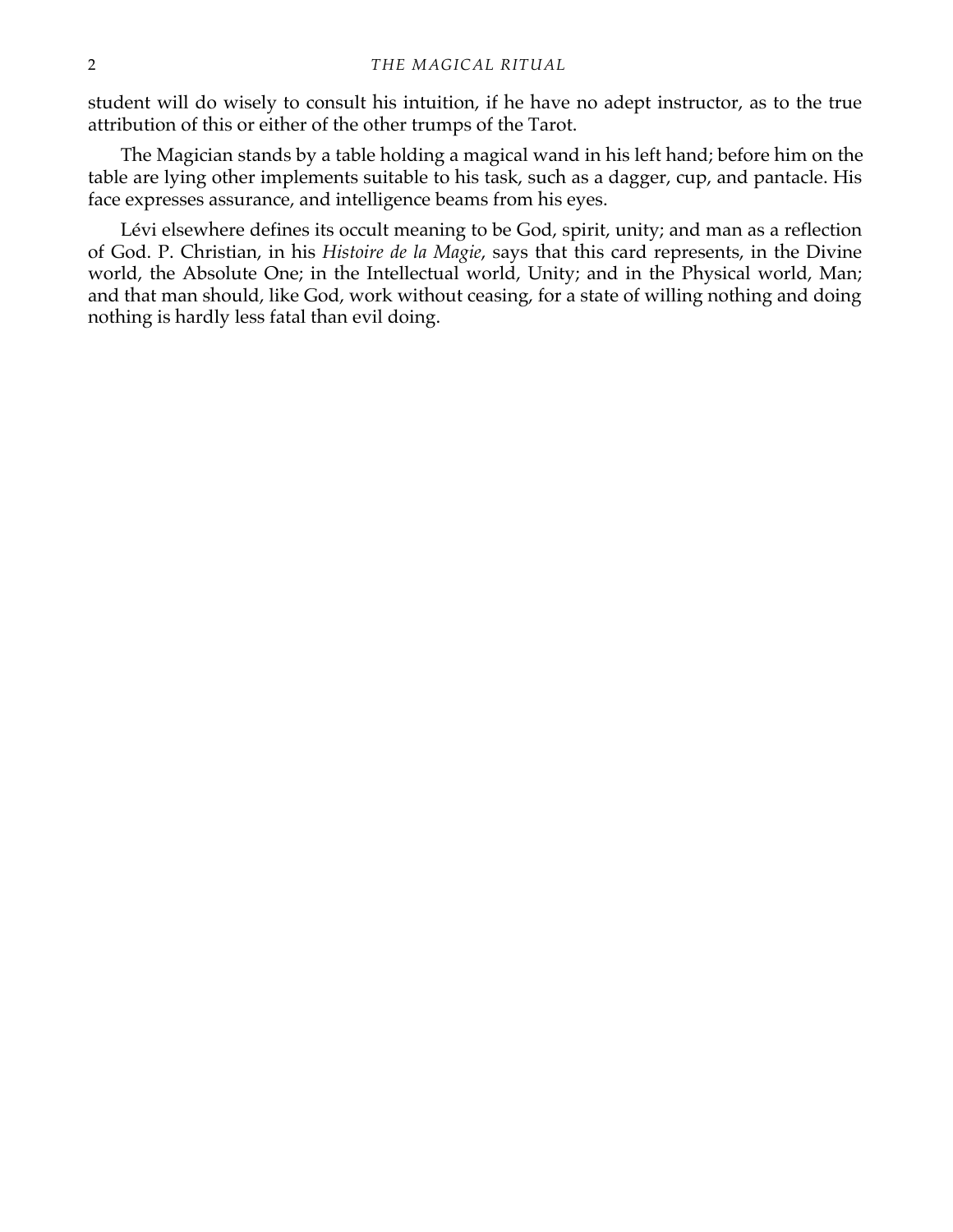# *THE PRIESTESS—LA PAPESSE*

DEPTH is equal to height, darkness is contrasted with light, matter is but the garment of the spirit. That which is below is like that which is above. The breath of God is borne along over the waters, and the waters remain aloft carried on by the breath of God. That which we call the Breath of God is the Life Essence spread over the worlds; it is that warm luminous fluid which gives a soul to the planets; the common reservoir of progressive animal life; the universal basis of the sympathies between bodies, and the medium of love between souls; it i8 the vehicle of the will, and common basis for all the varied modifications of the Creative Word. The Breath of the mouth of God leads to the corresponding human breath. God said, "Let us make man," and man answers, "Let us make to ourselves a God."

When God made creation manifest as a temple, He illumined the planets as light-bearers, He decorated the earth with flowers as an altar, He gave mysterious properties to metals and plants, and He drew with His finger circles, triangles, and the cross, as eternal pantacles, traced in living fire upon the immense vault of the skies The Magus should imitate his God upon this earth, his dwelling.

Know, Will, and Act; these are the three essentials for sacerdotal and royal high magic. Matter and form are instruments placed in the power of the Magus, his acts should be dependent on the Word, and so shall none of his deeds be lost, and his teachings shall be preserved.

You then who desire to understand the mysteries of this Science and to perform marvels, consider and tremble lest you have as yet failed to attain to knowledge and wisdom; for if so, you stand on the brink of an abyss; stop, ere it is too late. But if you have secured the Lamp and Wand of Initiation, if you are cognisant of the secrets of the Nine, if you never speak of God without the Light which proceeds from Him, if you have received the mystical baptism of the Four Elements, if you have prayed upon the Seven Mountains, if you know the mode of motion of the Double Sphynxed Chariot, if you have grasped the dogma of why Osiris was a black god, if you are free, if you are a king, if you are in truth a priest in the temple of Solomon—act without fear, and speak, for your words will be all-powerful in the spiritual kingdom, and the breath of God will follow the utterances of your mouth, and the powers of the heavens and of the earth will be obedient unto you.

#### NOTES .

The Second Tarot Trump represents a seated female figure, crowned with a tiara, and holding a book in her hands; it is partly concealed by her mantle. She has a veil around her head, and some old cards show the horns of Isis upon her head-dress. Some authors who discredit the great age and Egyptian origin of the Tarot symbols have asserted that this card was intended to represent the fabulous Pope Joan. This character was said to be an Englishwoman of great learning, ability, and vice, who was chosen Pope in A.D. 855, succeeding Leo IV. Both Protestants and Roman Catholics have now rejected the story as a groundless fiction. Lévi, in his *Dogme de la haute Magie*, throws out the suggestion that this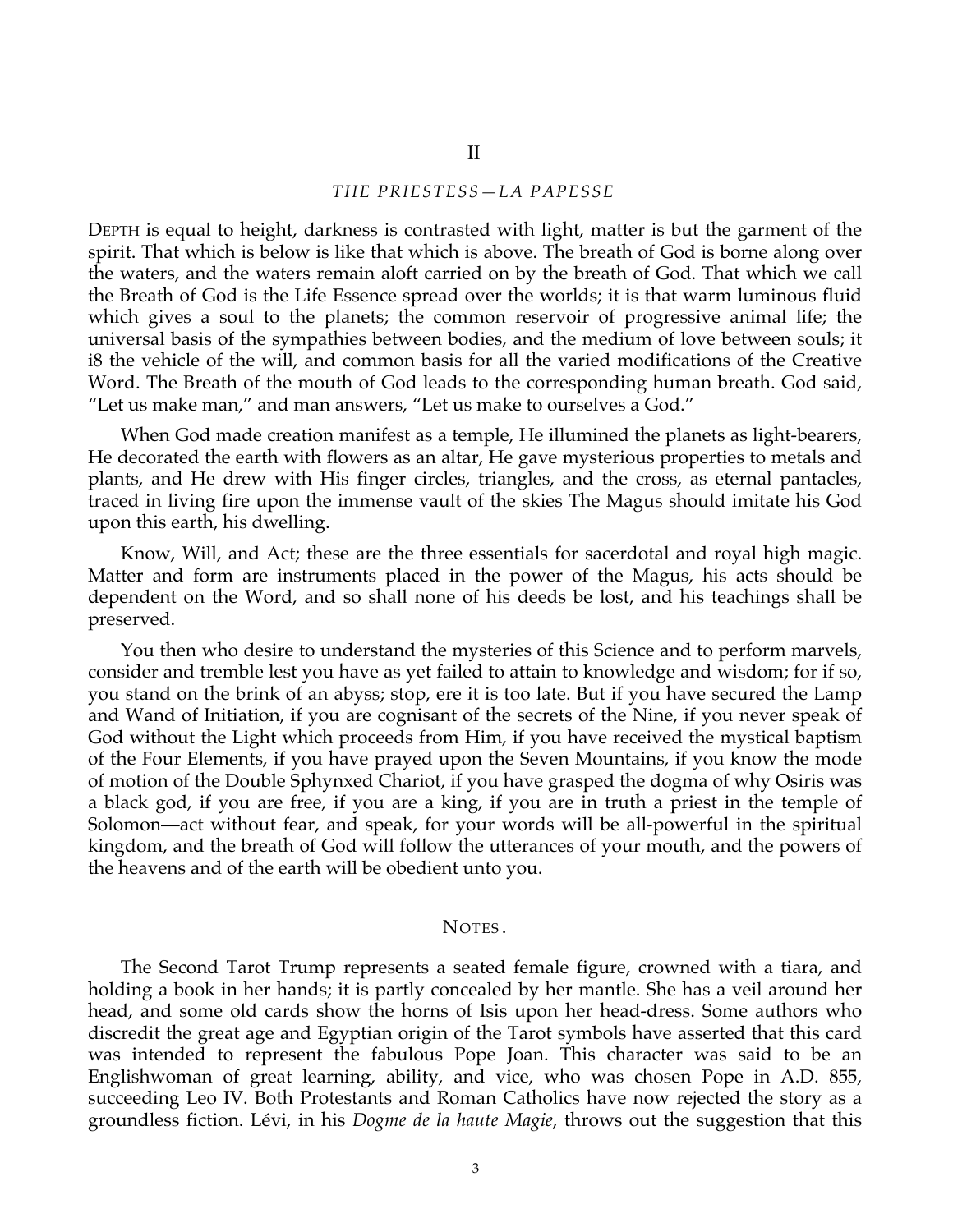trump represents the Greek Juno, and he assigns as its occult meanings—the house of God, and of man; sanctuary, the Gnosis, the Kabalah, the dyad, woman and maternity.

The Rosicrucians considered this card to be Isis, the Great Mother, Soul of Nature. P. Christian gives as its meaning—Occult Science awaiting the initiate at the door of the sanctuary.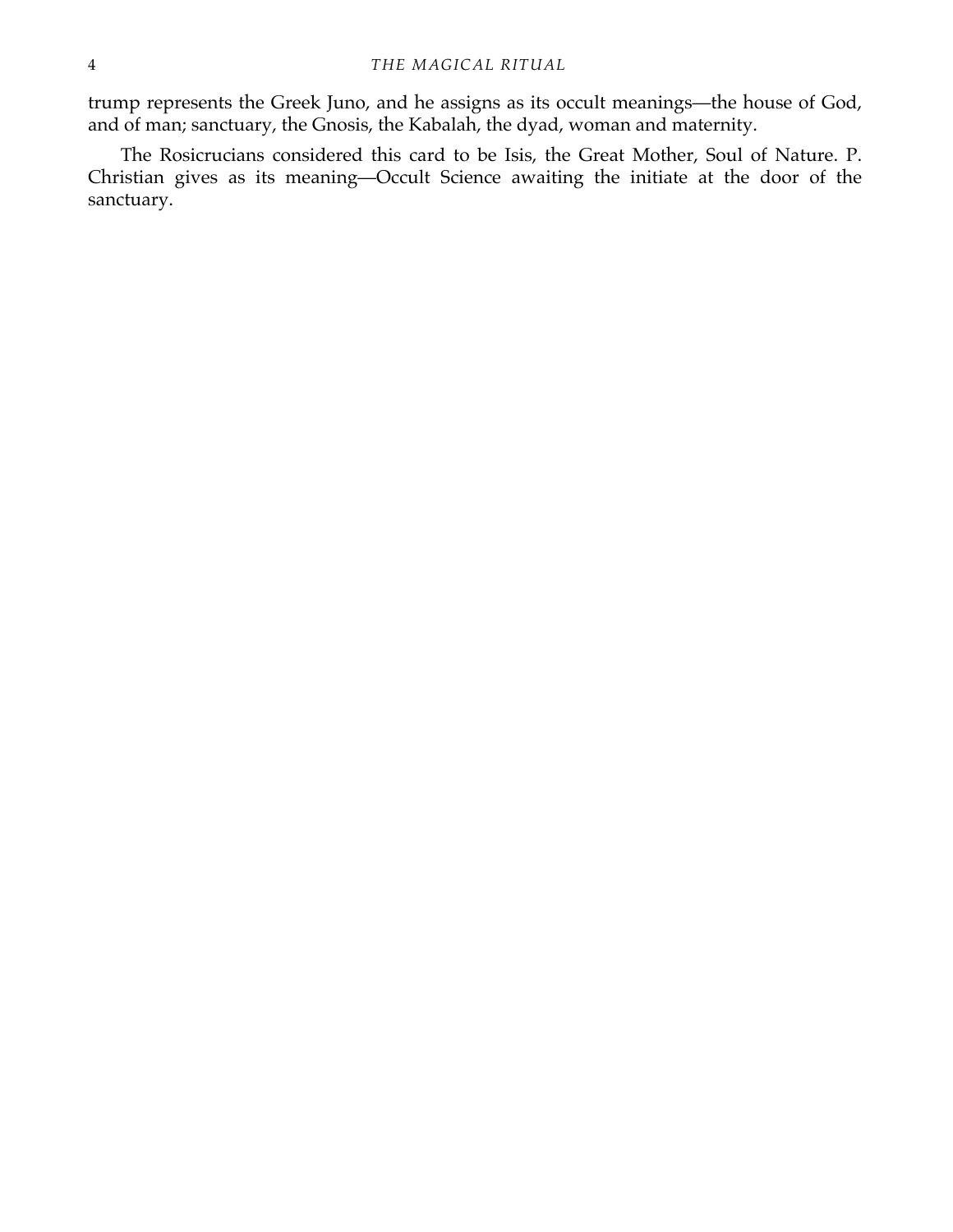# *THE EMPRESS—L'IMPERATRICE*

YOU should before all other things study and understand the sacred laws of Nature. Discern the Father Spirit and Mother Spirit, and recognise the sex aspect of the two breaths, and the soul of their movements; learn how the black female seeks the caresses of the white male, and why the white male does not disdain the dark woman. The white man is Day, or the Sun; and the black woman refers to Night, and the Moon. It is necessary to know the names and powers of the twelve precious jewels which are included in the crown of gold referred to the Sun, and the names also which are allotted to the chief of the powers of the Moon. You will then require to be familiar with the keys of the Fifty Gates, the secret of the Thirty-two Paths, and the characters of the Seven Spirits.

These Seven Spirits are, Michael of the Sun, Gabriel of the Moon, Samael of Mars, Raphael of Mercury, Zachariel of Jupiter, Anael of Venus, and Orifiel of Saturn. These govern the world in successive order, and the completion of their seven ages of ruling power constitutes a Week of the Time of God.

You must learn also the plants, colours, perfumes, and musical notes which correspond to the seven planetary powers; and it is essential to retain those correspondences with the utmost exactitude. Thus when it is required to do perfect magical work, the procedure of each day is different in many particulars.

On Sunday you must wear a purple robe, a tiara, and golden bracelets; you must arrange about the altar or tripod, garlands of laurel, heliotrope, or sunflower; you must use as a fumigating incense cinnamon, frankincense, saffron, and red sandal-wood; you require at your right hand a golden wand set with a ruby or a chrysolite; and your operations must be carried out between one hour past midnight up to eight in the morning, or between three in the afternoon and ten in the evening.

On Monday you should wear a white robe with silver ornaments, with a collar of three rows consisting of pearls, crystals, and selenites; a tiara yellow with the letters of Gabriel in silver. The proper perfumes are those of camphor, white sandalwood, amber, and cucumber seeds; the garlands for the altar should be of armoise (*query*, mugwort, artemisia), evening primrose, and yellow ranunculus. Avoid with care anything of black colour; use no cup or vessel of gold, silver only, or clear white china or pottery. The same hours as before mentioned for the Sun, but use rather the night hours.

On Tuesday the colour of the robe should be fiery, or rusty, or of blood colour, with a girdle and bracelets of steel; the wand should be of magnetised steel; a sword may also be used and a consecrated dagger; garlands of absinth and rue; an amethyst and steel ring on the finger should also be worn.

On Wednesday the robe should be green or of shot silk many tinted; the necklet of pearls, or of glass beads containing mercury; the perfumes are benzoin, myrrh, and storax; the flowers for the garlands are the narcissus, lily, the annual or perennial mercurialis, fumitory, or marjoram; the precious stone is the agate.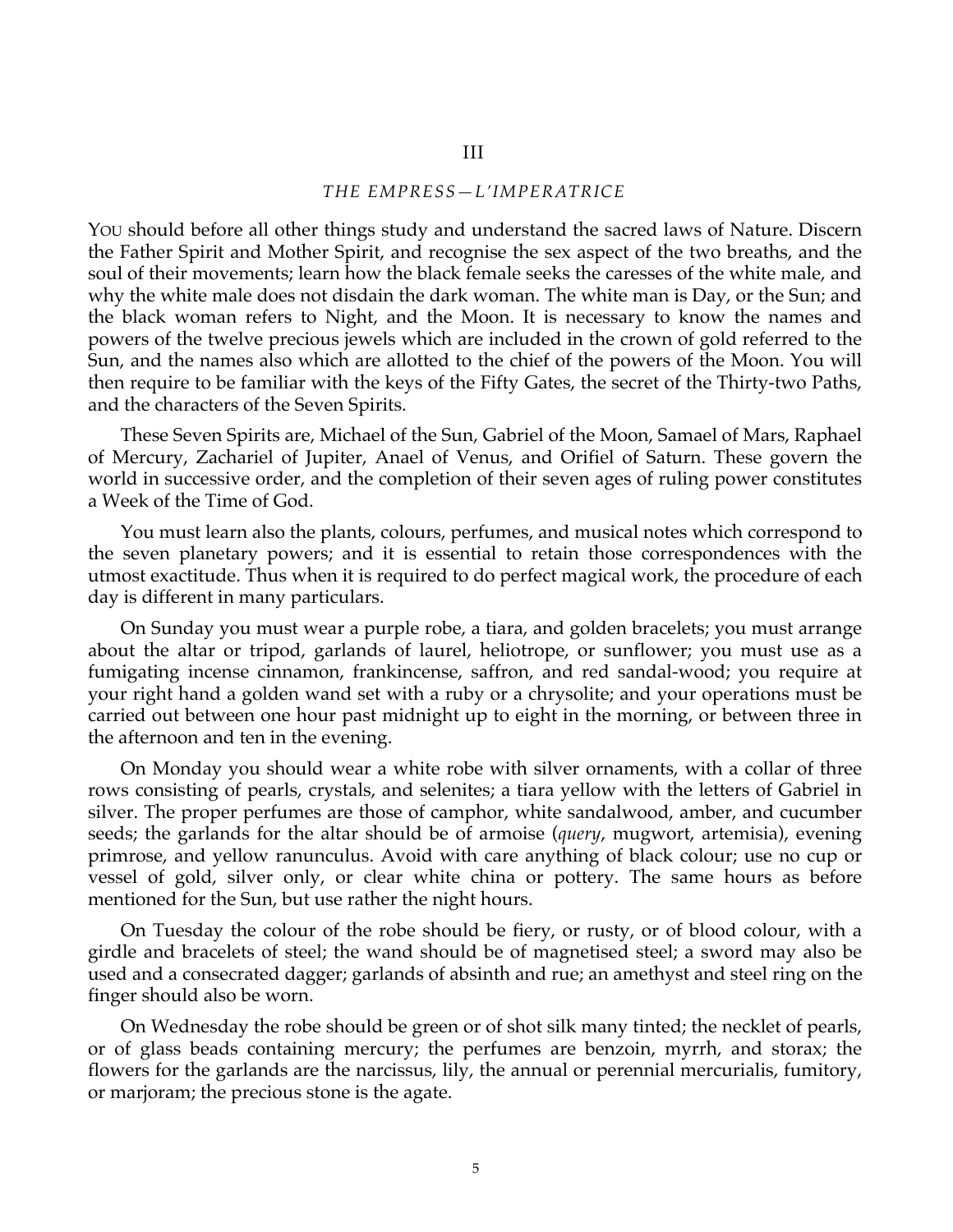On Thursday the robe of scarlet, a lamen of tin upon the forehead, bearing the symbol of Jupiter and the three words Giazar of Fire, Bethor of Water, and Samgabiel, also fiery; the perfumes for incense, ambergris, cardamon, grains of paradise, balm, mace, and saffron The ring should contain an emerald or a sapphire; the garlands of oak, poplar, fig-tree, or pomegranate; the wand of glass or resin. The robe should be made of wool or silk.

On Friday the robe of azure blue, its decorations of green or rose colour, the wand of polished copper; the perfumes are musk, civet, and amber; crown of violets; garlands of roses interspersed with boughs of myrtle and olive; the ring ornamented by a turquoise. Lapis lazuli and beryl should decorate the crown or diadem. The operator should hold a fan formed of swan's feathers, and should wear around his loins a circlet, being a copper plate on which is engraved Anael, with its sigil, and on a circle surrounding these the words Ave Evah; Vade Lilith.

On Saturday the robe should be black, or dark brown, with appropriate designs embroidered in orange-coloured silk. Around the neck should be worn a chain and lamen formed of lead engraved with the name Saturn and his sigil, with the addition of the words Almalec, Aphiel, and Zarahiel. The proper perfumes for the incense are scammony, aloes, sulphur, and asafoetida. The wand should be ornamented with an onyx stone, and the proper garlands are of ash, cyprus, and black hellebore. Upon the onyx on the wand there should be engraved with a consecrated tool, during the hours of Saturn, a figure of the double-faced Janus.

#### NOTES .

The Third Tarot Trump, the Empress, represents a seated female figure upon a throne, crowned with twelve stars, and holding in her left hand a sceptre surmounted by a diamondshaped emblem, or a globe; she has wings, and by her right side is emblazoned on a shield the black eagle. This figure is the Greek Aphrodite-Urania, and corresponds to the figure in St. John's vision, clothed with the Sun, crowned with twelve stars, and having the Moon beneath her feet.

Lévi gives in his *Rituel* its meanings as the Word, the ternary, plenitude, fecundity, nature. See also Waite, page 255. Christian, page 116, allots Isis to this trump. This is erroneous; no examples of the Empress ever show horns, while several Priestess cards of the oldest types do show the horns of Isis upon her head.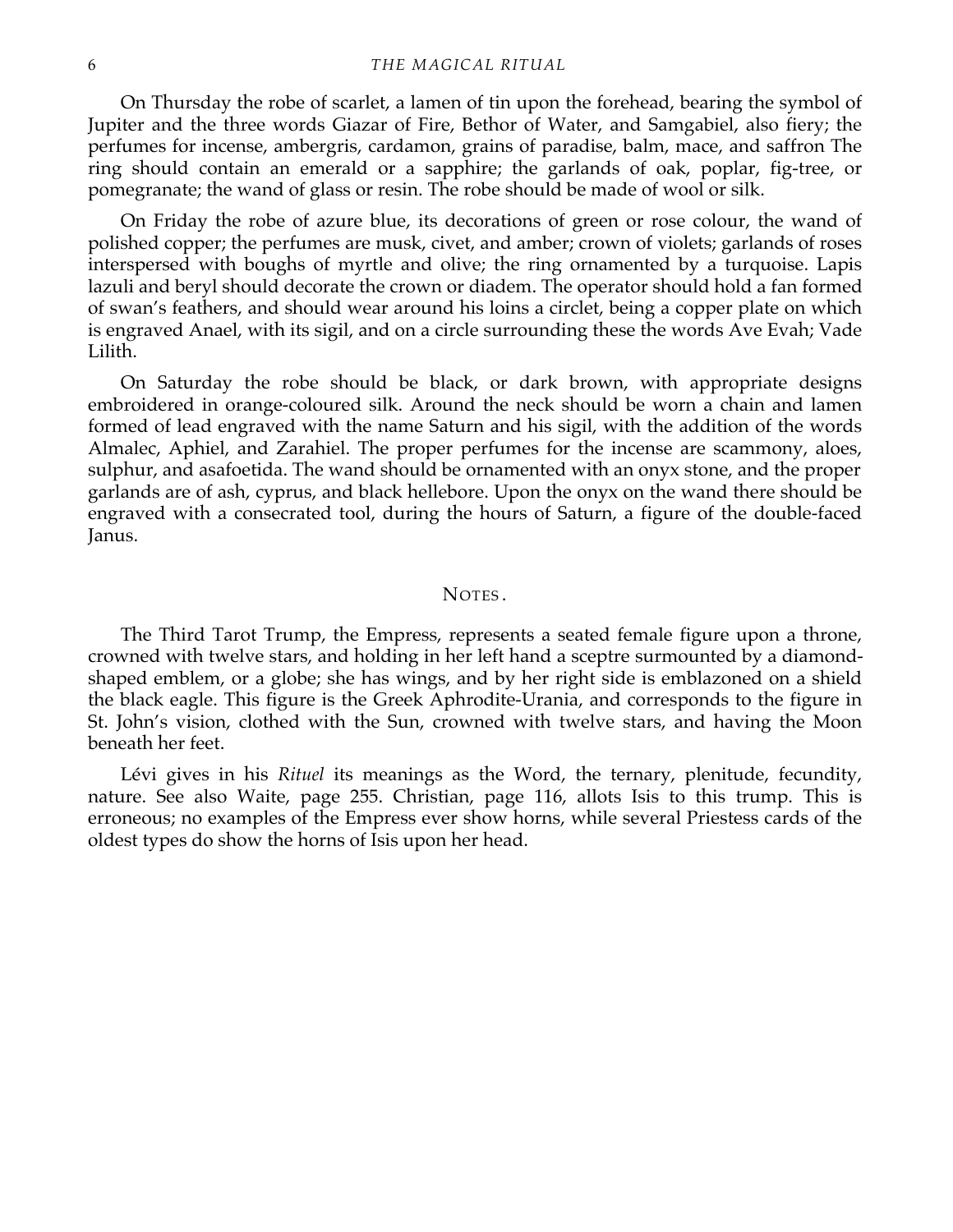# *THE EMPEROR—L'EMPEREUR*

THE clothing of a Magician should be new, clean, and woven by a virgin; magical implements should be new, and consecrated by prayers and incense.

The Magician needs to be abstinent, chaste, and devoted to the Work. His spirit and heart must be free from other claims upon them, and his will power devoted wholly, perseveringly, and with intelligent faith to the success of any great work, and to the results of his scientific occult performances. Magical operations should commence with Exorcisms of air, earth, and water, and end by Consecrations with fire.

The Exorcism of Air is performed by breathing forth toward the four cardinal points, by the Word, and by repeating this invocation:—

"The Spirit of God brooded over the waters, and God breathed into Man the breath of life.

"The Spirit of God filled the universe; in it all things exist, and in it is the Word of Power.

"May the Word be in my spirit, and so may all things be subservient to me.

"Be ye exorcised then, ye beings of Air, in the Name of Him whose breath first filled all things with the Holy Spirit. Amen."

The Prayer of the Sylphs should then be recited.

[This will be found at length in Lévi's *Rituel de la haute Magie*, p. 78, and in English in A. E. Waite's "Mysteries of Magic," p. I22, the only error being his heading, "Prayer *for* the Sylphs"; it is the prayer *of* the Sylphs for a nearer relation to the divinity.]

The Exorcism of Earth is performed by the sprinkling of consecrated water, by the breath, by the Word, and by the burning of incense suitable to the day of the ceremony. Then recite the Prayer of the Gnomes.

[See Lévi, *Rituel*, p. 84; and Waite, p. I25.]

The Exorcism of Water is performed by the laying on of hands, by the breath, by the Word, and by sprinkling upon it consecrated salt mixed with a little of the ash taken from the censer, and duly consecrated. The Water is to be sprinkled around by a brush composed of sprays of vervain, periwinkle, sage, mint, valerian, and basil; these are to be tied with a thread taken from a virgin's distaff, to a handle of the wood of a nut-tree which has not yet borne fruit. Upon this handle you must engrave, with the magical dagger, the characters of the Seven Spirits.

The Salt is consecrated by reciting over it the following Latin prayer:—

"In isto Sale sit sapientia, et ab omni corruptione servet mentes nostras et corpora nostra, per Chokmah, et in virtute Ruach Chokmael; recedant ab isto phantasmata hylæ ut sit Sal celestis, Sal terræ et Terra salis, ut nutrietur bos triturans, et addat spei nostræ cornua tauri volantis. Amen."

Then this Latin prayer over the ashes from the censer:—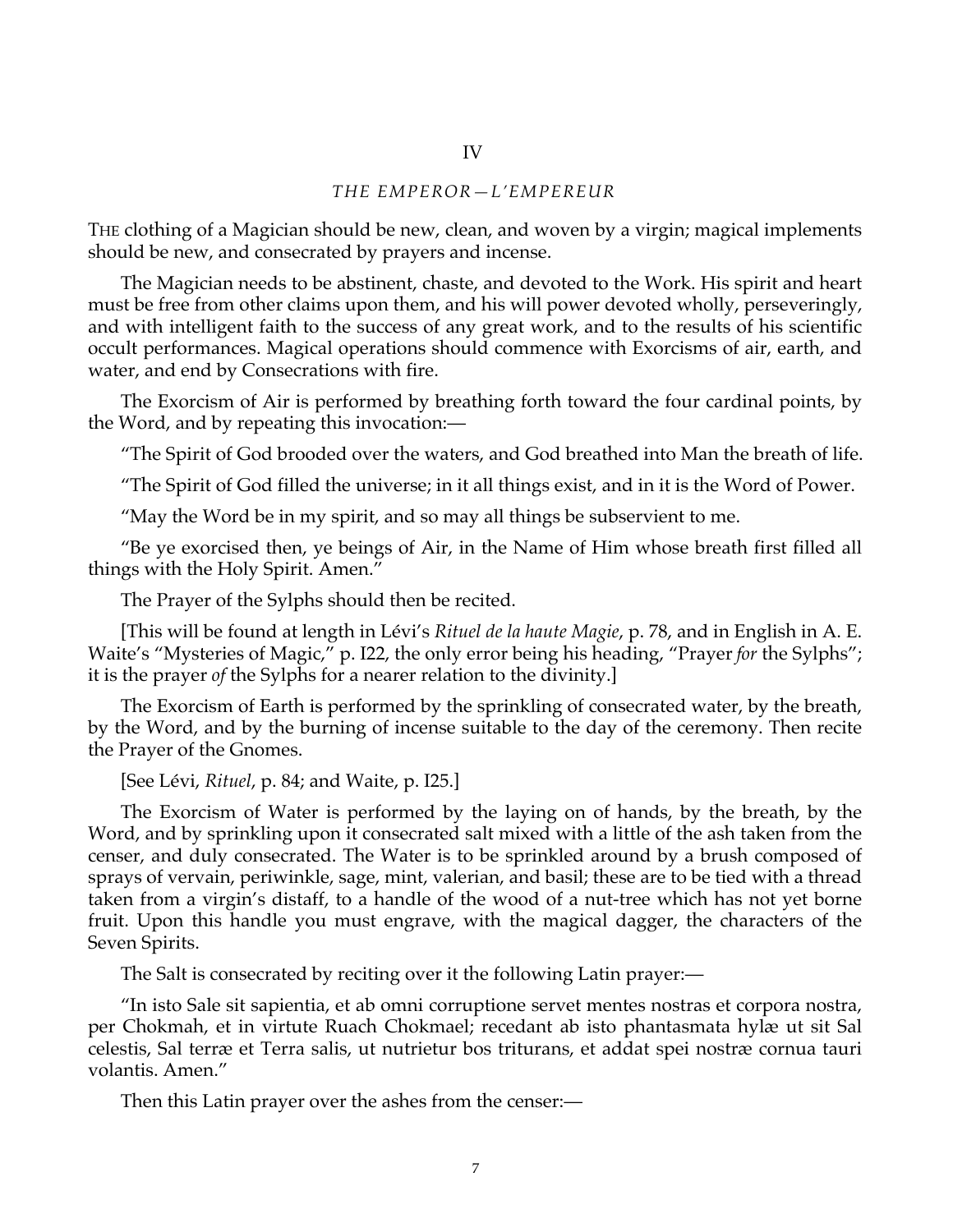"Revertatur cinis ad fontem aquarum viventium, et fiat terra fructificans et germinat arborem jucunditatis, et incensum suavitatis, per tria nomina Binah, Chokmah et Kether, in principio et in fine, per Alpha et Omega, qui sunt in Spiritu Azoth. Amen."

While you sprinkle the mixed salt and ashes into the water, recite:—

"Emittes Spiritum O Tiphereth, et creabuntur omnia nova in his ergo sit semen venturi sæculi. Amen."

#### EXORCISM OF WATER .

"All powerful Father, God of Abraham, Isaac, and Jacob, whose voice is heard in the great waters, who didst cleave the waters of the Red Sea to make a passage for the children of Israel, and then didst cause the sea to swallow up the Egyptians who were pursuing them, Mi Kamoka Baalim Jehovah, thou whose altar, composed of the Twelve Jewels, is beneath the waters of the sacred river, deign to bless this water and to banish from it all baneful influences, Shaddai, Shaddai, Shaddai (breathe three times over the water). By the great names, Araritha, Eloah va Daath, Elohim Tzabaoth and Elohim Gibur, may this water be consecrated for the service of those who are about to invoke the Divine Powers for the benefit of their souls. Amen."

Then the Prayer of the Undines should be recited.

[This is found in the *Rituel*, p. 8I, and in Waite, p. 123.]

To perform the Exorcism of Fire, cast upon it salt, incense, and sulphur, while you pronounce the names of Anael, Michael, and Samael; the prayer of the Salamanders should then be recited.

[This is to be found in the *Rituel*, p. 83, and in Waite, p. I 24.]

You must thoroughly understand that elemental beings are souls of an imperfect type, not yet raised in the scale up to human existence, and that they can only manifest power when called into action by the adept as auxiliaries to his will, by means of that universal astral fluid in which they live. The kingdom of the Gnomes is assigned to the North, the Salamanders to the South, the Sylphs to the East, and the Undines to the West.

These Elemental beings are related to, and bear an influence over persons, according as they are of one or other of the four Temperaments. The Gnomes are related to the Melancholic type, Salamanders to the Sanguine, Undines to the Phlegmatic, and Sylphs to the Bilious Temperament.

Their symbols are those of Taurus the Bull for Gnomes; Leo the Lion for Salamanders; the Eagle for Sylphs; and the sign of Aquarius for Undines.

Their Rulers are respectively Ghob, Djin, Paralda, and Nicsa.

The combination of these four types of face and being represents the Created Universe, a complete and eternal entity, Man in fact, the Microcosm; and this is the first formula of the mystical explanation of the enigma of the Sphynx.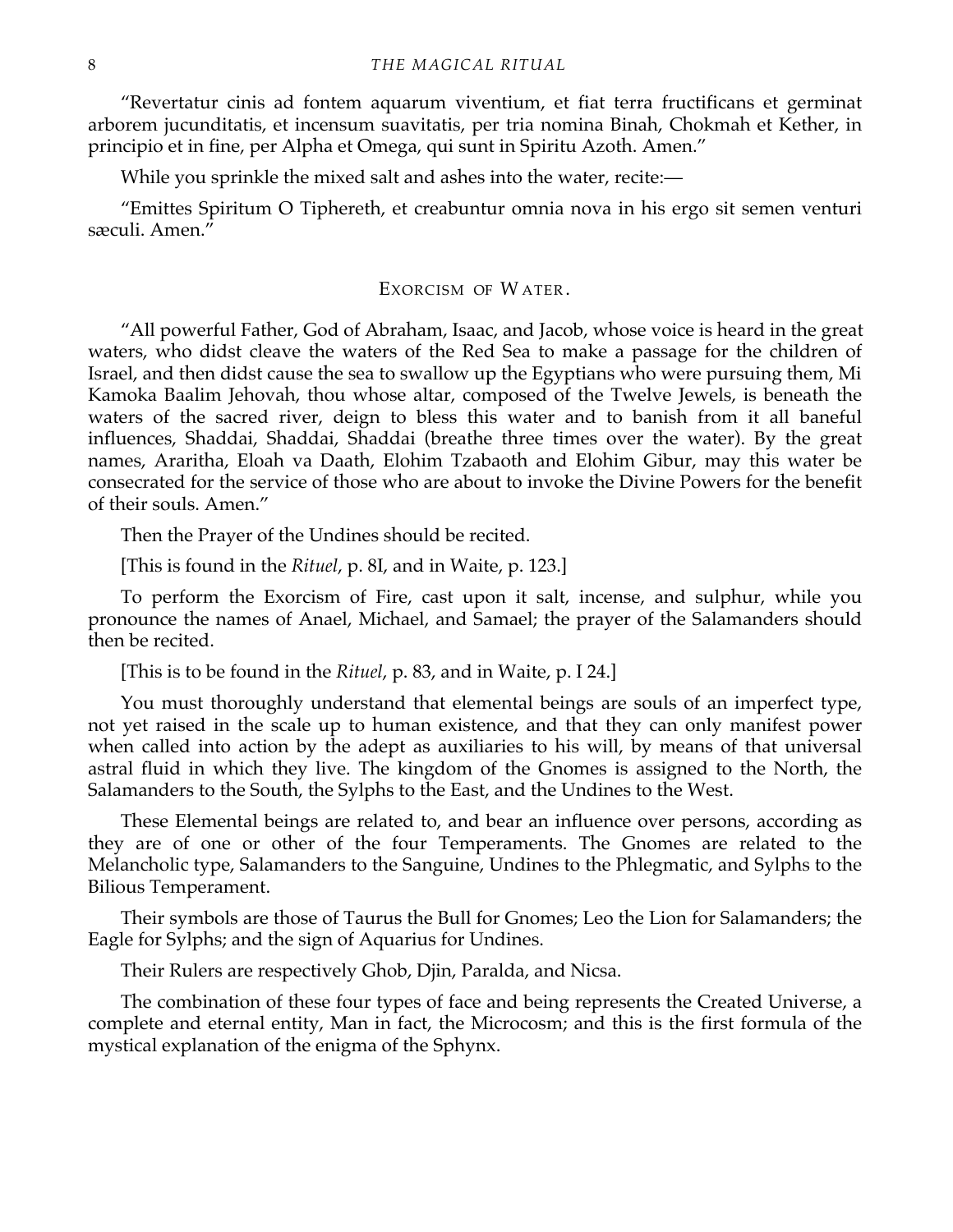

THE HEXAGRAM. Symbol of the Macrocosm: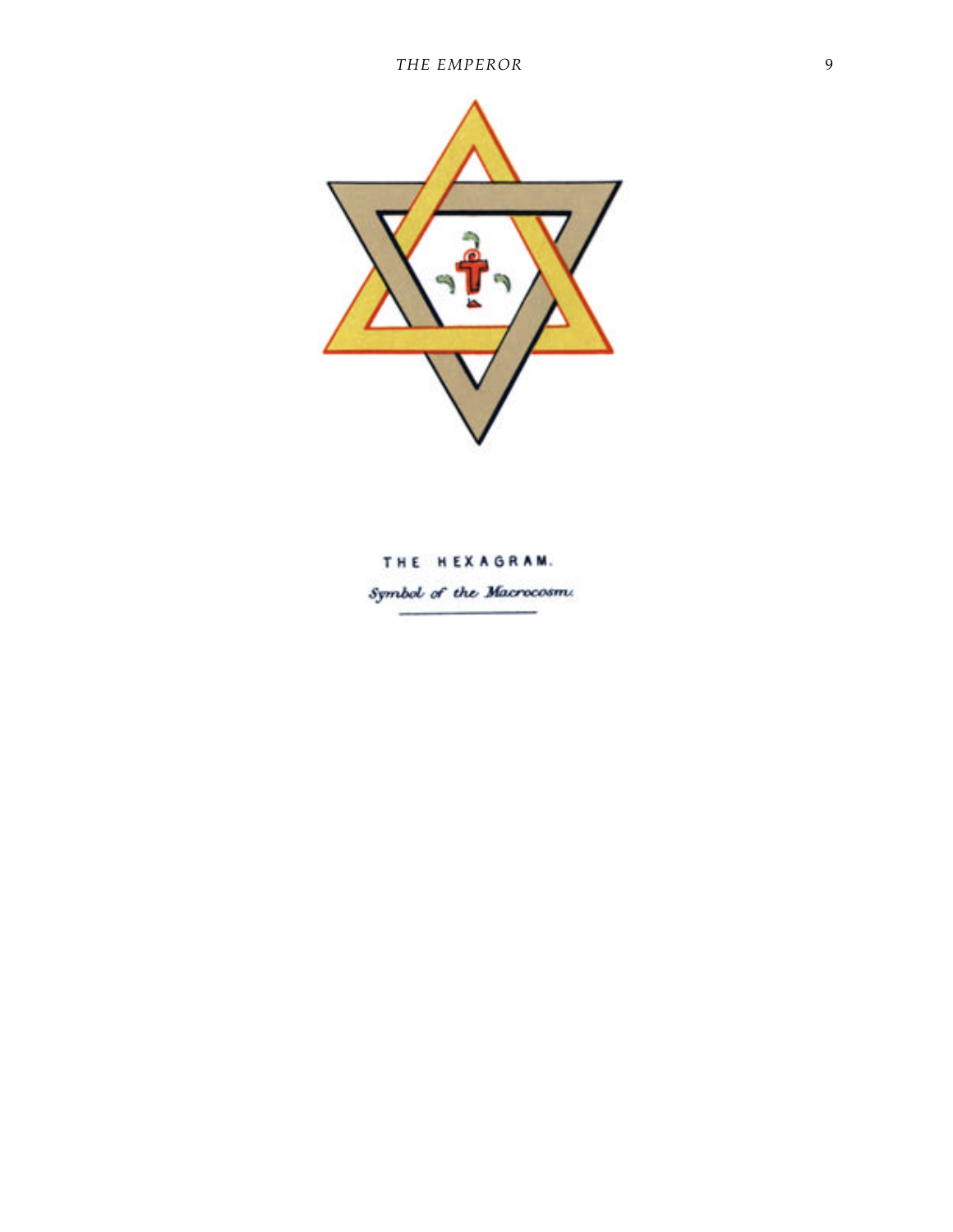

AZOTH.

Monogram of Hermetic Truth

See Page 20.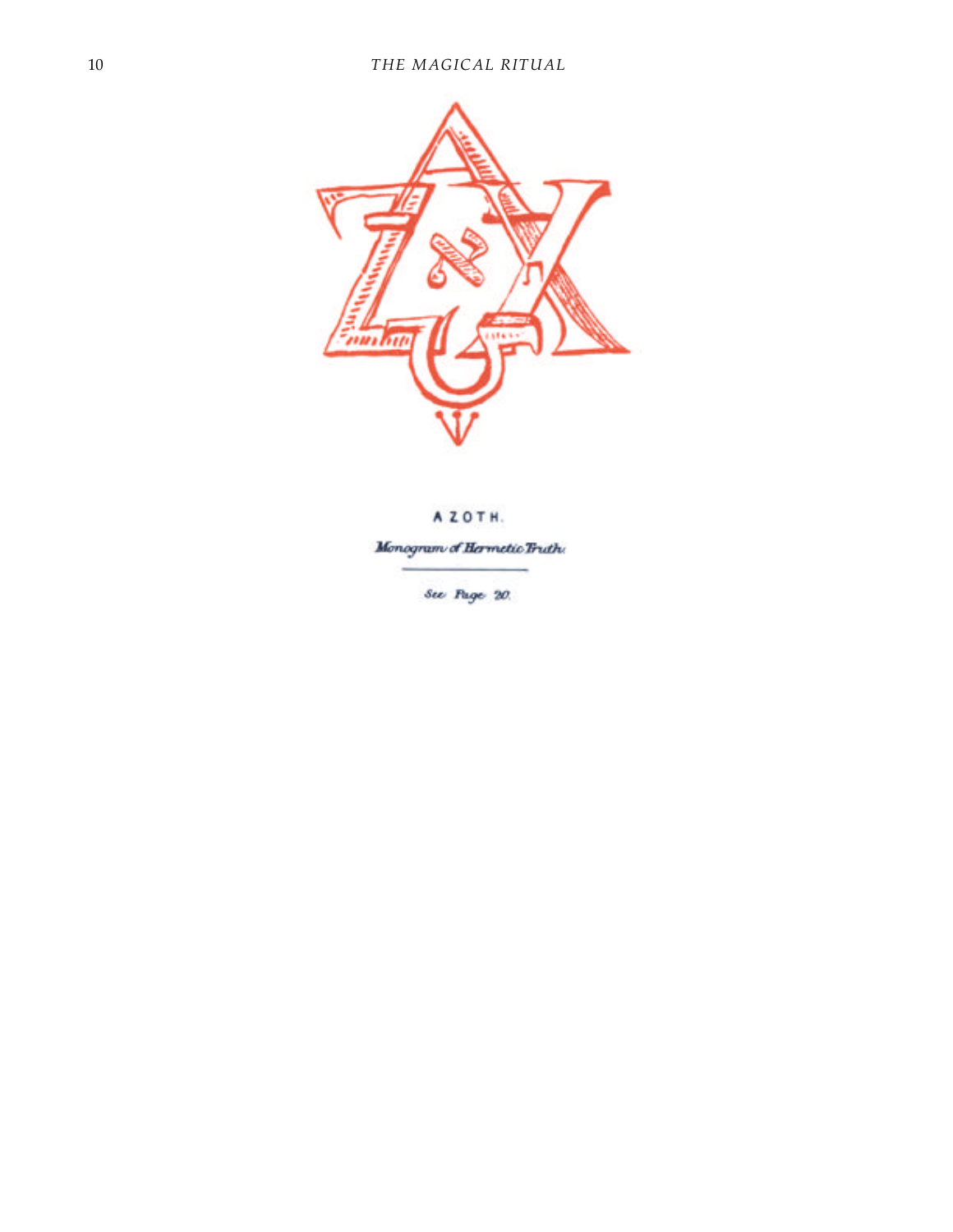

THE TETRAGRAM. traced in a Kabalistic design:

See Page 2.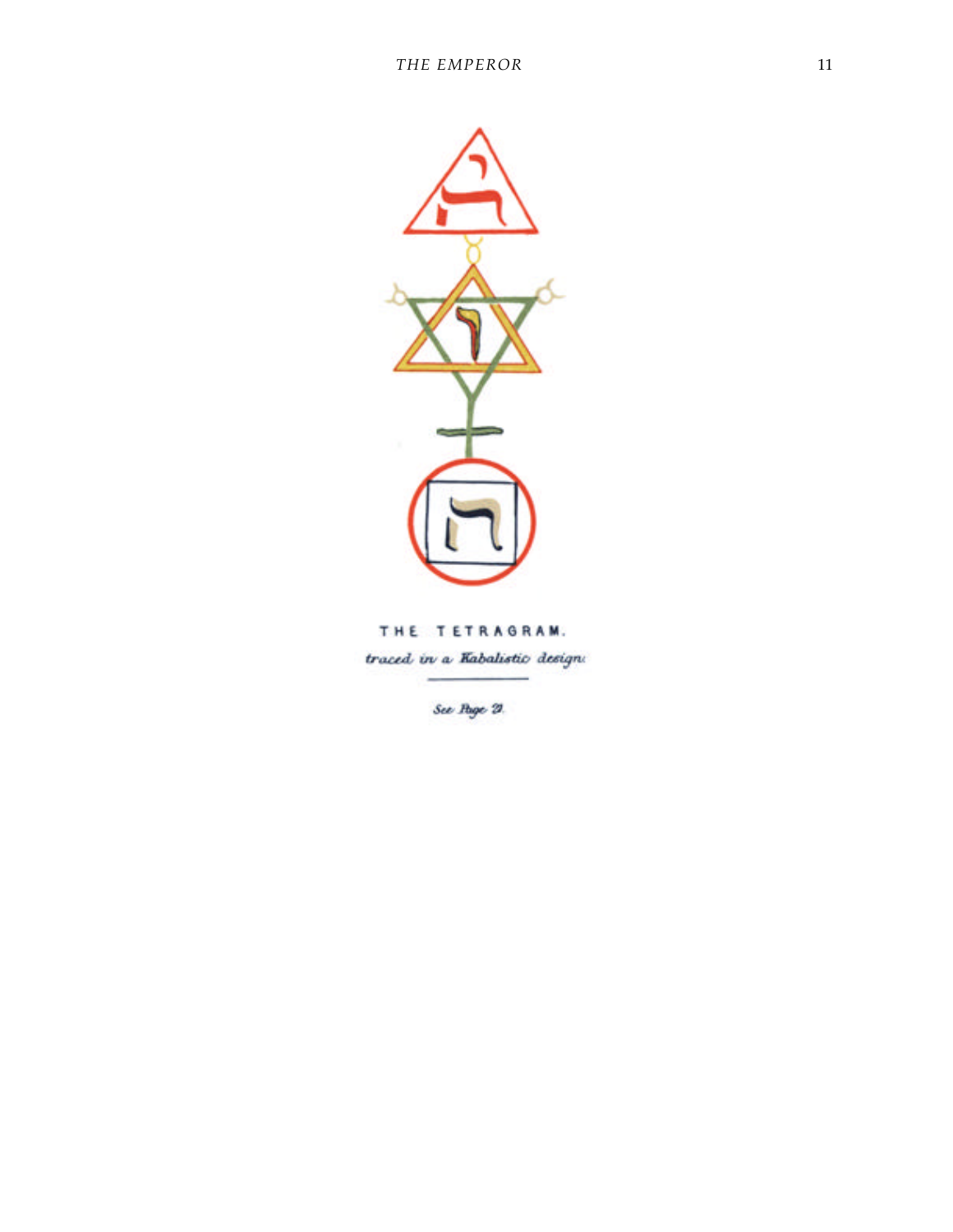

GNOSIS.

See Page 2.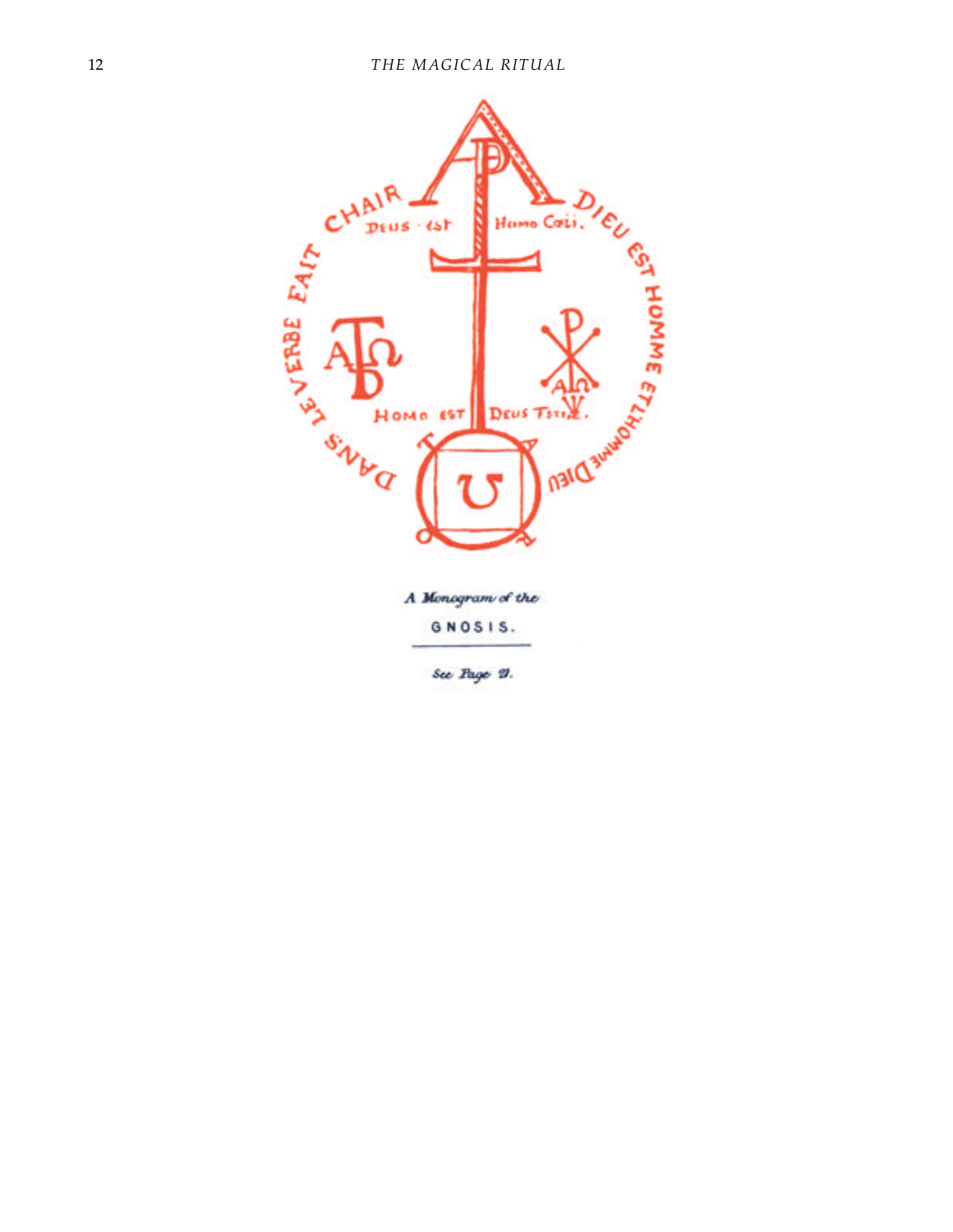# THE EMPEROR 13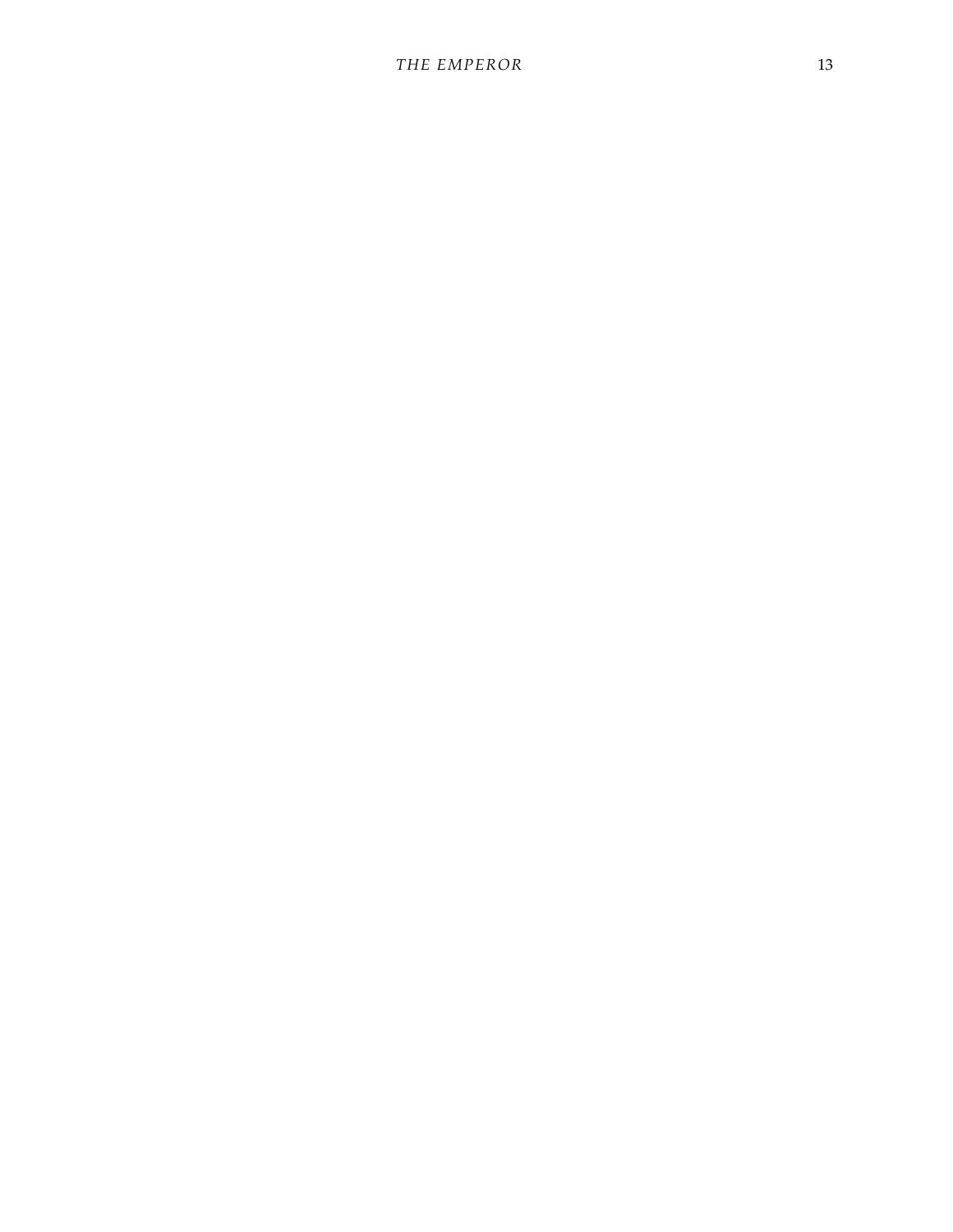#### NOTES.

The Fourth Tarot Trump represents a crowned emperor reclining against a throne, holding a sceptre in his right hand; the sceptre ends above in a lotus flower. In modern tarots the throne is decorated with a black eagle. The older design showed the emperor's body as representing a right-angled triangle in general outline, and the legs are crossed, the whole suggesting the Athanor of the Alchemist. Lévi, in his *Rituel*, gives the following meanings to this card: The Porte, or government of the Orientals, initiation, power, the Tetragrammaton, quaternary, and the cubical stone.

Christian considers that on the human plane this trump means the realisation of actions directed by the science of truth, the love of justice, the force of will, and organic work.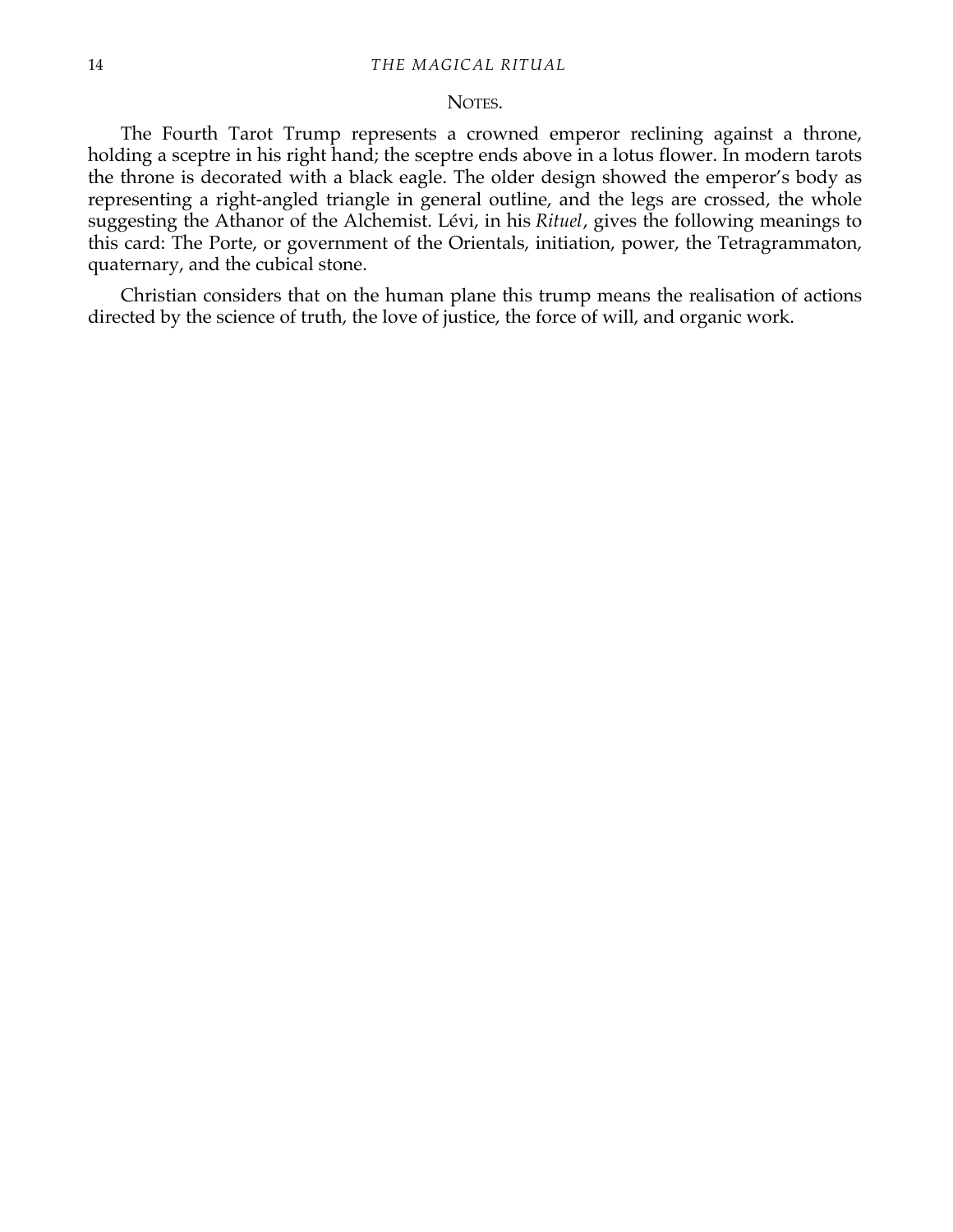#### *THE POPE OR HIEROPHANT—LE PAPE*

TO control the Will power and make it subservient to the law of Intelligence—this is the Great Work of our sacerdotal art. Ceremonies are made use of to educate the Will by means of the Imagination. Ceremonies which are performed without intelligence and without faith, in the absence of the higher aspirations of the soul, are but superstitious observances which tend to degrade those who take part in them. It is an error to attribute Magical Power to ceremonials, for Magical Power exists only in the trained Will of the operator. For this reason is the Magical Axiom true, that the Sanctum Regnum—the Divine Kingdom—the Kingdom of God—is *within* us. I.N.R.I., Intra nobis Regnum DeI; and hence also is it that great marvels can be shown by the PENTAGRAM, which is the seal of the Microcosm; for the Microcosm is the reflection of the Macrocosm; the Microcosm is Man and his human Will; he is the reflection of the Universe, which is the Macrocosm. The Man whose Intelligence has received culture can by his Will Power, exerted through the Pentagram, control and command the powers and beings of the Elements, and restrain evil elementaries from their perverse works.

The HEXAGRAM is the symbol of the Macrocosm; it is often called the Seal of Solomon. It consists of two interlaced triangles; the erect triangle is of flame colour, the inverse triangle is coloured blue. In the centre space there may be drawn a Tau Cross and three Hebrew Yods, or a Crux ansata, or the Triple Tau of the Arch-masons. He who with Intelligence and Will is armed with this emblem has need of no other thing, he should be all potent, for this is the perfect sign of the Absolute.

This is the Monogram of Hermetic Truth; it expresses the subject of the Great Work. It is made up of Hebrew, Greek, and Latin letters, and the mode of expressing this ideal in the presence of un-initiates is by the word Azoth, or by the name Magnës: other Magi have applied to it the titles of the flying dragon of Medea, and the serpent of the mystical Eden.

This is the high and incommunicable TETRAGRAM traced in a Kabalistic and Hermetic design. All initiates, even of the first grade, will at once understand its symbolism.

This emblem is the monogram of the Universal Gnosis; it is formed of Greek and Latin letters; it expresses by symbols the secrets of the Wheel of Ezekiel, and the Book of St. John the Evangelist; it includes the sign of the Labarum of Constantine.

This emblem naturally shows the word ROTA; but viewed in the light of the Kalabah, the word TAROT.

These Characters, with the Philosophic Cross, include all science *in esse,* and those who are initiates of the Grand Arcanum need no further symbols or emblems; nor do those adepts who know the true but concealed meanings and powers of the words JAKIN and BOAZ, which are related to the two Pillars at the Porch of the Temple, one of which was of white marble, and the other of black, while both were decorated with Brazen ornaments. By these Characters the spirits of evil nature are bound and held in control; by these also, if the operator be just and pure, he makes himself known to angels and may incline them to his aims. For indeed nothing can resist in magical arts the combined powers of the Pentagram, Hexagram, and Tetragram divine.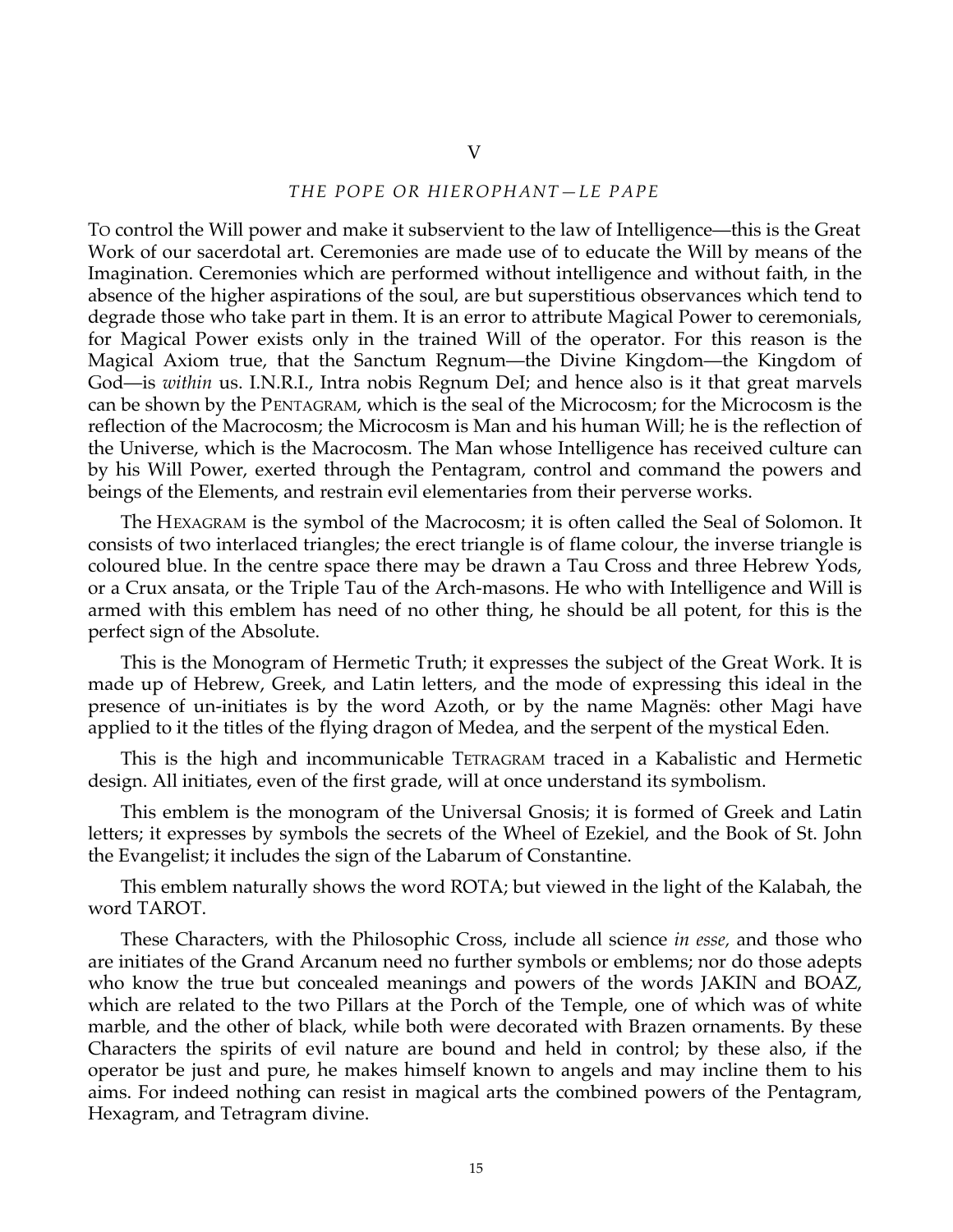#### 16 *THE MAGICAL RITUAL*

All other signs, seals, and symbols are but arbitrary, and the keys of their meaning may be found in the Steganographia, or the Polygraphia of the Abbot Trithemius of Spanheim, or else in the magical treatises of Peter of Abano, of Paracelsus, of Arbatel, or of Cornelius Agrippa.

# NOTES .

The Tarot Trump numbered 5, named the Pope, Hierophant, or Jupiter, represents a crowned ruler bearing a tripled cross wand in his left hand: he is seated between two pillars. The meanings assigned by Él. Lévi are—religion, philosophy, symbolism, law, instruction, and demonstration. The right hand of the Pope gives the sign of occult wisdom, and not the usual papal benediction.

P. Christian decides that this card shows in the Divine World, Universal Law; in the Intellectual World, Religion; and in the Physical World, such inspiration as is communicated by the Astral fluidic force.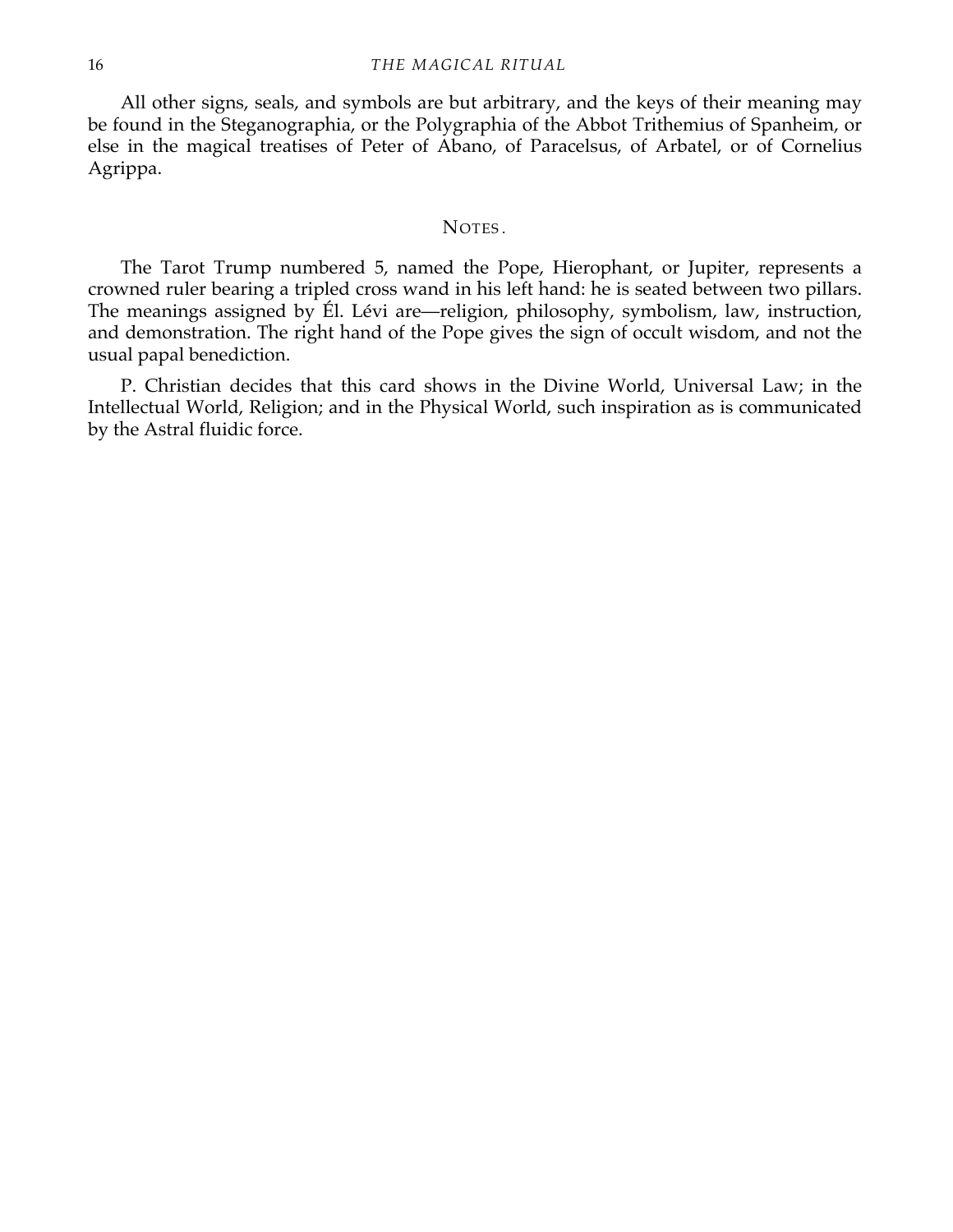## *THE LOVERS—L'AMOUREUX*

EVER bear in mind that Equilibrium results only from the opposition of forces; the active has no existence without the passive; light without darkness produces no form; and affirmation can only triumph over negation. Love again gains accession of strength from hate, and that hell is the heated soil of such plants as shall bear root in heaven. It should be known also that the great Fluidic Agent which is called the "Soul of the World," and which is delineated with the horned head of the Cow of Isis to express animal fecundity, is a blind force.

The power which the Magus wields is composed of two opposing, forces, which unite in love and disjoin in discord; love associates contraries, while hate makes similars to be rivals and enemies; hatred succeeds to love when by saturation the void has become filled, unless the full cannot become empty; but the usual result is an equilibrated saturation, due to mutual repulsions.

From these considerations can be deduced the existence and causes of sympathy and antipathy between persons, and so the means of becoming loved can be shown to those who are good as well as wise and discreet.

Sexual love is a physical manifestation; repugnance and pain may be forgotten by those who are under its sway. This is a form of inebriation arising from the attraction of two contrary fluids; and at the conjunction of the positive and negative poles there results an ecstasy and orgasm during which the loved one seems the brilliant phantom of a vision.

When the conjunction has set up the state of equilibrium anew, attraction is succeeded by repulsion; and very often an exaggerated amour leads to an unjust share of disgust.

All created beings participate either in the positive or negative attitude of the universal sympathetic fluid, and may help to maintain or re-establish a Sympathy; but it is necessary to distrust knowledge while it is imperfect, and not to expose oneself in suggesting remedies to the risk of administering poisons. Enchantment by means of any object which has belonged to a beloved one is often a magnetic operation leading to useless and yet dangerous results; it is better to establish new currents of force, to produce a void where satiety exists, for the surest means of regaining the affection of man or woman is to bestow some signs of love on another.

Consider the bodily and mental disorders which result from solitude and its accompanying fluidic congestions, due to want of equilibrium; —such are nervous maladies, hysteria, hypochondriasis, megrim, vapours, and insane delusions. It will be possible also to understand the ailments of maidens, and of women of an uncertain age, of widows and of celibates. Inspired by the natural law now under consideration, you may often predict the future course of a life, and may cure many such ailments, often by distracting the attention when unduly fixed, and so may the Magus become as great a physician as Paracelsus, or as renowned a Diviner as was Cornelius Agrippa. You will come to understand the diseases of the soul; the fact that learned and chaste persons often hunger after the pleasures of vice will be noticed, and so will it be observed that men and women steeped in vices turn at times to the consolations of virtue; and thus you may predict, without striking a blow, the occurrence of strange conversions and of unexpected sins, and great astonishment will be shown at your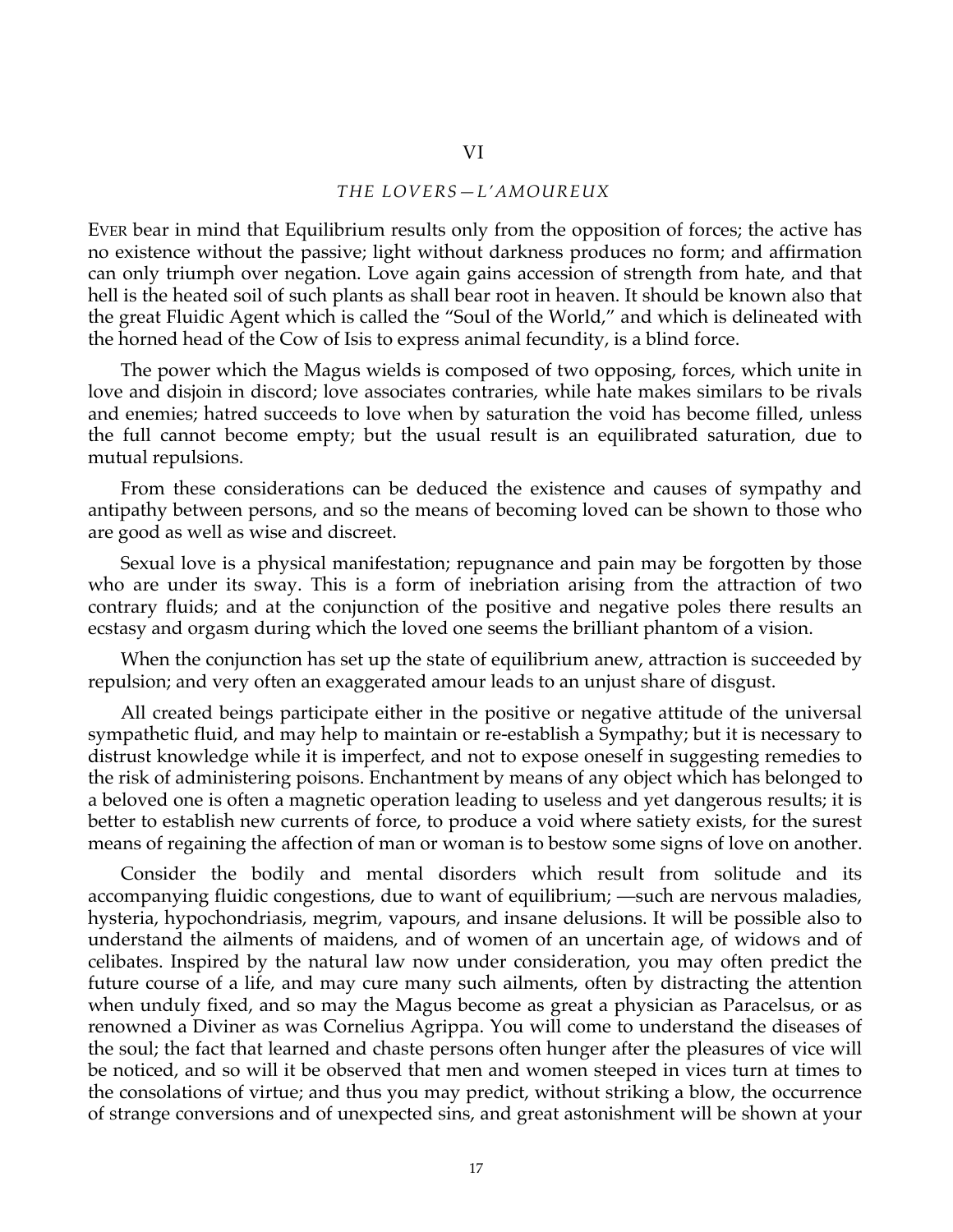facility in discerning the most carefully concealed secrets of the heart and home. Girls and women may be by such means of divination shown in dreams the forms of lover and husband; such confidantes are potent auxiliaries in magic arts; never abuse their position, never neglect their interests, for they are good gifts to the Magus. In order to possess an assured sway over the heads and hearts of women, it is essential to obtain the favour of both Gabriel the Angel of the Moon, and of Anael the Angel of Venus.

Certain female evil demons must be overcome and cast down; foremost of these are:—

Nahémah, princess of the Succubi of the dreams of men.

Lilith, queen of the Stryges, tempting to debauchery, and destroyer of maternal desire.

Nahémah presides also over illicit and sterile caresses.

Lilith rejoices in strangling in their cradles children whose origin has been soiled by the touch of Nahémah.

The truly wise master of the Kabalah understands the concealed meaning of these names, and of such demoniac evil powers, which are also called the material envelopes or cortices, or shells of the Tree of Life, soiled and blackened by the outer darkness; they are as branches which are dead, having been torn off from the Tree, whence issue light, life, and love.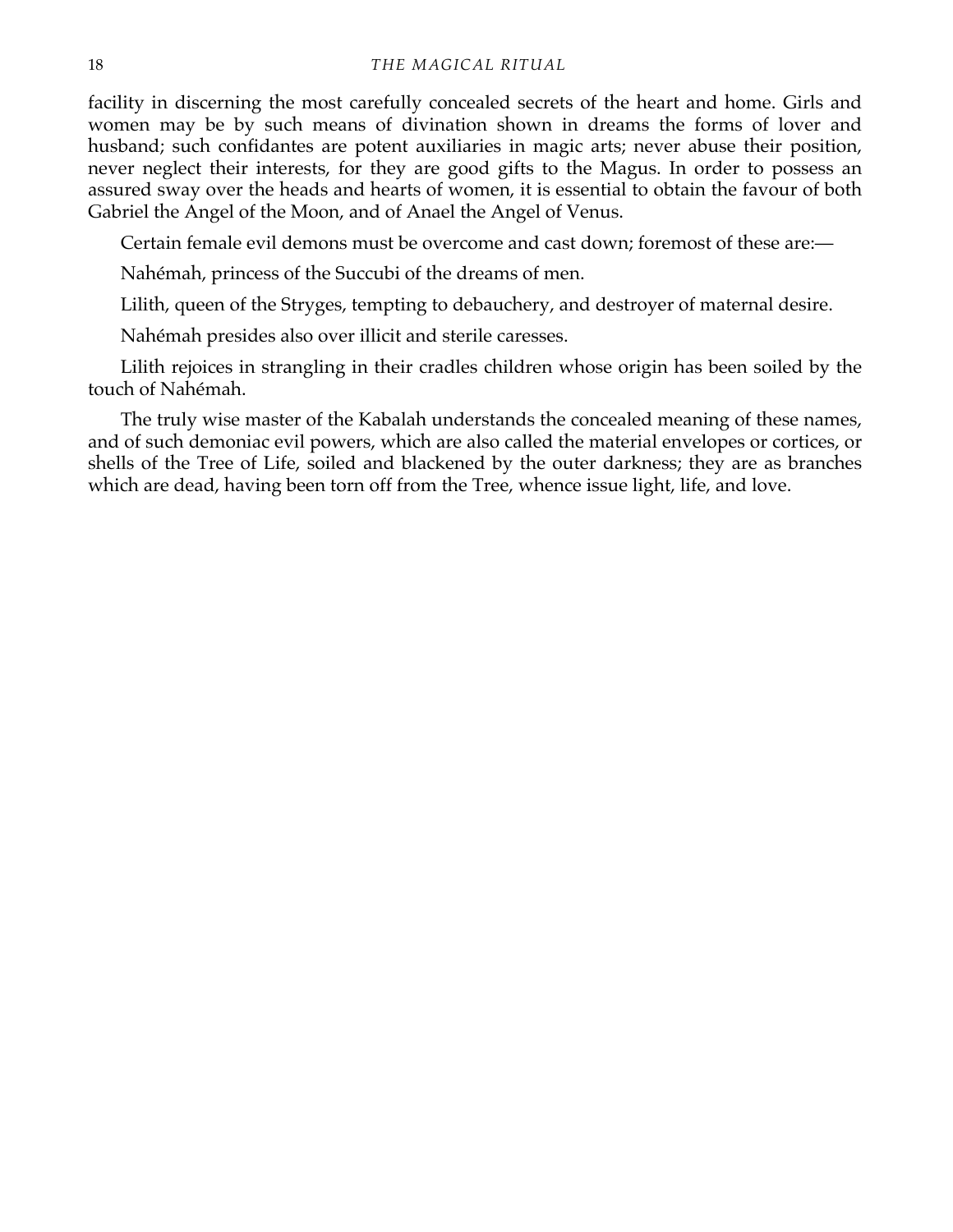

THE PENTAGRAM. Seal of the Microcosm.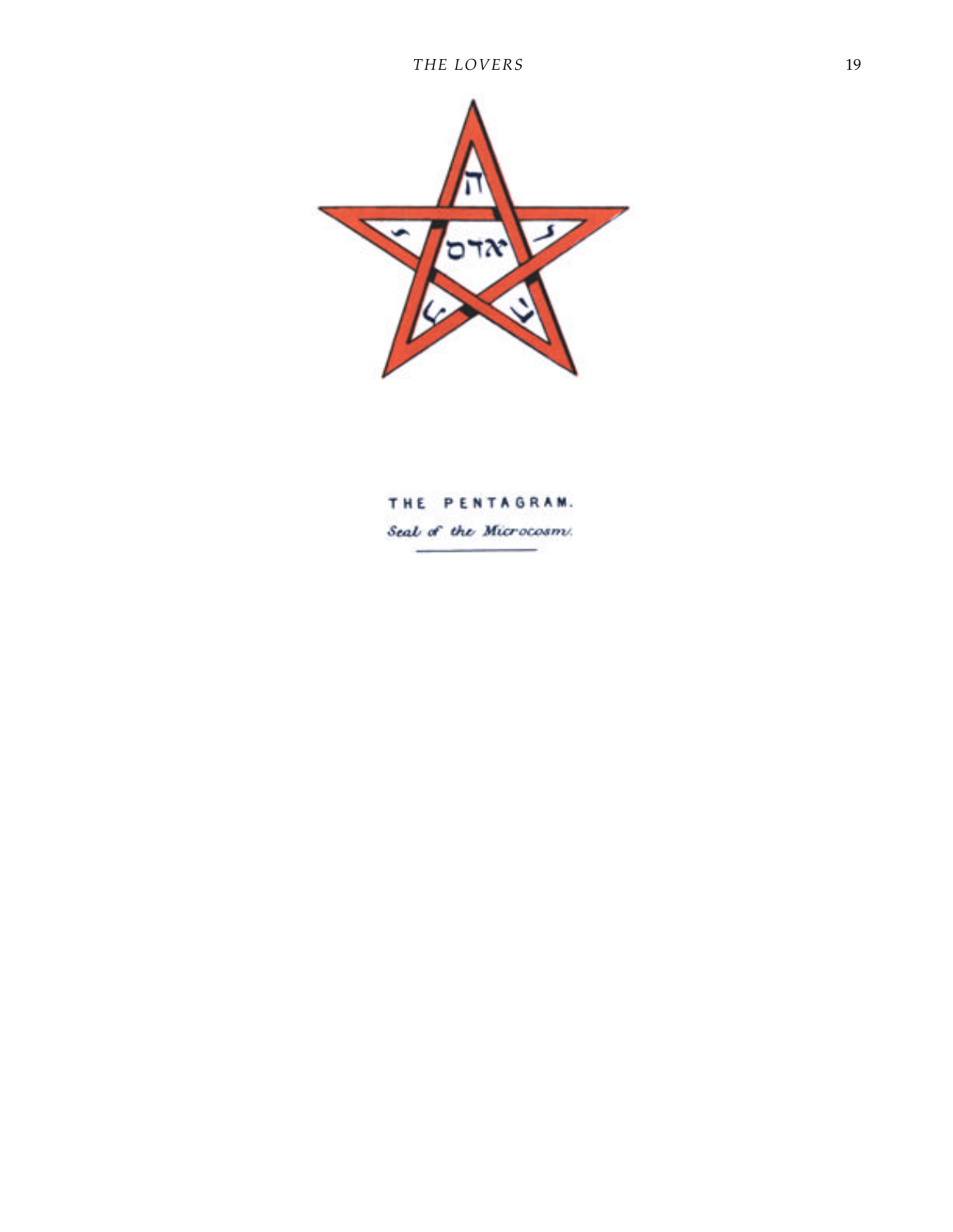#### NOTES.

The Tarot Trump numbered 6, which is named in French packs L'Amoureux, is commonly called in this country The Lovers. The design shows the Sun above, whence issues Cupid armed with a bow and arrow; below is a man standing between two women, who represent Virtue and Vice. The meanings assigned by Él. Lévi are—equilibrium, antagonism, union, interlacement, the conflict of two triads.

P. Christian says: "In the Divine World this card teaches the knowledge of good and evil; in the Intellectual World, the equilibrium of necessity and liberty; and in the Physical World, the relation of cause and effect.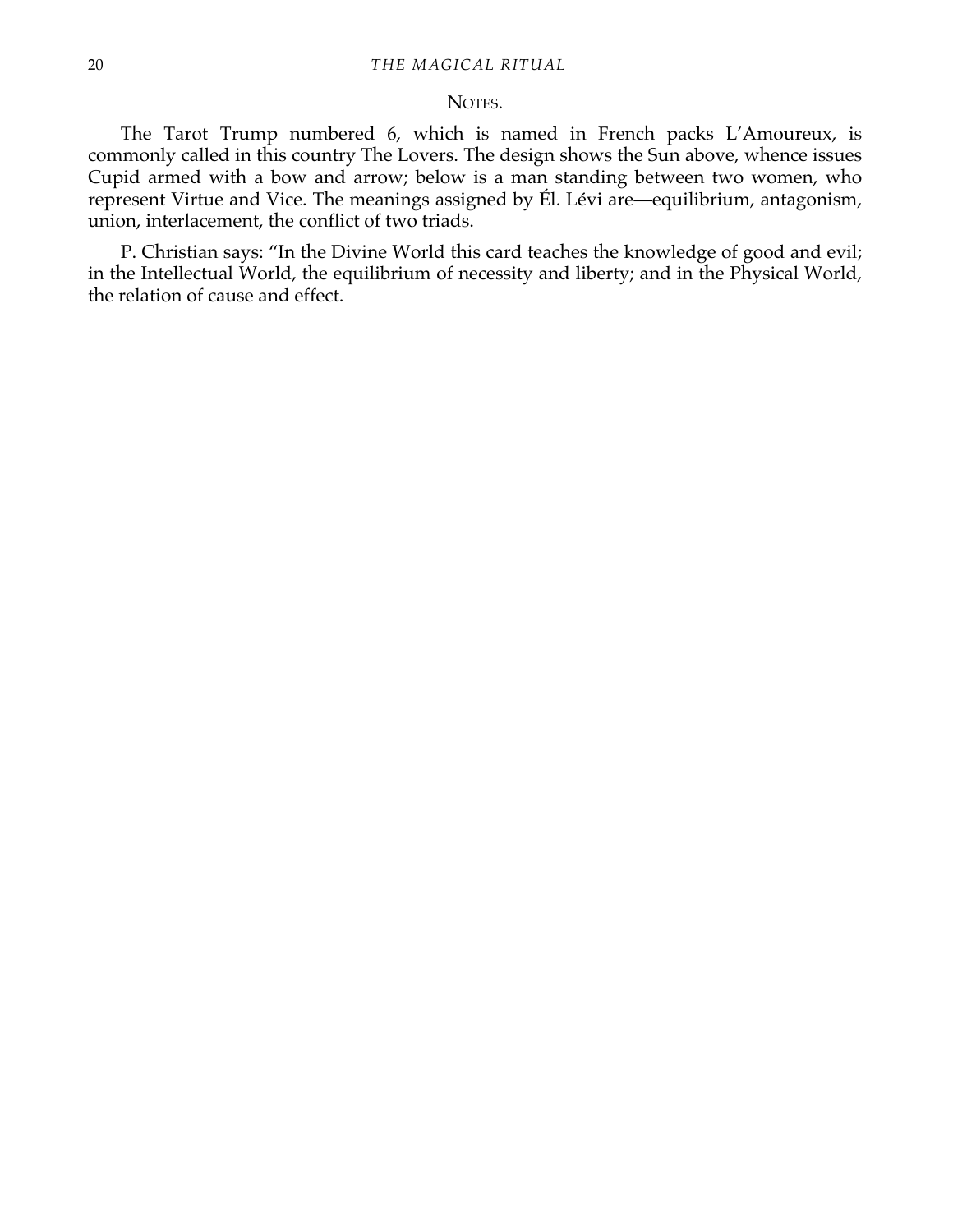# *THE CHARIOT OF HERMES—LE CHARIOT*

THE Chariot of Hermes has attached to its car a white and also a black Sphynx; each of these symbolic animals propounds an enigma to the neophyte. The word of the White Sphynx is Jachin. The word of the Black Sphynx is Boaz. The former word here signifies Love; the latter word here signifies Power. Samael guides the White Sphynx, Anael guides the Black Sphynx; because attraction is set up by contraries. Hermes, seated in the Chariot, touches the Black Sphynx with the point of a sword of steel, but the White Sphynx with a sceptre of gold.

It is after the type founded by the Thrice Great Hermes that the Magus learns how to use the Magical Wand and the Sword to control good and evil powers and beings.

Evil beings fear the sword because their astral forms are subject to wounds and to being severed by such a weapon. White spirits obey the consecrated magical wand because of its correspondence to the type of the Wand of the God-sent magician Moses.

#### FORMATION AND CONSECRATION OF A MAGICAL SWORD.

The sword-blade of steel should be forged in the hour of Mars, and new smith's tools should be used. The pommel should be of silver, made hollow, and containing a little quicksilver; the symbols of Mercury and Luna, with the monograms of Gabriel and Samael, should be engraved upon its surface. The hilt should be encased with tin, and should have the symbol of Jupiter and the monogram of Michael engraved upon it; see Cornelius Agrippa, *De occulta Philosophia*, liber iii., cap. 30. There should be a small triangular copper plate extending from the hilt up the blade of the sword a short distance on each side; on these should be engraved the symbols of Venus and Mercury.

The guard should end in two curved plates on each side; on these, the words Gedulah, Netzach upon one side, and Geburah, Hod upon the other, should be engraved; and in the middle between them engrave the Sephirotic name, Tiphereth.

Upon the blade itself engrave upon one side Malkuth, and upon the other side the words *Quis ut Deus*.

The Consecration of the Magical Sword must be performed on a Sunday during the Solar hour and under the invoked power of Michael. Drape the Altar, prepare the Tripod, and burn therein the wood of laurel and cypress, consecrate the fire, and then thrust the blade of the sword into it, saying, "Elohim Tzabaoth, by the power of the Tetragrammaton, in the Dame of Adonai and of Mikael, may this sword become a weapon of might to scatter the beings of the unseen world, may its use in war bring peace, may it be brilliant as Tiphereth, terrible as Geburah, and merciful as Chesed." Withdraw the sword from the fire, and quench it in a liquid composed of the blood of a reptile mixed with the sap to be obtained from a green laurel: then polish the blade with the ashes of vervain carefully burned.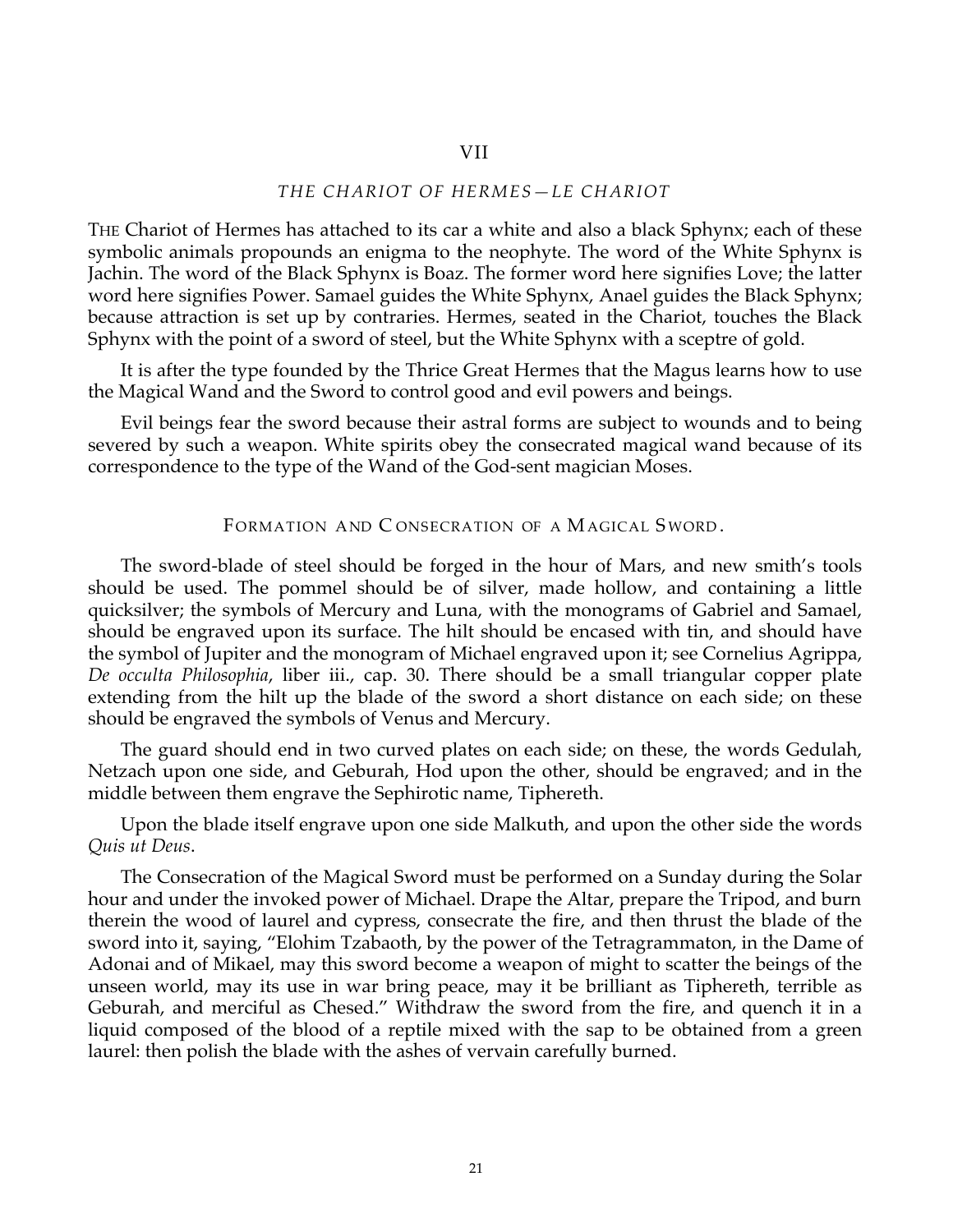#### FORMATION AND CONSECRATION OF THE MAGIC WAND.

Choose the wood of an almond or nut tree which has just flowered for the first time; the bough should be cut off at one blow by the magical sickle.

It must be bored evenly from end to end without any crack or injury, and a magnetised steel needle of the same length must be introduced. One end must be closed by a clear transparent glass bead, and the other end by a similar bead of resin: cover up these two ends with sachets of silk. Fit two rings near the middle of the wand, one of copper and one of zinc, and supply two portions of fine chain of the same metals; roll them round the wand, and fix the ends into the wand close to the ends. Upon the wand should then be written the names of the Twelve Spirits of the Zodiacal Cycle; their sigils should also be added.

Upon the Copper Ring engrave in Hebrew letters from right to left the words "The Holy Jerusalem," H QDSHH JRUSHLIM; and upon the Zinc Ring engrave in Hebrew letters from right to left the words "The King Solomon," H MLK SHLMH, Heh Melek Shelomoh.

When the wand is complete, it must be consecrated by invocations of spirits of the Four Elements and the Seven Planets by ceremonies lasting over the seven days of a week, using the special incense and prayers as already described for each day.

The consecrated Wand, and indeed all magical implements, should be kept wrapped in silk, and never allowed in contact with any colour but black; and it is well to keep them in a cedar or ebony box.

With this Wand duly made and fully consecrated, the Magus can cure unknown diseases, he may enchant a person, or cause him to fall asleep at will, can wield the forces of the elements and cause the oracles to speak.

# NOTES .

In this chapter Lévi describes the Tarot Trump No. 7, the Chariot; in his *Rituel* he assigns its meanings, as—Weapon, sword, sacred septenary, triumph, royalty, priesthood.

In respect to this card P. Christian writes that in the Divine World it refers to the dominance of spirit over natural force; in the Intellectual World, Priesthood and authority; in the Physical World, the submission of matter to the intelligence and will-power of man.

This seventh key is figured in Lévi's *Rituel* in a full-paged plate facing page 332.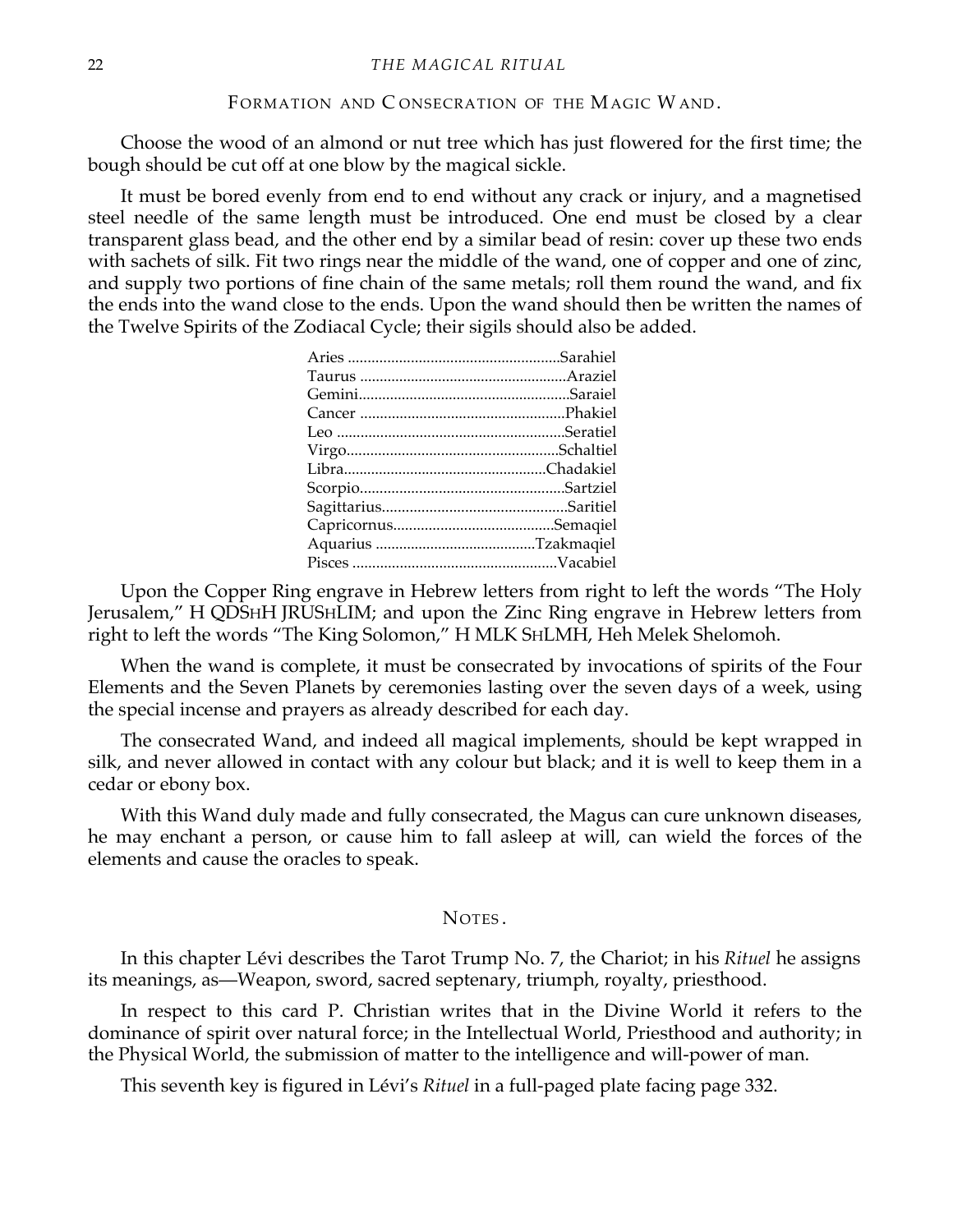

```
THE MAGICAL SWORD.
```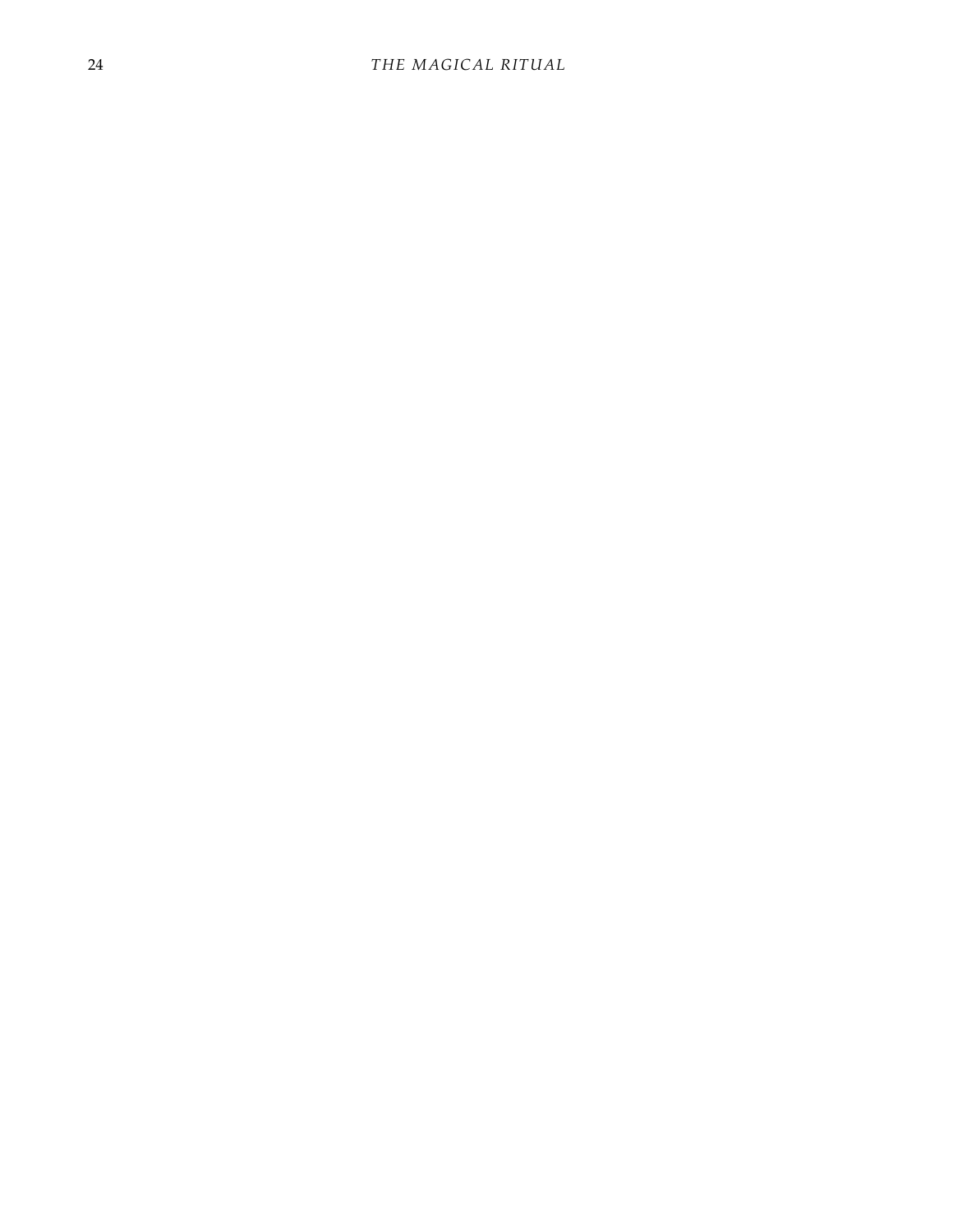#### VIII

#### *JUSTICE—LA JUSTICE*

You must never forget that the priest is a king, and the wise man is a judge. There are in this world both the weak and the strong, the poor and the rich, there are both the ignorant and the learned. The former are ever the servitors of the latter; but if the former do their works worthily they thereby become worthy of admission to the concourse of masters, while the useless servants are to be cast away. It is well, therefore, to teach men how to serve well, so that they may come forward into a place of power. All things upon this world, and all below the surface, belong to the domain of man.

Created beings roar, groan, hiss, coo, and weave around man as a centre; man alone speaks to his fellows and to God; and the voice of God upon earth is spoken through man. The science of life is written in the Book of Nature, but man alone can read it. The wise and powerful translate the words of this book into creeds and symbols for the instruction of the feeble and ignorant. When you speak to such as are like children, speak as to children. Do not sell the secrets of wisdom, and do not divulge them to pander to curiosity.

A man should form his opinions in freedom, and thus he may resemble the ideal of divinity. Cast not the pearls of mystic science before those of low and evil mind who have no knowledge, those whom the Testament calls swine. To such persons, whether you speak the truth, or veil the truth, there is but misunderstanding; deception haunts them, they estimate all things by a faulty conscience. You may dazzle them by the glancing of the sword, but do not let them approach the wand or clavicule. If you wish to have no need to fear an evil person, make him fear you. Remember the conduct of Moses before Pharaoh. Do not put faith in the benevolence of a priest of idols, nor in the sincerity of a pretender to wisdom, for these men will hate you as a destroyer of their livelihood and domination. Keep a steady watch against being placed in danger by accepting the caresses of a woman; remember how Samson was decoyed by Delilah. Do not be familiar with any woman when alone with her, or in the dark; remember Orpheus and Eurydice. Make yourself beloved of women, that they be made happier; but never love any woman so much that you cannot be happy without her. As to the beings of the elements, the love which they have for a Magus immortalises them, whether Sylphs, Gnomes, Undines, or fiery Salamandrines, but the love of such beings by a Magus is insensate and may destroy him. Be ever intelligent and just to such elemental beings, and you will be rewarded with happiness because of your good actions.

#### NOTES .

The Eighth Tarot Trump, named Justice, represents a seated female figure robed and crowned, holding a sword in the right hand and a pair of scales in the left hand. Lévi gives as its meaning the equilibrium of attraction and repulsion. P. Christian gives similar meanings, adding in the Physical World it refers to Human Justice, which is always fallible and tinctured with personal motives or personal emotions.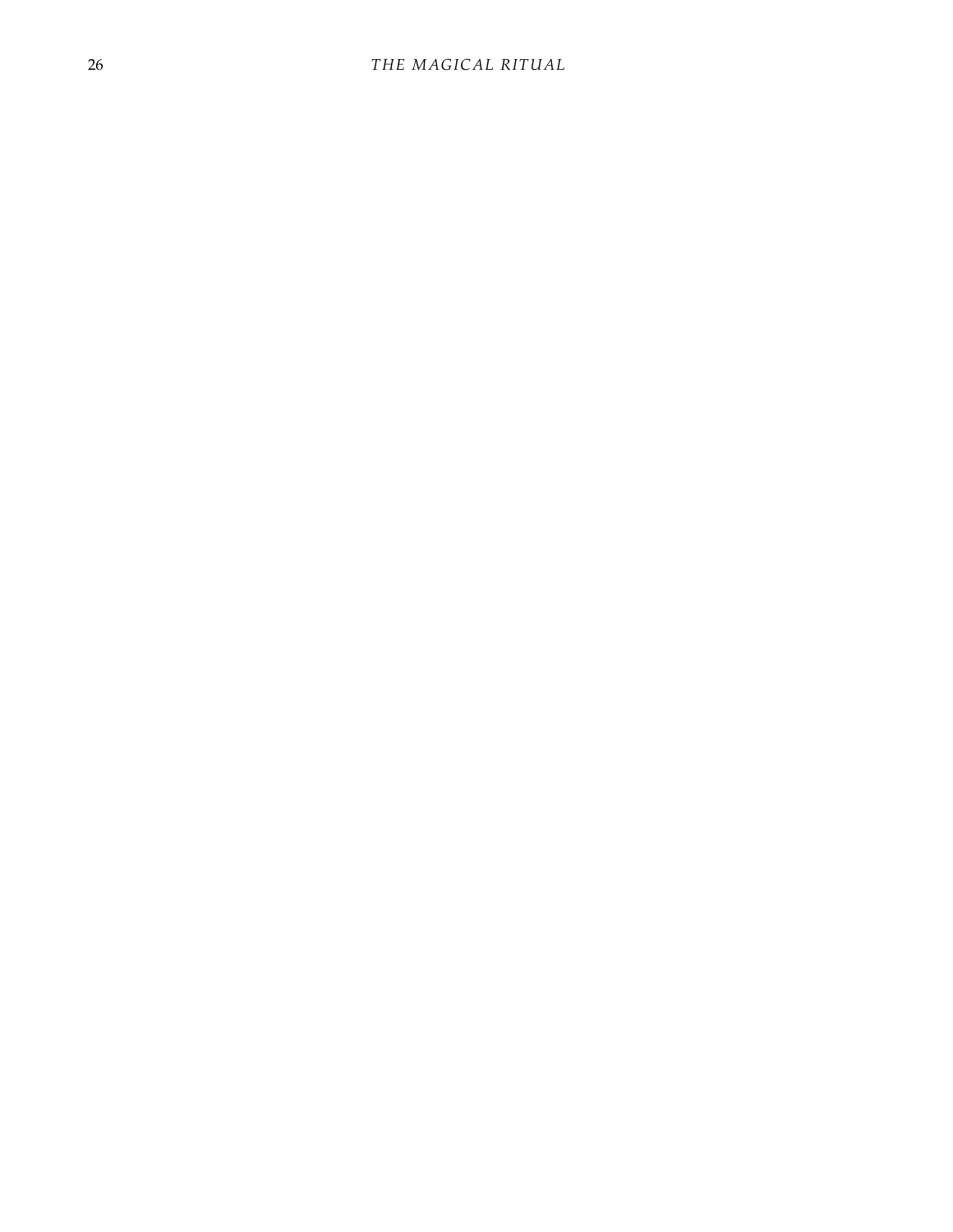# *THE HERMIT — L'ERMITE*

WHEN the adept has provided himself with the Magical Sword and Wand, he yet needs a Magical Lamp whose beams will chase away all the phantoms of darkness. (The Lamp is figured at p. I03 of the Rituel of Éliphaz Lévi but does not quite correspond to the description here given.) Four metals should enter into its composition: gold, silver, brass, iron. The foot of iron, the knot of brass, the reservoir of silver, and a golden triangle above this, and erect in the middle; from each side springs an arm composed of three tubes of gold, silver, and brass, twisted together; there are nine wick burners, three on each side arm, and three above the triangle over the reservoir; upon the iron foot is engraved an Hermetic triangle, with the symbols of Mercury above, Sol and Luna below; around the rim of the semiglobular base is fixed a brazen serpent; and above the globular part, between it and the brazen knot, there should be an androgyne figure with male and female heads, whose arms are stretched over the globe. Engrave diverse forms on the brass knot; and upon the silver cup must be placed the Hexagram with the letters of the Tetragrammaton in its centre. Upon the golden triangle above engrave a God surrounded by rays, as a symbol of the fecundity of the infinite and eternal. On each side of the reservoir for oil, fix a ring, and hang chains to these rings — one of silver, one of iron; by these chains the lamp may be suspended, or carried by the magician. The wicks for the burners should be of new linen threads, but dyed, the three on the right blue, the three on the left red, and the three middle wicks gold coloured.

The Lamp should be lit from a consecrated fire, but the greatest effect arises when the Lamp burns without wicks and without oil; lighted only by the Lux of the Universal Fluidic Agent, or by one of the material elementals of Water.

The light of this Magical Lamp should work marvels, it should illuminate the consciences of men and women so that you may read them, and should enable you to recognise each type of spiritual being. The magician should not attempt any serious ceremonial until he has grasped the Wand, and illumined the Lamp; just as in common life, if you want to walk safely in the dark, you must carry a candle and try the ground before you with a staff.

#### NOTES .

The Tarot Trump numbered 9 is named the Hermit. It represents an aged man enveloped in a mantle leaning on a staff, and carrying a lantern. The allotted meanings are wisdom, goodness, and morality, according to Éliphaz Lévi in his *Rituel*.

P. Christian writes: "In the Divine World the meaning is absolute wisdom; in the Intellectual World, prudence; and in the Physical World, circumspection, the proper guide of human actions."

The Magical Lamp is figured by Lévi in his *Rituel* at p. 103.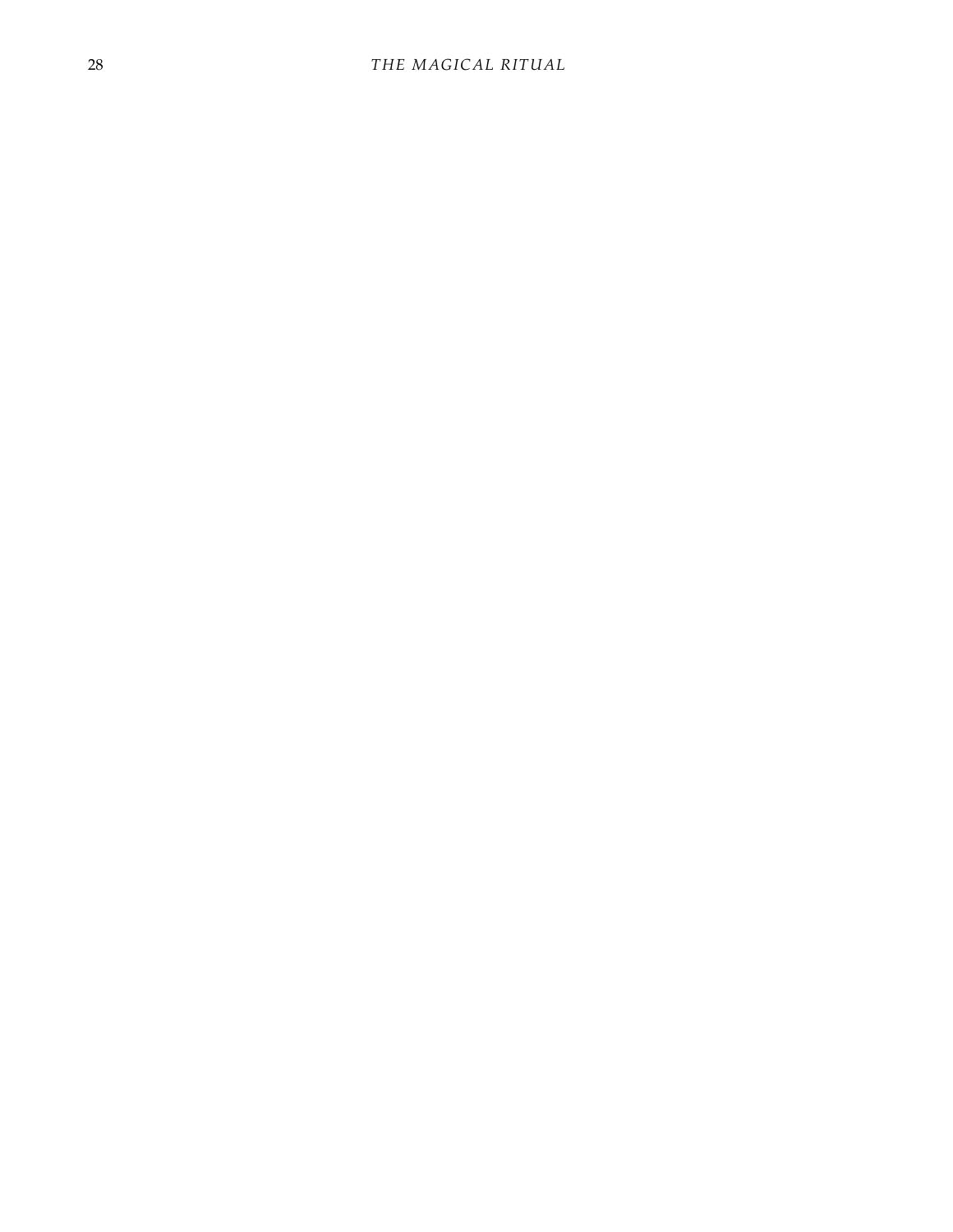# *THE WHEEL OF FORTUNE-LA ROUE DE FORTUNE*

THE Wheel of Ezekiel is the type on which all the Pantacles of the Higher Magic are designed.

When the adept is in the blessed possession of a full knowledge of the powers of the Seal of Solomon, and of the virtues of the Wheel of Ezekiel, which is indeed correspondent, in its entire symbolism, with that of Pythagoras, he has sufficient experience to design talismans and pantacles for any special magical purpose.

The Wheel of Ezekiel contains the solution of the problem of the quadrature of the circle, and demonstrates the correspondences between words and figures, letters and emblems; it exhibits the tetragram of characters analogous to that of the elements and elemental forms. It is a glyph of perpetual motion. The triple ternary is shown; the central point is the first Unity; three circles are added, each with four attributions, and the dodekad is thus seen. The state of universal equilibrium is suggested by the counterpoised emblems, and the pairs of symbols. The flying Eagle balances the man; the roaring Lion counterpoises the laborious Bull.

Kether, the Crown; Tiphereth, Beauty; and Yesod, Foundation, form a central axis; while Wisdom, Chokmah, equilibrates with Understanding, Binah; and the Severity of Justice, Geburah, makes a counterpoise with the Mercy of Justice, Chesed; similar conceptions are the contests between Eros and Anteros, between Jacob and the Angel, Samael and Anael, Mars and Venus. The Philosophic Cross and the Greek monogram of Christos are comparable also to this magical wheel.

In order that a consecrated talisman shall give real help to you, it must be well understood, and the correspondences realised; for a pantacle is an ideal materialised, made visible, made portable, and may contain as much knowledge as a book. It is an image of some part of God and His works, it is as a card of the eternal kingdom.

Consider well the aim to be accomplished, and the powers to be involved; select the symbols, emblems, and letters with the greatest care, seeking Chokmah and Binah from that spark of the Divine which overshadows you, and then trace, mark, or engrave your chosen design upon a plate of gold, silver, or of Corinth brass, or cut it on precious stones, or draw it upon virgin parchment. When the work has been skilfully and accurately finished, then submit it to consecration with prayers and invocations of the Four and of the Seven, using suitable perfumes in the incense; after which wrap up the talisman in clean silk and place it in a cedar casket, and it will be effectual to carry it always about with you.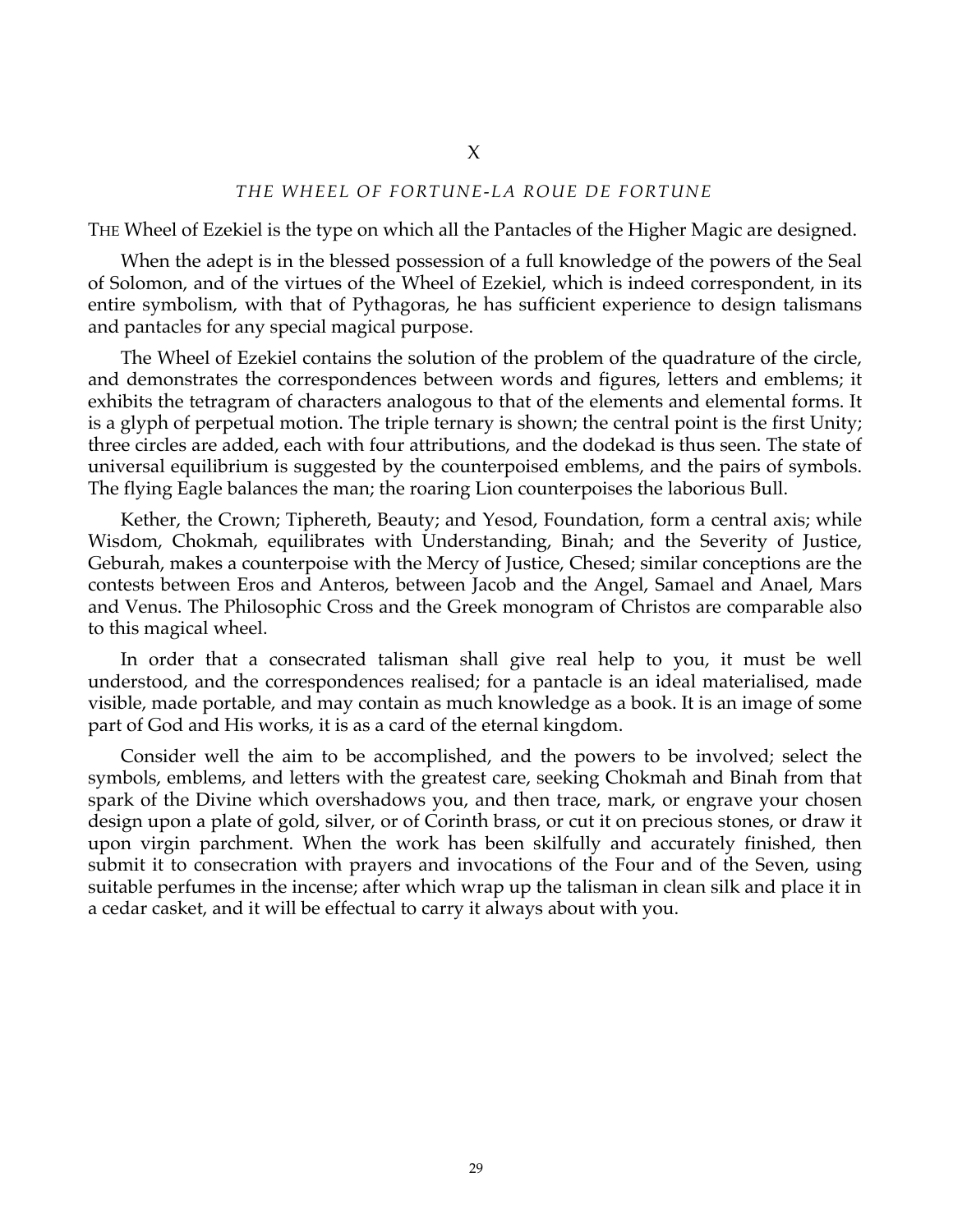

THE WHEEL OF EZEKIEL.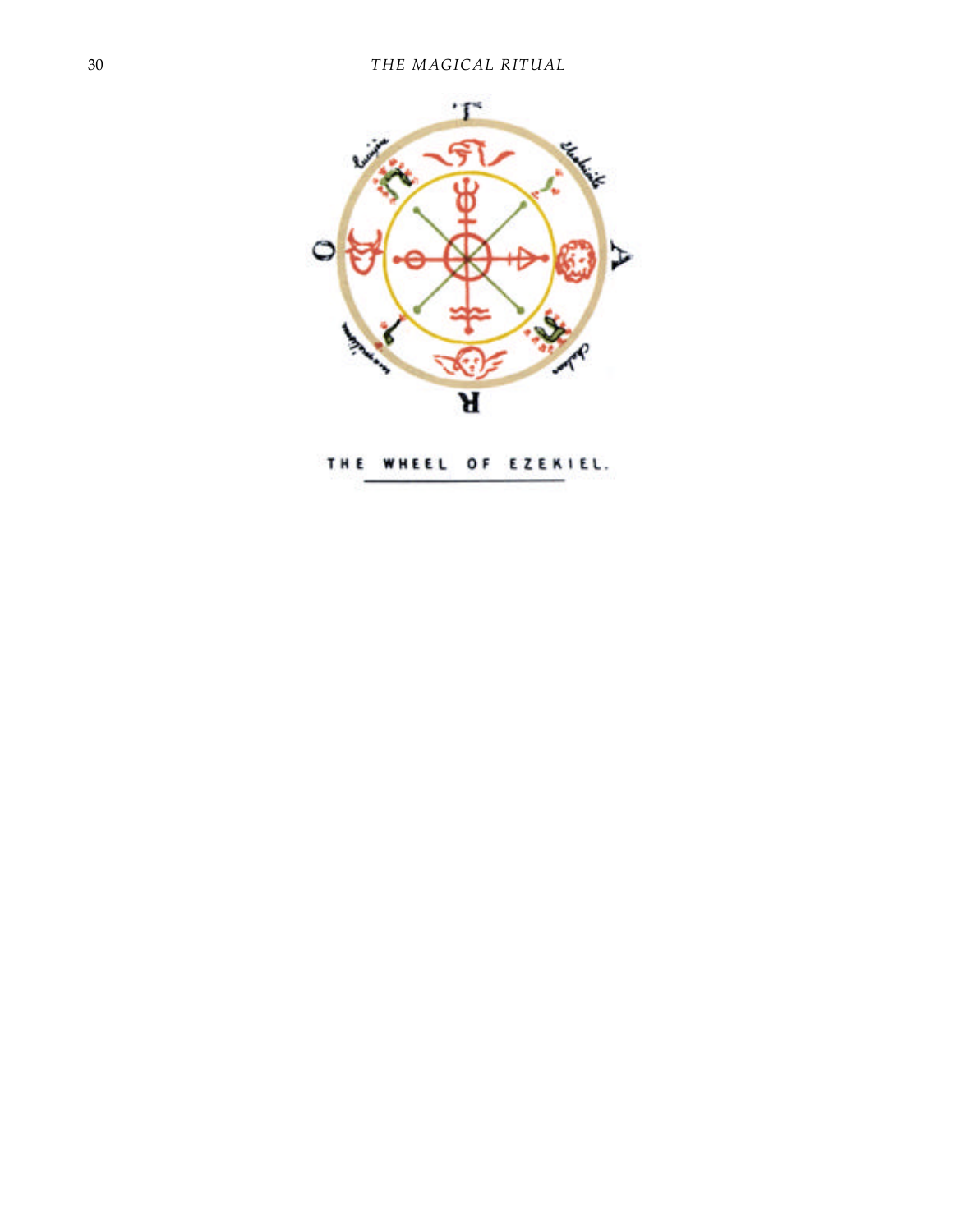#### NOTES .

The Tarot Trump marked 10 is named the Wheel of Fortune; the card shows a wheel supported on two upright beams. Hermanubis stands on one side, and Typhon on the other; above is the Sphynx holding a sword in its Lion's jaws. Éliphaz Lévi alleges that Etteilla, who made a superficial study of the Tarot, is answerable for a more modern form of this card, in which the beings around the wheel are a man, a mouse, and a monkey.

The meanings of this Trump are said to be paternity, virile force, manifestation, and principle. P. Christian remarks that on the Physical plane the card points out the varying changes of the so-called fate or fortune.

This key is figured by Lévi in his *Clef des grands mystères*, page I 17.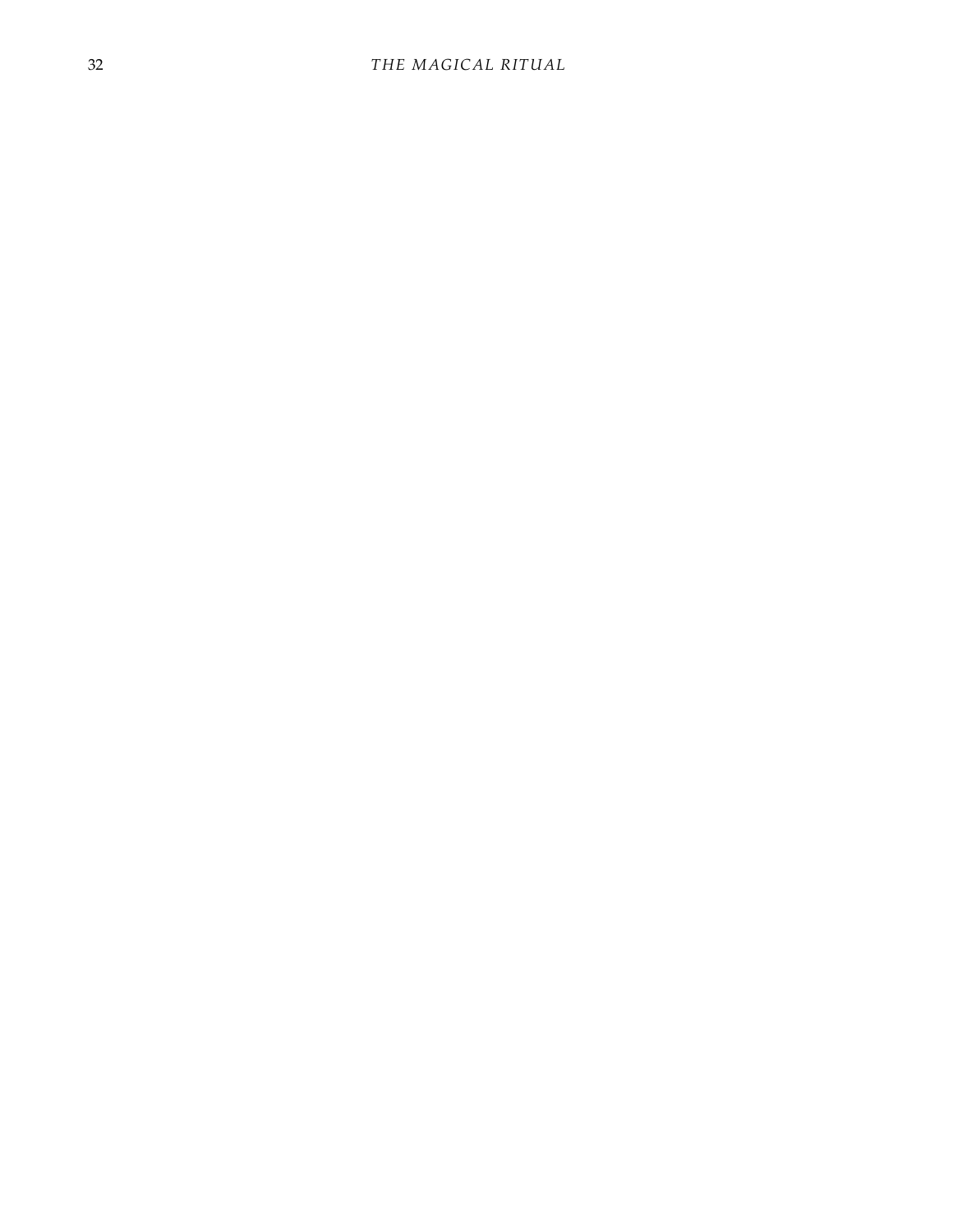# *FORTITUDE — STRENGTH—LA FORCE*

LISTEN now to the secret of strength. A constant dropping will wear away a stone, and in the end will perforate it. The aim to which you ever devote your will power will be at length attained; you begin to succeed as soon as you begin to will success. Real will power is not a privilege in the hands of the multitude. To exercise true will power you must be free; no one of the multitude is free; to be free is to be the master of your life, and over others. To learn how to will is to learn how to exercise dominion. But to be able to exert will power you must first know; for will power applied to folly is madness, death, and hell.

To mistake the means for the end is an absurdity.

To mistake for the end that which is not even a means is the acme of absurdity.

You are the master of all the events you can overcome. Things for which you have an imperious need are masters over you.

Things you possess the right to desire, you have the power to obtain.

You must be ever watchful in the exercise of your will, and be heedful that you do not fall into a position of dependence from want of exertion, from simple idleness.

Men who are to contend together in a race must go through a long and severe training.

Magical ceremonies may be regarded as a sort of gymnastic exercise of the will power, and for this reason all the great teachers of the world have recommended them as proper and efficacious. In any religious sect only those who carry out the external observances are reckoned as real supporters of the cause.

The more one does, the more one can do in the future.

To live a life guided by the caprice of the moment is to lead the life of an animal; this may conceivably be a life of innocence, but it is a life of submission.

Those who watch, those who fast, those who pray, those who refrain from pleasure, those who place body at the command of mind, can bring all the powers of nature into submission to their purpose. Such as these are the world's masters; such men alone do works which survive them.

Never confound the slaves of superstition and fear with such masters of nature.

To abstain from pleasant things through fear is to enslave the will; such conduct tends to lower rather than to raise your position.

To live like an anchorite, without the superstitious ignorance which leads him to such a course of life, this is wisdom indeed, and power is the reward.

# NOTES .

The Eleventh Tarot Trump represents an erect female figure, robed and crowned, closing with her naked hands the jaws of a furious lion, and yet showing complete ease and self-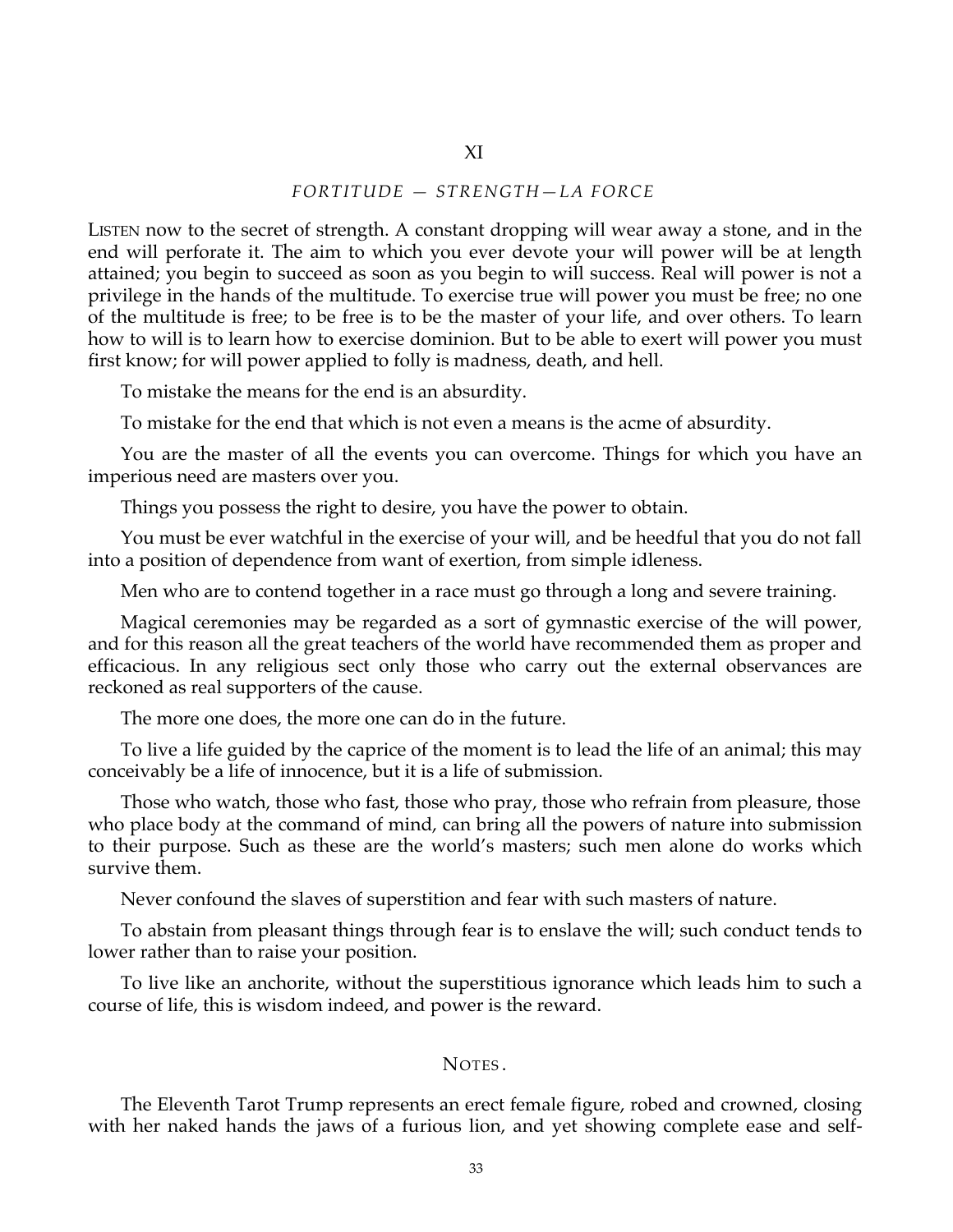possession. Its meaning is persevering strength and indomitable energy. Christian considers that it typifies that Principle which underlies the exhibition of power, and then Moral Force, and lastly Physical Force.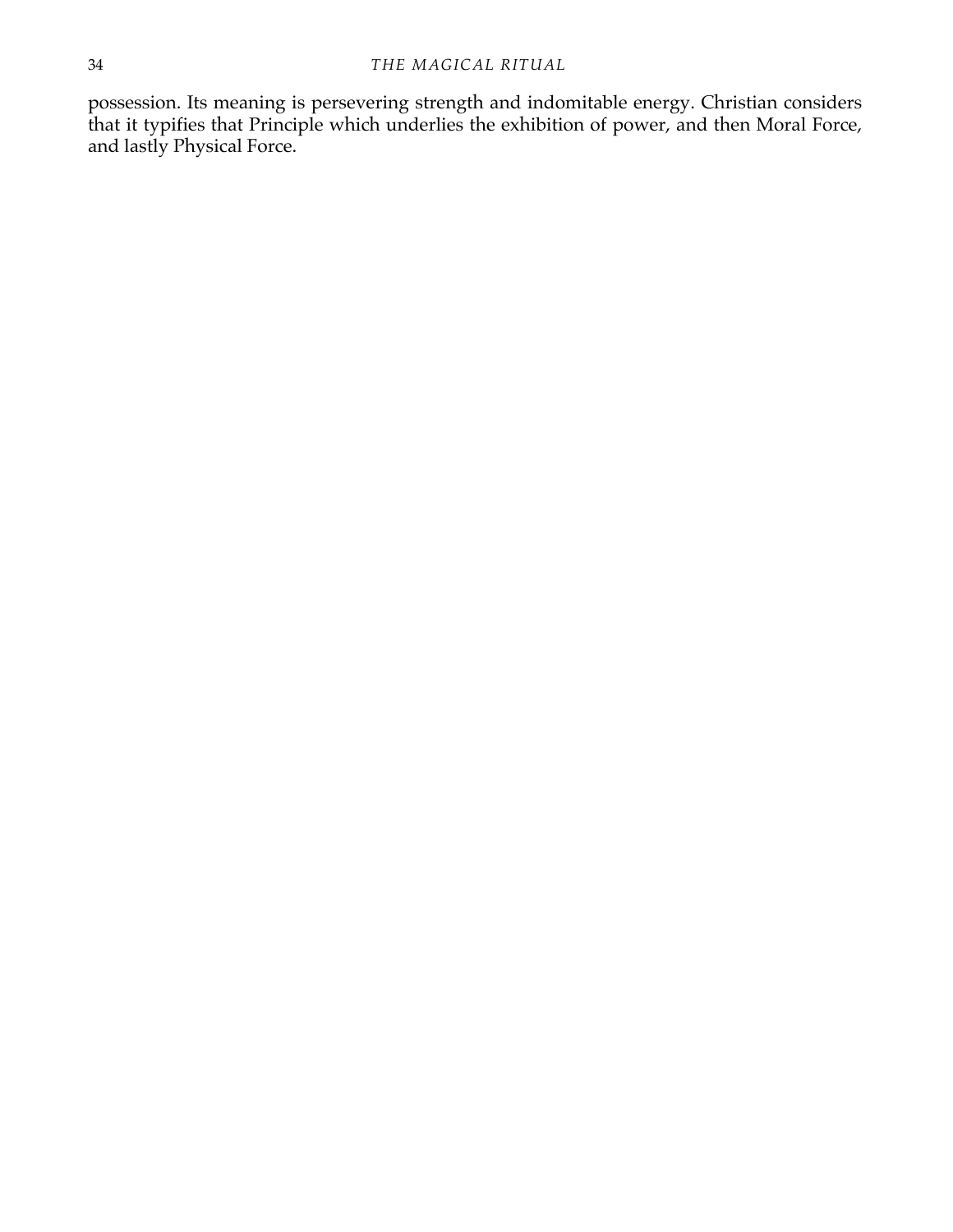## XII

# *THE HANGED MAN—LE PENDU*

THE number Twelve completes a cycle, and this highly mystical Trump represents- the Completion of the Great Work. This startling design might be also represented by a cross above a triangle within a Tau, that is, by four multiplied by three and enshrined in a Universe.

The pack of Tarot Cards, otherwise the Book of Taro—which word is an anagram of Rota, a wheel or cycle—consists in truth of a magical, hieroglyphic and kabalistic alphabet, to which are added four decades, and four quaternions, which enshrine the mystic significance of the Wheel of Ezekiel. The true aim of the Great Work is to volatilise the fixed after having accomplished the fixation of the volatile.

By a mystical rectification and a subsequent sublimation is the Universal Medicine to be obtained, and so is also the art of the Transmutation of metals; by which art indeed even the most gross and impure substances may be at once changed into pure and living gold. But no one will succeed in this magical transmutation until he has learned to despise earthly riches, and is content with the holy poverty of the true adept. So, then, if any one attains to this sublime secret, he will treasure it with almost superhuman care, and it will 60 never be divulged to any other human being; it must be self attained. The secret matter of the Philosopher is composed of volatilised Salt, of Mercury which has been fixed, and of purified Sulphur; this perfected Matter is the Azoth of the philosophers. The Salt is only to be volatilised by condensation from the Seven rays of Sol, which are the respective soul essences of the seven metals. The Mercury is fixed by saturation with the Solar essence. The Sulphur is purified by the heat of the Seven luminous rays.

When a man is fully initiated he has a knowledge of all those processes, and he knows that he holds these secrets under the penalty of death. The Taro can preserve you from the danger of such punishment, by rendering you incapable of the commission of such a crime. Remember the histories of Prometheus and of Tantalus. The former stole the sacred fire from heaven and transferred it to the earth. The latter violated the privacy of nature to seize the secrets of divinity. Remember also the fate of Ixion, who attempted to ravish the Queen of the Sky. Remember also the Cross and the Stake. Ponder over the long martyrdom of Raymond Lully, the inconceivable sufferings of Paracelsus, the madness of William Postel, the wandering life and miserable end of Cornelius Agrippa. Love God, gain wisdom, and preserve unutterable silence.

#### NOTES .

The Twelfth Tarot Trump, named the Hanged Man, is the most closely veiled of all Tarot hieroglyphics. Its real meaning is now known to but very few; there is the gravest doubt whether Lévi knew it himself. Papus, who has produced a work on the Tarot, gives a clearly faulty explanation. Neither Etteilla nor Court de Gebelin grasped the hidden meaning,. But its significance has in some cases been found by clairvoyant visions, and in a few by intuition.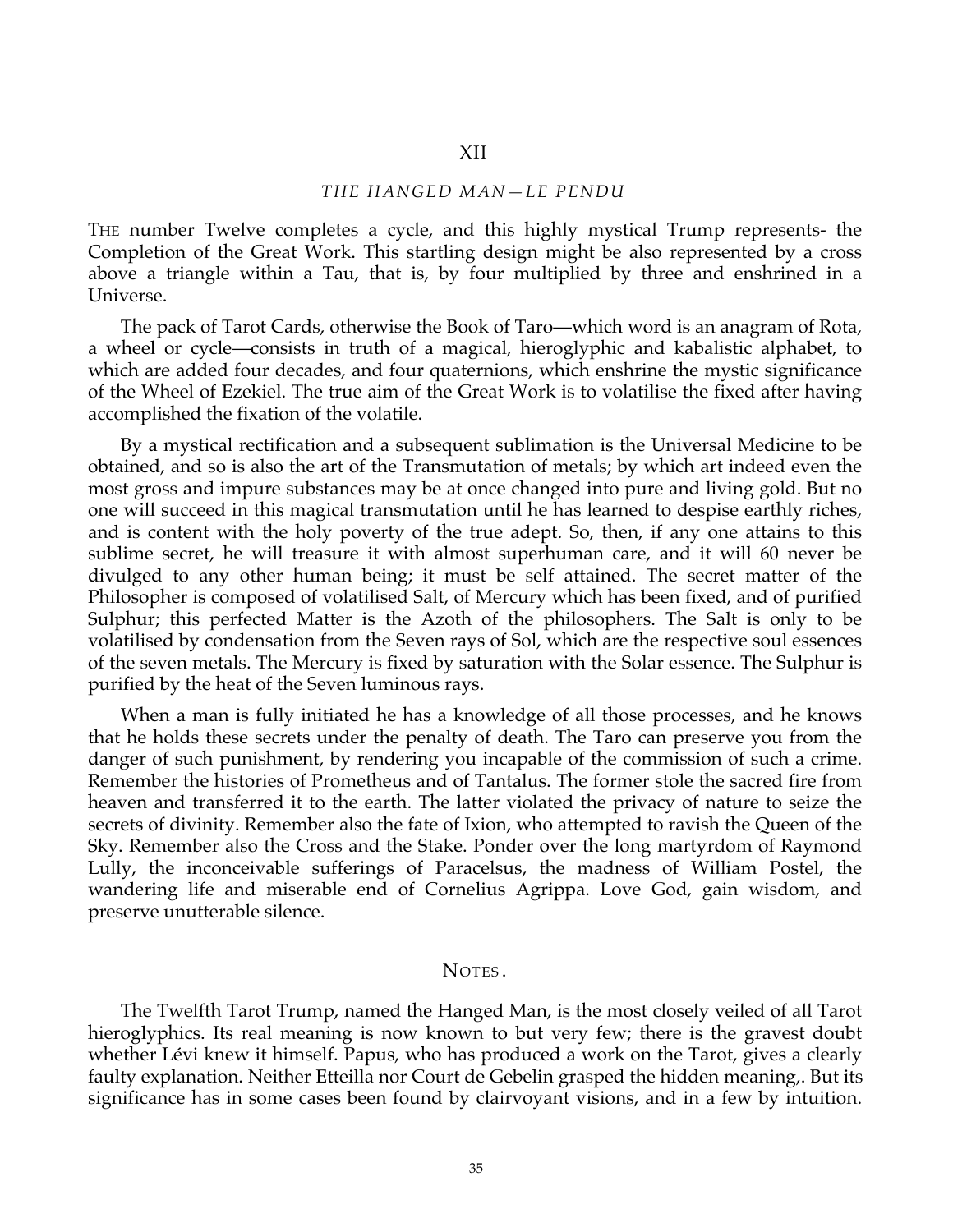The key is held by such as know rightly to which Hebrew letter it belongs and the correspondences of that letter.

The picture shows a man with his hands tied behind his back, and a rope is seen tied around his ankles, the other end being attached to a beam, so that when the card is held with its number at the top, the man appears to be hung up by his feet. Lévi in his *Dogme* gives the following statement:—

"This hanged man, then, is the Adept bound by his engagements, spiritualised, as is shown by his inverted position. He is Prometheus subjected to everlasting torture as a punishment for his glorious theft; or similarly he is Judas the traitor, and his sufferings threaten any one who should reveal the Great Arcanum. Lastly, to the Kabalist, this hanged man, who corresponds to his twelfth dogma, that of the Promised Messiah, is a protest against that Saviour whom the Christians worship, and they seem to be still saying to Jesus, 'How canst thou save others, thou who couldst not save thyself?'"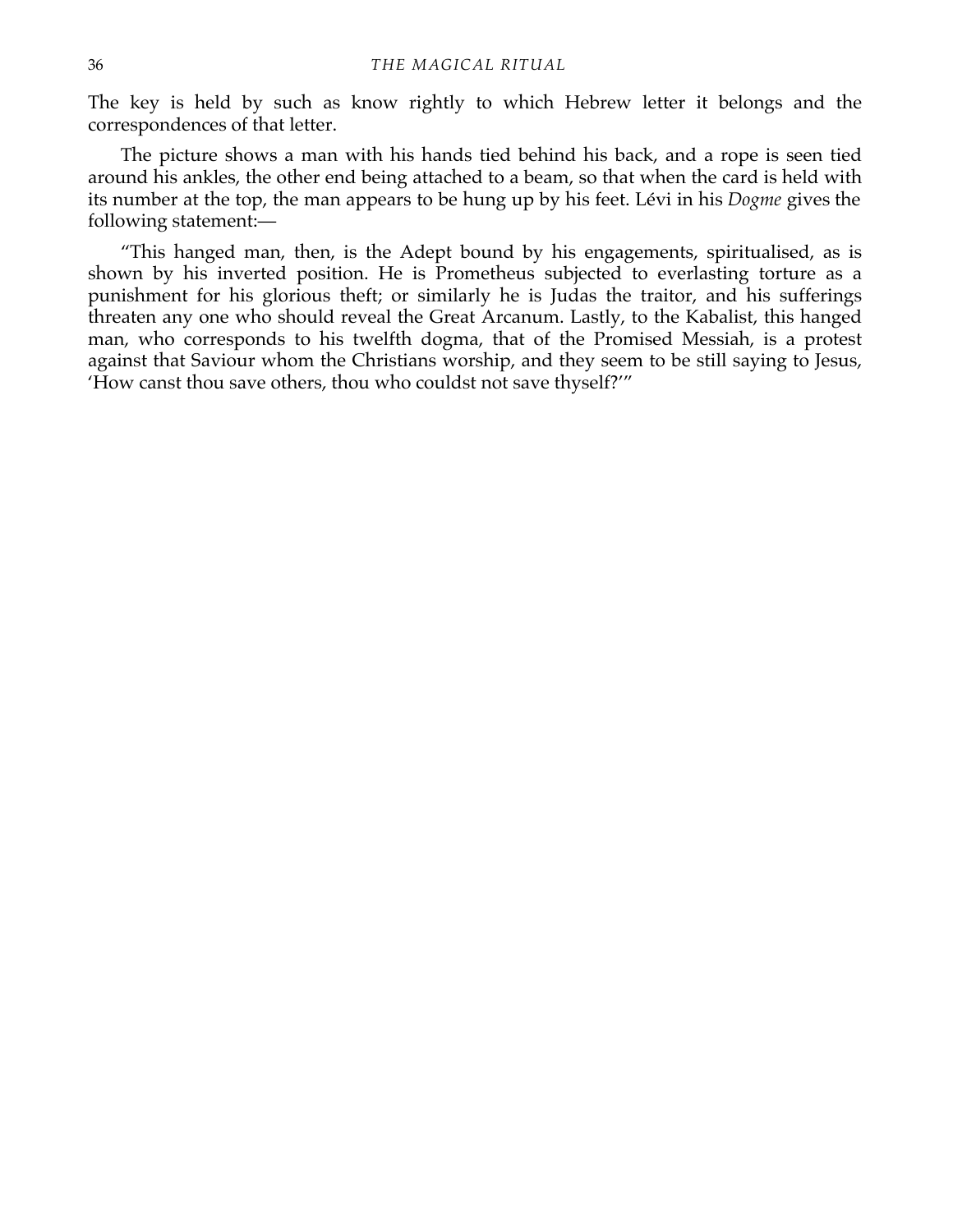#### XIII

#### *DEATH—LA MORT*

AN effort must now be made to learn the truth concerning the greatest and most consoling, yet also the most formidable of the Minor Arcana—concerning Death. Now, in truth, Death is but a phantom of your ignorance and fear. Death has no existence in the Sanctum Regnum of existence. A change, however awful, demonstrates movement, and movement is life; those only who have attempted to check the disrobing of the spirit have tried to create a real death. We all are dying and being renewed every day, because every day our bodies have changed to some extent. Be troubled lest you soil and tear your bodily raiment, your coat of skin, but fear not to leave it aside when the time has come for a period of repose from the work of this world.

Leave not your material garment for ever, until the time for your departure has come; that is, destroy not your own life, for it may be that you would awake to find yourself naked, chill, and ashamed: it may be too that such a corpse feels its own necropsy. Do not attempt to preserve the bodies of the dead, let nature do her work at once; let there be no worship of a dead body, for it represents but the ragged old clothes of a life.

Do not grieve for the beloved dead, for they are even more alive than you. If you regret the loss of their affection and support, you may still love their memory, and waft messages to them, and perchance may receive an answer; for by the aid of the Keys of Solomon the barriers of the thither world, the plane of disembodied beings, and even of the heaven, may be raised for a moment.

Understand well that the life-current of the progress of souls is regulated by a law of development, which carries the individual ever upward, and there is no tendency to a natural fall. Souls shall only fall who elect to descend and choose the evil rather than the good. The material plane on which you live is a prison to you, and if souls fall and come back to it, they become again imprisoned.

If you desire to communicate with those who have passed on, you must.

But be warned in time against many deceptions, for your fancied souls in heaven may be but phantoms of the air; elementaries, shadows of humanity energised by elemental beings; mere senseless astral forms, and of no more value than the mirage of dreams.

Necromancy, and Goetia, which is Evil Magic, do produce such shells and demons, apparitions of deceit. If, however, you are an adept of the True White Higher school, you will at all times condemn and challenge the practice of such fatal science.

The only possible mode of communion with souls of a higher sphere, who have passed beyond the terrestrial aura by reason of the change called Death, is by dream or ecstasy; but on waking to common consciousness there will be no recollection present in the mind of what has passed, because, owing to the change of plane, each idea necessarily suffers a change of form—a recurrence of the dream, or a return to the ecstasy, recalls what has gone before.

It is a curious fact that most persons fail to remember anything of good and happy dreams, even although they do often recall dreams of sin and folly and absurdity; the reason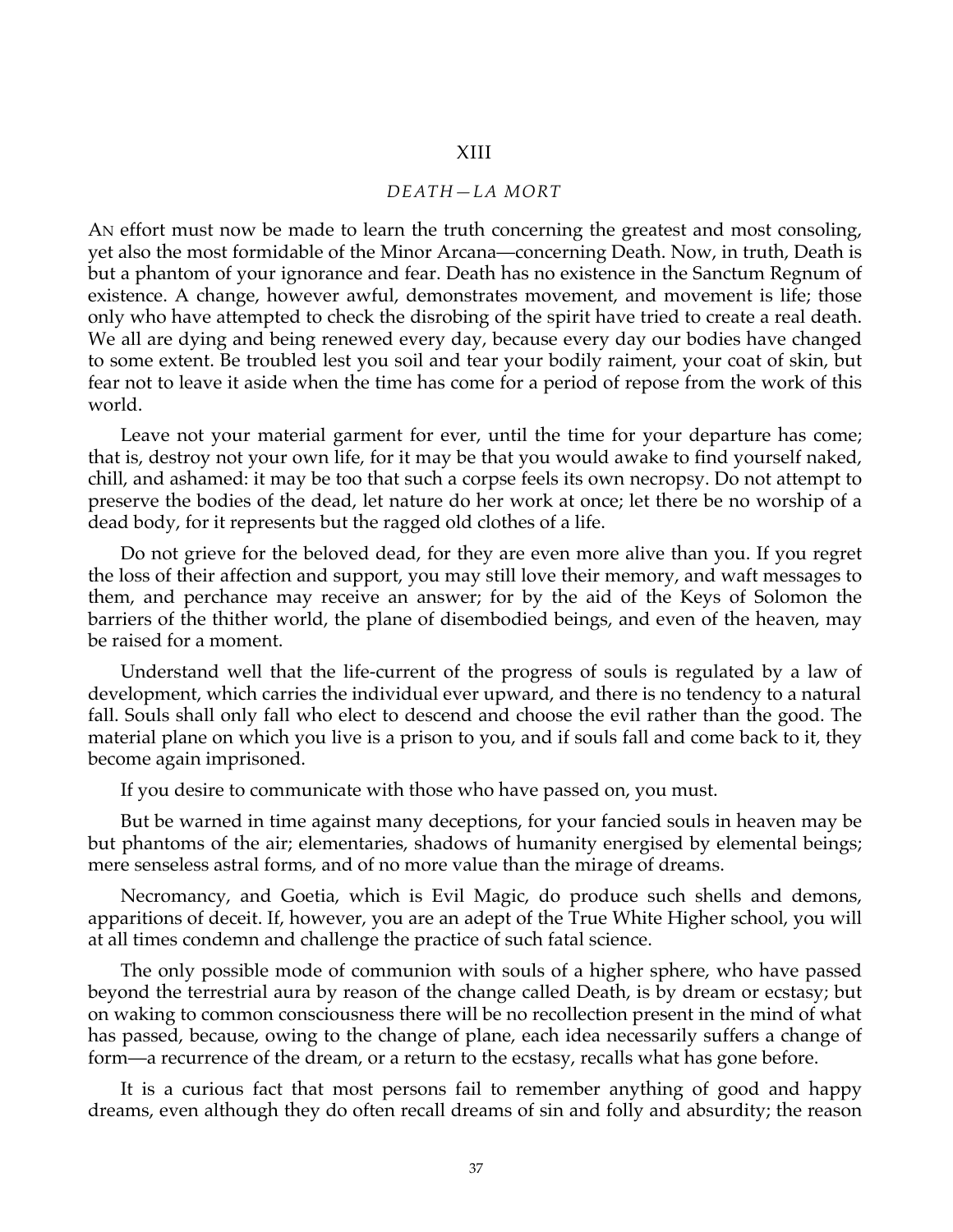being that these latter are more closely, and good ideals are less closely, related to our very materially minded lives on earth.

Now if the purely minded adept and pupil of the Higher Magic does seriously aspire to communion with a soul on the plane above him, the true way is as follows.

But again you must take warning that unless the aspirant is pure, and strong with health, and wise in procedure, there will be grave risk of disordering the mind, or of catalepsy, or even of death.

Every puerile and commonplace thought must be banished from the mind, for if this be not done, and if a ceremony of such awful solemnity be entered upon lightly, frivolously, or from a vain curiosity, there will come a moment when the dread "King of Earth" will appear and punish. The mind and emotions must then be raised to a pitch of sublime exaltation proceeding from a pure and disinterested love. Bring to remembrance all the sweet sayings of the departed one, formulate her aims and good efforts, collect around you all that belonged to her and reminds you of her face, form, and personality. Observe the dates of her birth and death (and of any special events which have drawn you two together); choose such a day. Prepare for this date by daily retiring to a quiet room, if possible where she has lived, or where she has been, and pass an hour there in darkness, or at least with the eyes shut, pondering over her words and ideas, conversing in imagination with her as listening to her conceived answers. When the day comes near you must for seven days, and should for even fourteen days, abstain rigorously from useless communications with other persons, from follies, from demonstrations of affection to all others, and from every form of physical and mental excess; take but one meal a day, and drink no stimulant nor narcotic liquids.

When the fateful day has come, take a portrait of the beloved one, a sun picture is the best (photograph), or if a painting, it should be one executed with the greatest care and detail. With great care and delicacy prepare the room and the collected objects which have belonged to the deceased, make them all spotlessly clean, and give especial care to the portrait; place it in a good position, and decorate the frame with the flowers she loved. During the day you should pass several hours in the chamber alone, seated in contemplation of the portrait and the ideas and reminiscences of the dead friend.

When the even has come you must bathe, and clothe yourself in clean linen, and put on a white mantle. Enter the sacred chamber, fasten the door and perform the Conjuration of the Four Elements. Upon a chafing-dish you then burn wood of the laurel, with aloes and incense. There must be no other light in the room. When the wood and incense have burned down and the fire is at the point of extinction, then in a deep and solemn voice call three times in succession upon the name of the beloved dead one. This you must do with all your force of heart and of spirit, with intense will power; close the eyes, cover them with the hands, sink on your knees and pray.

Then at last, after a solemn pause, call softly and with sweet voice the name of the loved one three times; and open your eyes, and see——.

## NOTES .

The Tarot Trump, No. xiii., is named Death, and represents a human skeleton, armed with a scythe, mowing the grassy soil, upon which are seen human remains. To this Lévi in his *Rituel* assigns the meanings dominion and power, rebirth, creation, and destruction.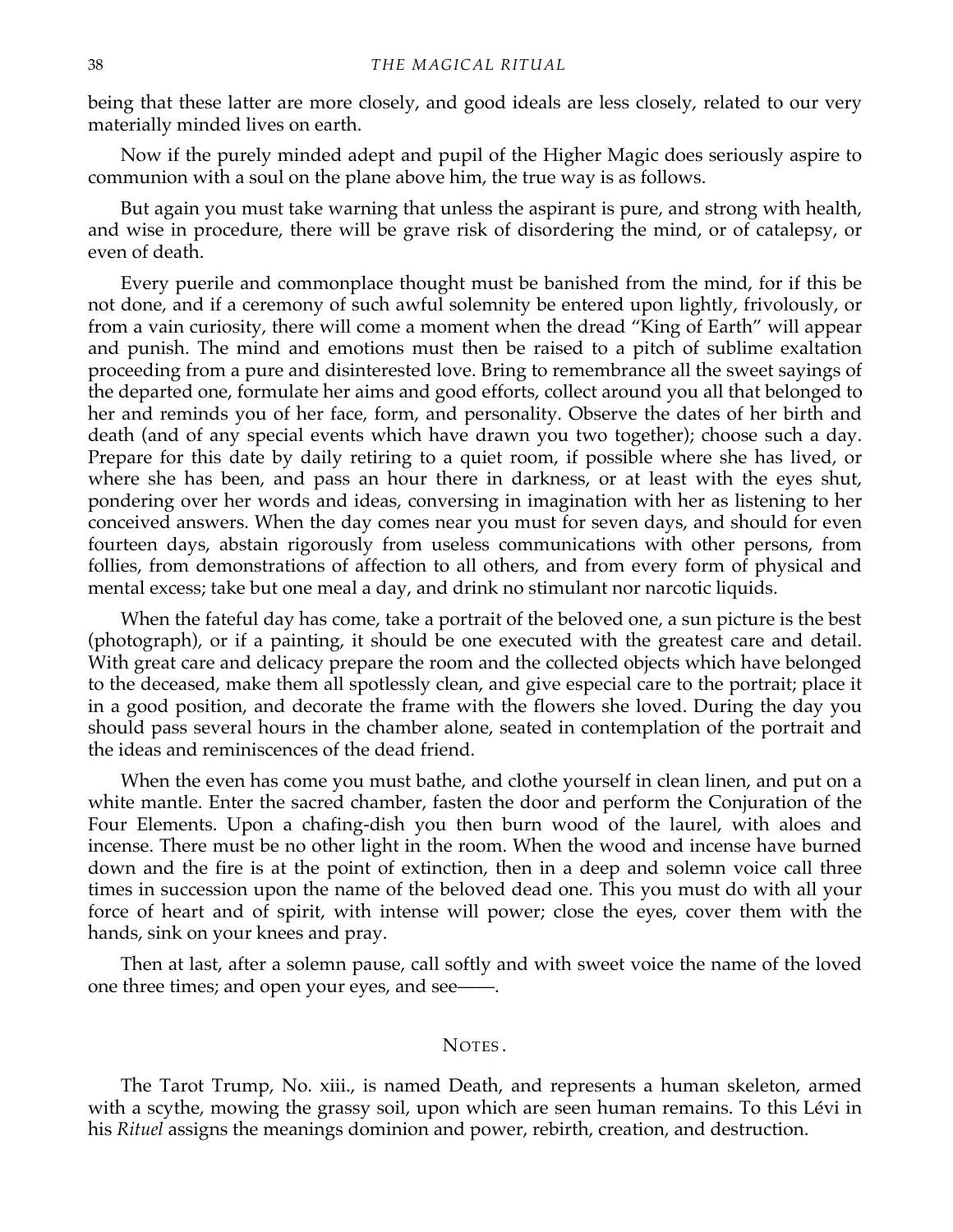P. Christian writes: "In the Divine World the meaning is constant change of form; in the Intellectual World, the ascent of human spirit to divine spheres; and in the Physical World, natural death following decay of the material envelope."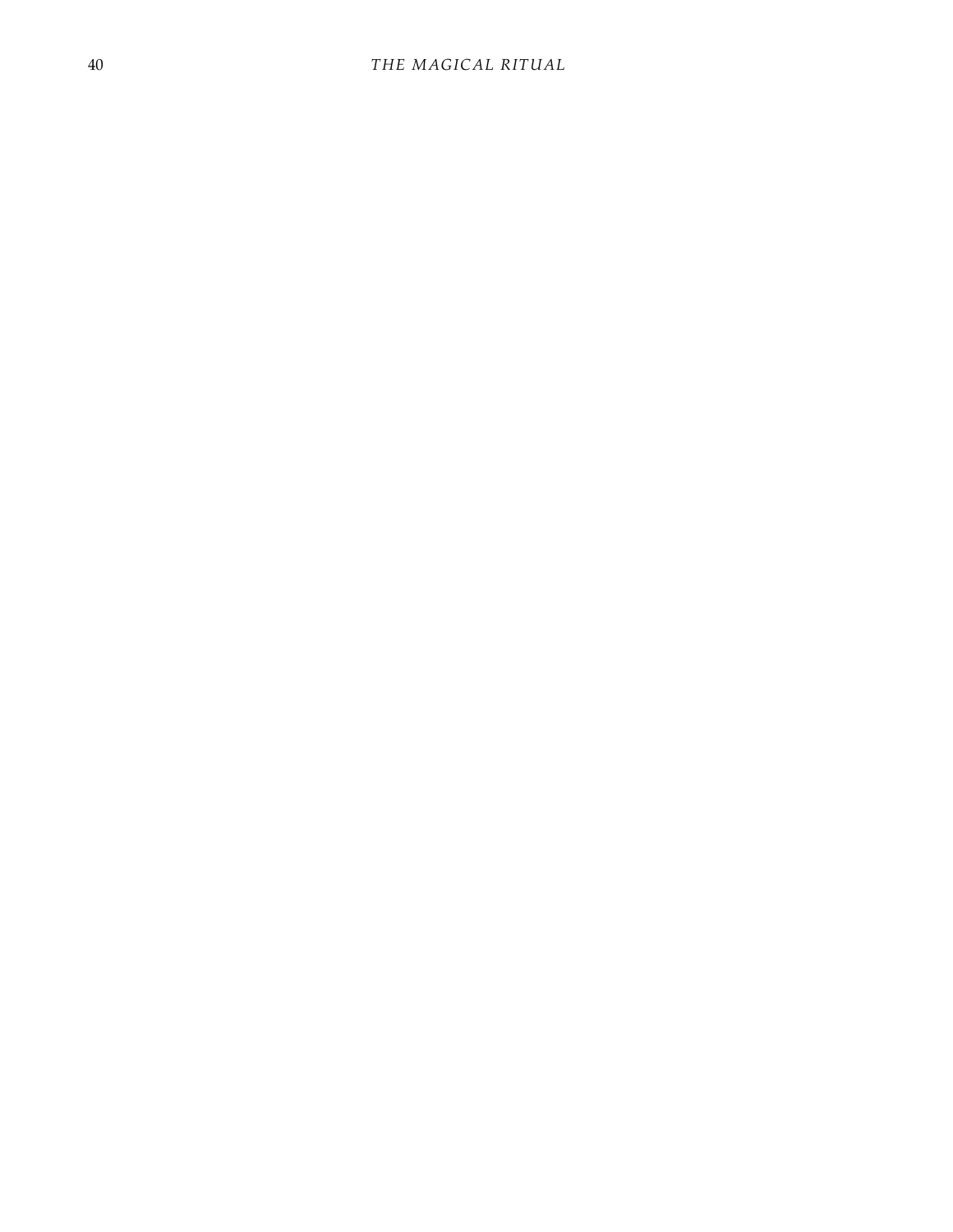#### XIV

# *TEMPERANCE—LA TEMPERANCE*

IF you desire long life and health avoid all excesses, carry nothing to extremes. Once more preserve the equilibrium; you must neither abandon yourself to the benignities of Chesed, nor restrict yourself to the rigours of Geburah.

So when you have passed beyond the mortal sphere by the allurements of ecstasy, return to yourself, seek repose and enjoy the pleasures which life supplies for the wise, but do not indulge too freely.

If you feel fatigued by the tempting fascination of a prolonged fast, then take food and drink; but if you have loss of appetite from generous diet, then fast by all means. If you are feeling the seductiveness of womankind, seek relief from women.

You must learn to overcome all passions, and conquer all tendencies to folly. But let there be no misunderstanding. To vanquish an enemy there must be no running away: true victory can only follow meeting him face to face, joining in a struggle, and so showing your command over him.

It is related of Paracelsus that he became intoxicated daily, and sobered himself by violent exercise; thus he was found strong as a man with *sangfroid*, and yet possessing all the animation of alcoholic stimulation.

You should repose for as long a period as is expended in the preparations for and in the actual operations of magic; spend the hours of rest upon the bosom of Mother Nature, and in the chaste embrace of Nature's sweet restorer, Sleep.

Pass alternately from the triangle to the circle, and from the circle to the triangle.

Temperate the wine with water, and rectify the water with wine. Wine is the emblem of Truth; yet it is not well to pour out either, in pure form, to ordinary men and women; some dilution with water is very desirable. Know that the Luminous Septenary has as its enemies, and as obstacles, but acting also in some ways as auxiliaries, a Dark Septenary of averse forces.

If a man abuses the high forces of the Septenary of Powers, his errors form the Seven Capital Sins.

Give but little wine to one who easily gets intoxicated; and, in like manner, give but little occult instruction to those who make light of it, who abuse instead of use, and so change truth into error.

#### NOTES .

The Fourteenth Tarot Trump, named Temperance, shows the Angel of Occult Wisdom and Power holding a goblet in each hand, and pouring from one into the other the two essences whose union form the Elixir of Life.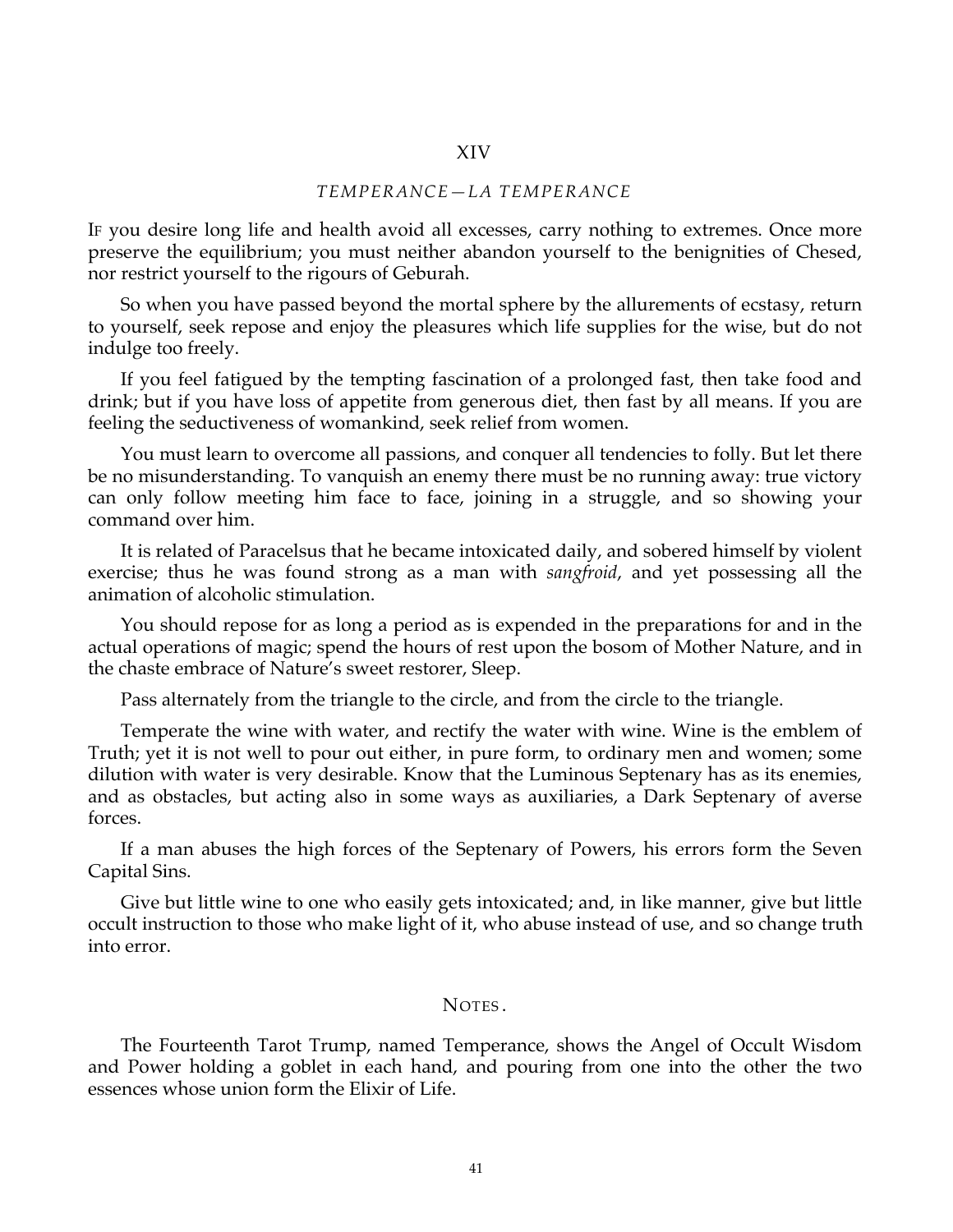Lévi in his *Rituel* assigns to this card the meanings of the heaven of the Sun, temperatures, seasons, motions, and the chances and changes of life.

P. Christian remarks that the figure represents the genius of the Sun; in the Divine World, the perpetual alternations of life; in the Intellectual World, the creation of ideas which constitute the moral life; and in the Physical World, the combinations of natural forces.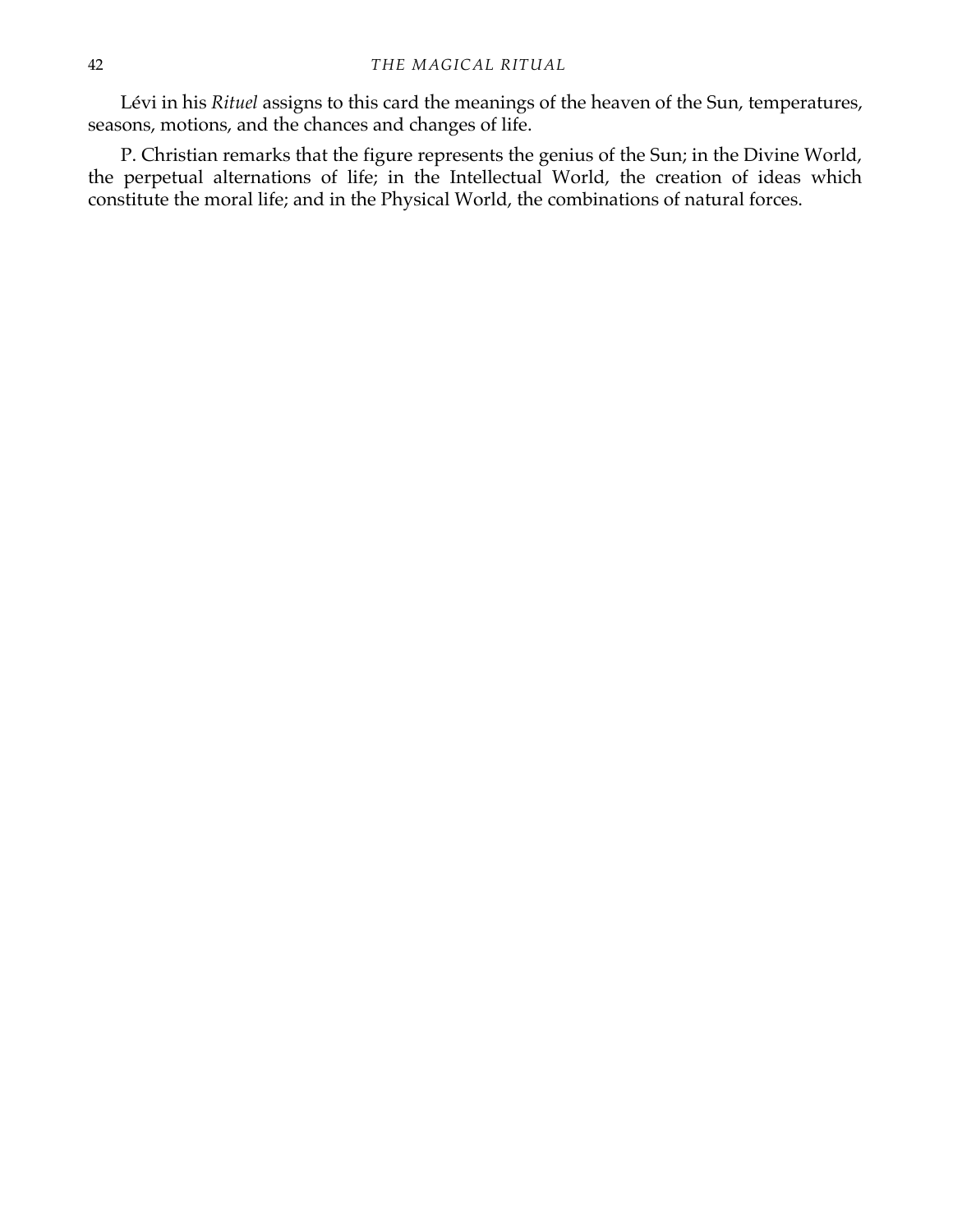#### XV

# *SATAN—THE DEVIL—LE DIABLE*

COME hither now and let us consider without fear this great one, the bugbear of the Christian creed, this ghost of Ahriman, the monstrous androgynous sphynx of Mendes; it is the synthesis of unbalanced forces—a Demon.

The Devil is truly Blind Force. If you help blind, you may be served by him; if you let blind lead, you are lost.

Each element and every number has its demon, because each element and every number enshrines force which ignorance may put to evil purposes. The same sword by which you defend your father, may also slay him.

Know then that the demonic force of each entity must be conquered by knowledge and good purpose Avoid darkness where demonic power prefers to manifest; fight it in broad daylight, and fearlessly. The Devil, one day, desiring to stop the progress of an adept, broke one wheel of his chariot; but this true adept compelled the Devil to curl himself up on the wheel and act for the time as its tire, and so drove on, reaching his destination even sooner than he would have done if the Devil had let him alone.

Meditate deeply on this old allegorical epigram, *Aude et Tace*, and when you have seized its occult sense, tell no other of your success.

The symbolic representation of the Devil shows a multiple, disharmonious and anarchic sort of sphynx, typical of confusion and disorder. Note this maxim:—A devil is a magnetic current consisting of a concourse of blind and perverse wills.

When certain superstitious mystics relegated intelligence and reason to the Devil, they reversed the Absolute. That is to say, they chose as him who was truly the Devil, and they attributed the malice of Satan to the True God.

There is no child with even ordinary sense who is not more learned than the Devil.

The Devil is even of lower grade than the beings of the Elements. He is doubtless more powerful, but he is as blind as poor Samson became. But to enable the Devil to pull down the pillars of a temple, you would have to lead him to the pillars and say to him, There they are.

No true Magician ever made any attempt to evoke the Devil, for he knows where the Devil is always to be found; but he may order the Devil to work—and the Devil obeys.

In Black Magic, the Devil means the employment of the Grand Magical Agent for a wicked purpose by a perverted Will.

#### NOTES .

The Fifteenth Tarot Trump is said by Lévi to be the only one that Etteilla understood. This Etteilla was an *illuminé* hairdresser who published a work on the Tarot, making grave alterations of the designs collected by Court de Gebelin, a much more reliable authority. His true name was Alliette.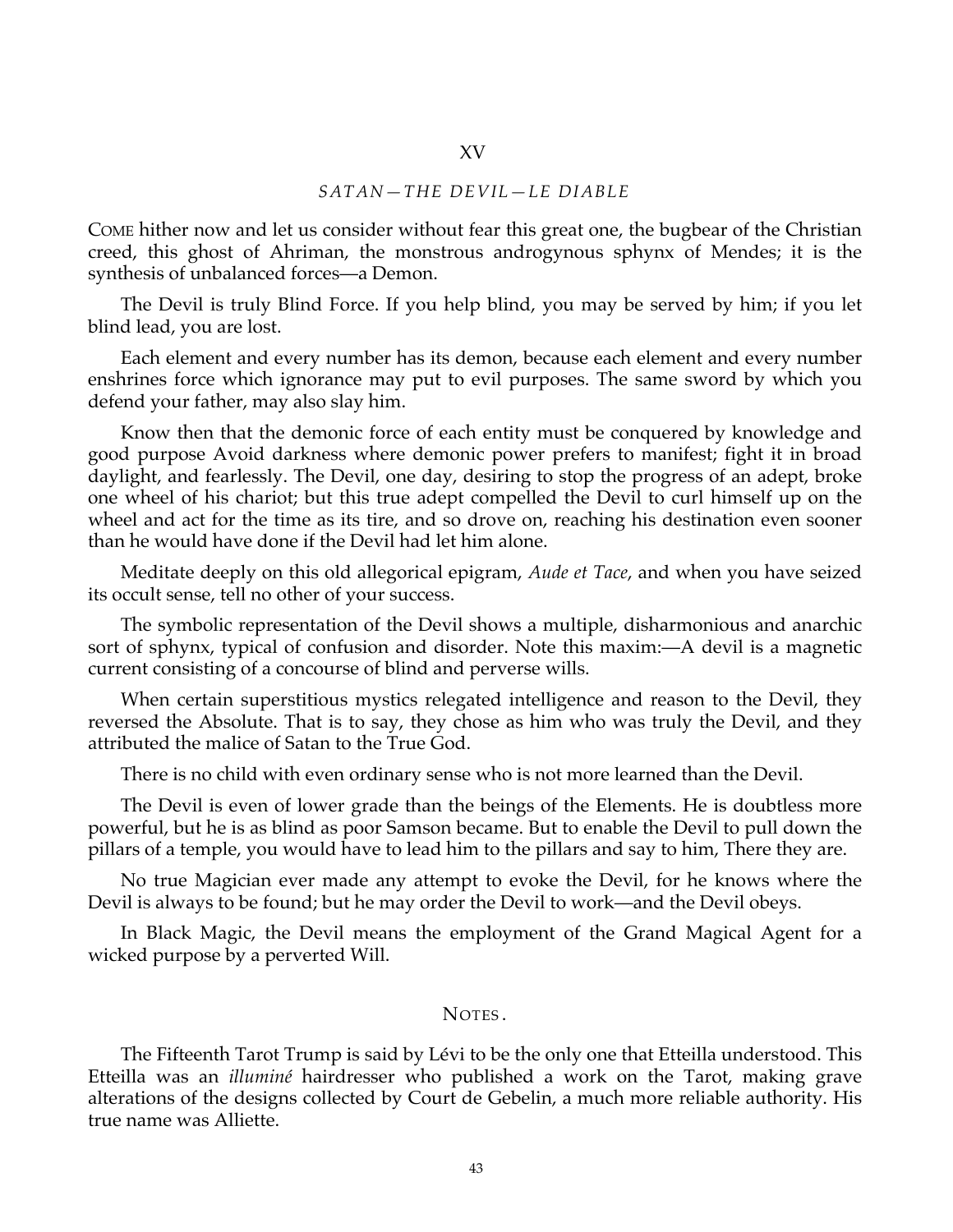The card shows an altar upon which stands a demon in human form, to which are added horns, long goat ears, and bat-like wings; he holds a torch in his left hand; two smaller demons, one male the other female, stand on the ground beside the altar. Some authors say the figure is that of Baphomet, the idol which the Knight Templars were said to worship.

Christian alleges that this demon represents the Typhon of Egypt, the genius of misfortune; and as related to the three worlds it refers to Predestination, Mystery, and Fatality.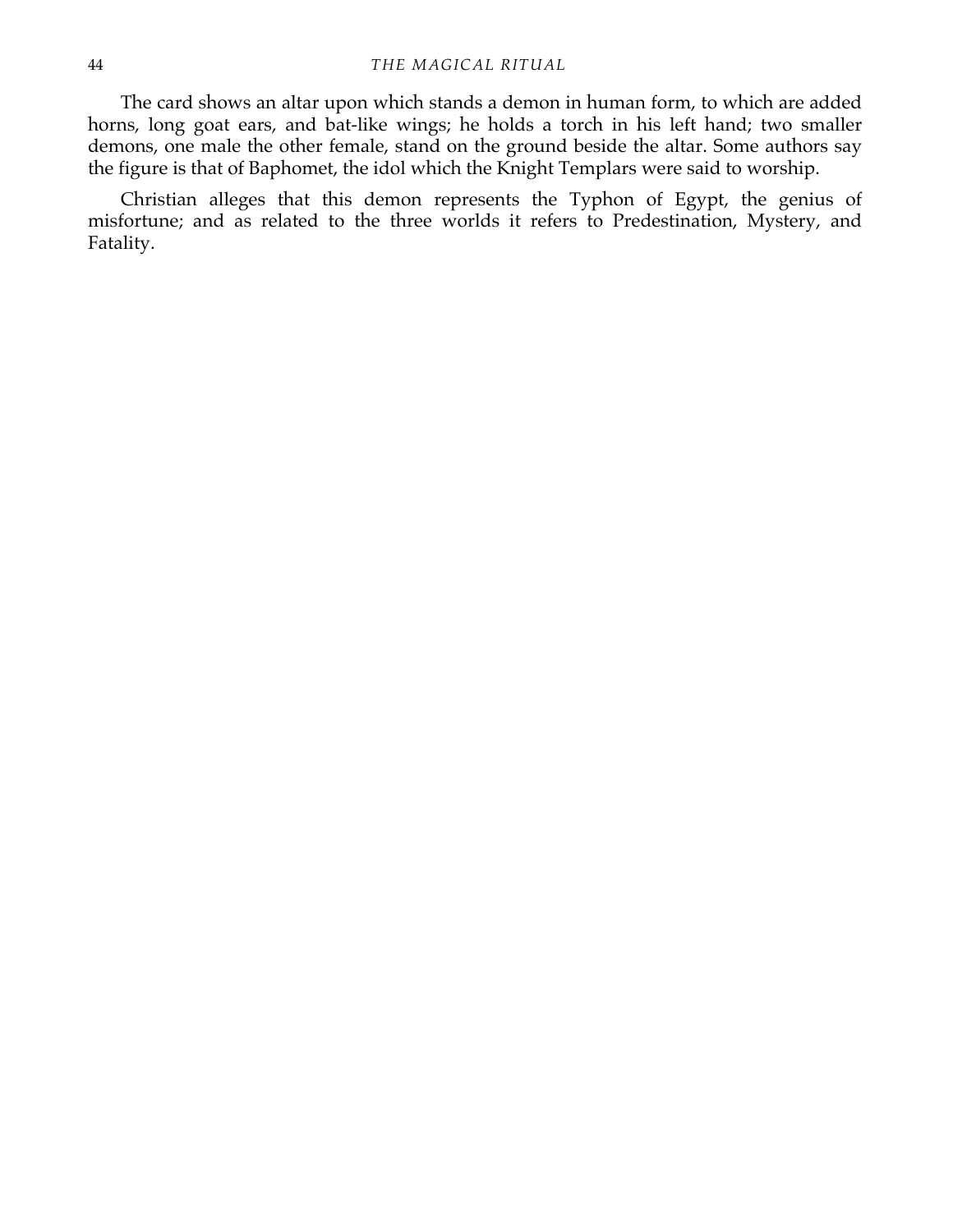#### XVI

## *THE TOWER—LA MAISON DE DIEU*

DO you know why the Fiery Sword of Samael is stretched over the Garden of Delight, which was the cradle of our race?

Do you know why the Deluge was ordered to efface from the earth every vestige of the race of the giants?

Do you know why the Temple of Solomon was destroyed?

These events have been necessary because the Great Arcanum of the Knowledge of Good and of Evil has been revealed.

Angels have fallen because they have attempted to divulge this Great Secret. It is the secret of Life, and when its first word is betrayed, that word becomes fatal. If the Devil himself were to utter that Word, he would die.

This Word will destroy each one who speaks it, and every one who hears it spoken. If it were spoken aloud in the hearing of the people of a town, that town would be given over to Anathema. If that Word were to be whispered beneath the dome of a Temple, then within three days the Temple doors would fly open, a Voice would utter a cry, the divine indweller would depart, and the building would fall in ruins. No refuge could be found for one who revealed it; if he mounted to the topmost part of a tower the lightning-flash would strike him, if he tried to hide himself in the caverns of the earth, a torrent would whirl him away; if he sought refuge in the house of a friend he would be betrayed; if in the arms of the wife of his bosom, she would desert him in affright.

In his passion of despair he would renounce his science and knowledge, and, condemning himself to the same blindness as did Œdipus, would shriek out — "I have profaned the bed of my mother."

Happy is the man who solves the Enigma of the Sphynx, but wretched is he who retails the answer to another.

He who has solved the secret and guards its secrecy is as the "King of Earth"; he disdains mere riches, is inaccessible to any suffering or fear from destiny, he could await with a smile the crash of worlds. This secret is, moreover, profaned and falsified by its mere revelation, and never yet has a just or true idea come from its betrayal. Those who possess it have found it. Those who pronounce it for others to hear have lost it—already.

# NOTES .

The Tarot Trump numbered 16, and called Le Maison de Dieu upon cards made on the Continent, is commonly known in this country as the Tower of Babel. It represents a tower struck by lightning; two men are seen falling headlong; these are said to be intended for Nimrod and his chief minister.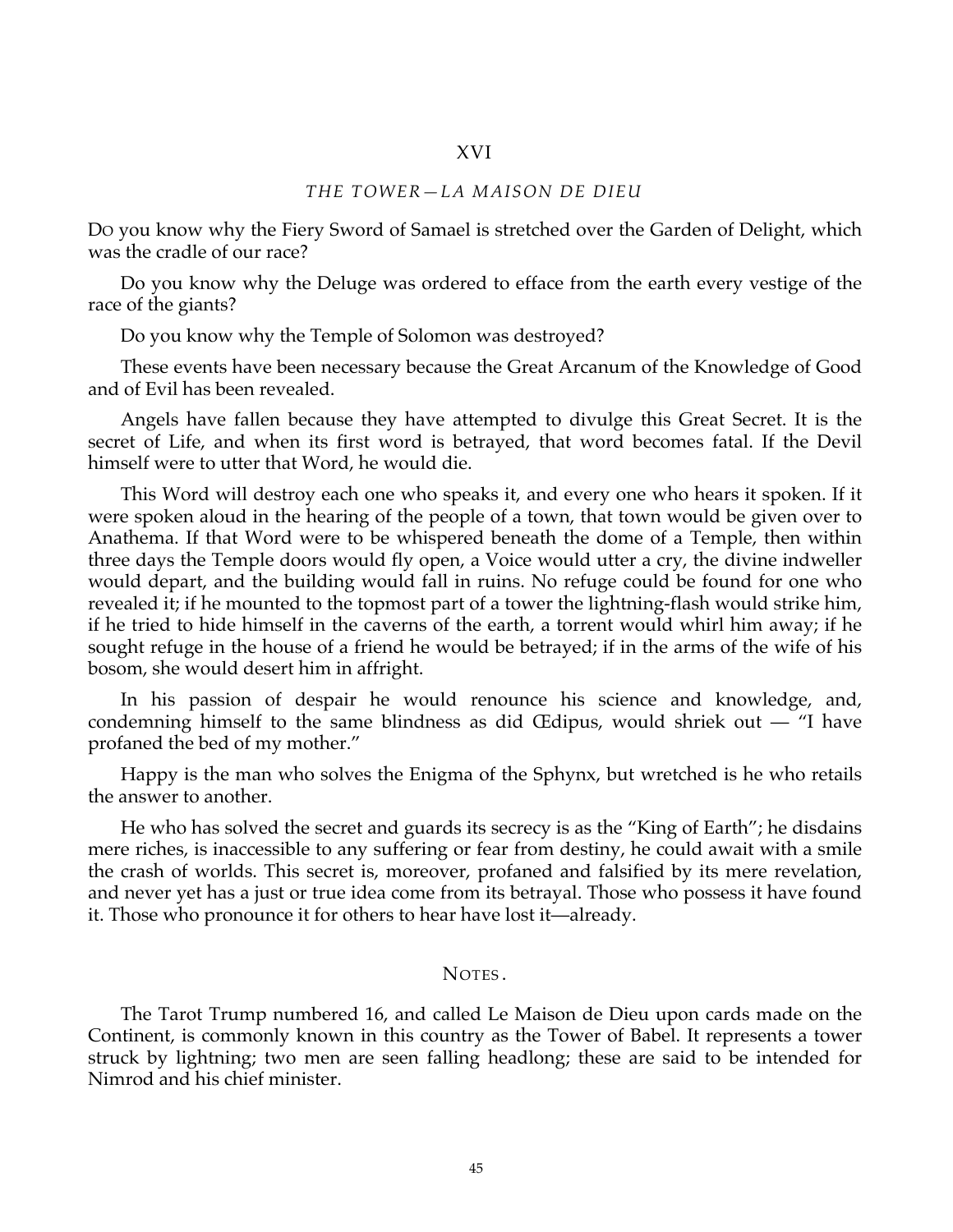Lévi assigns several meanings to this card; weakness, changes, subversions, and the heaven of Luna.

Christian explains this card as meaning the punishment of pride, the ruin of such as impiously attempt to penetrate the secrets of divinity, and on the human plane, the occasional reverses of fortune.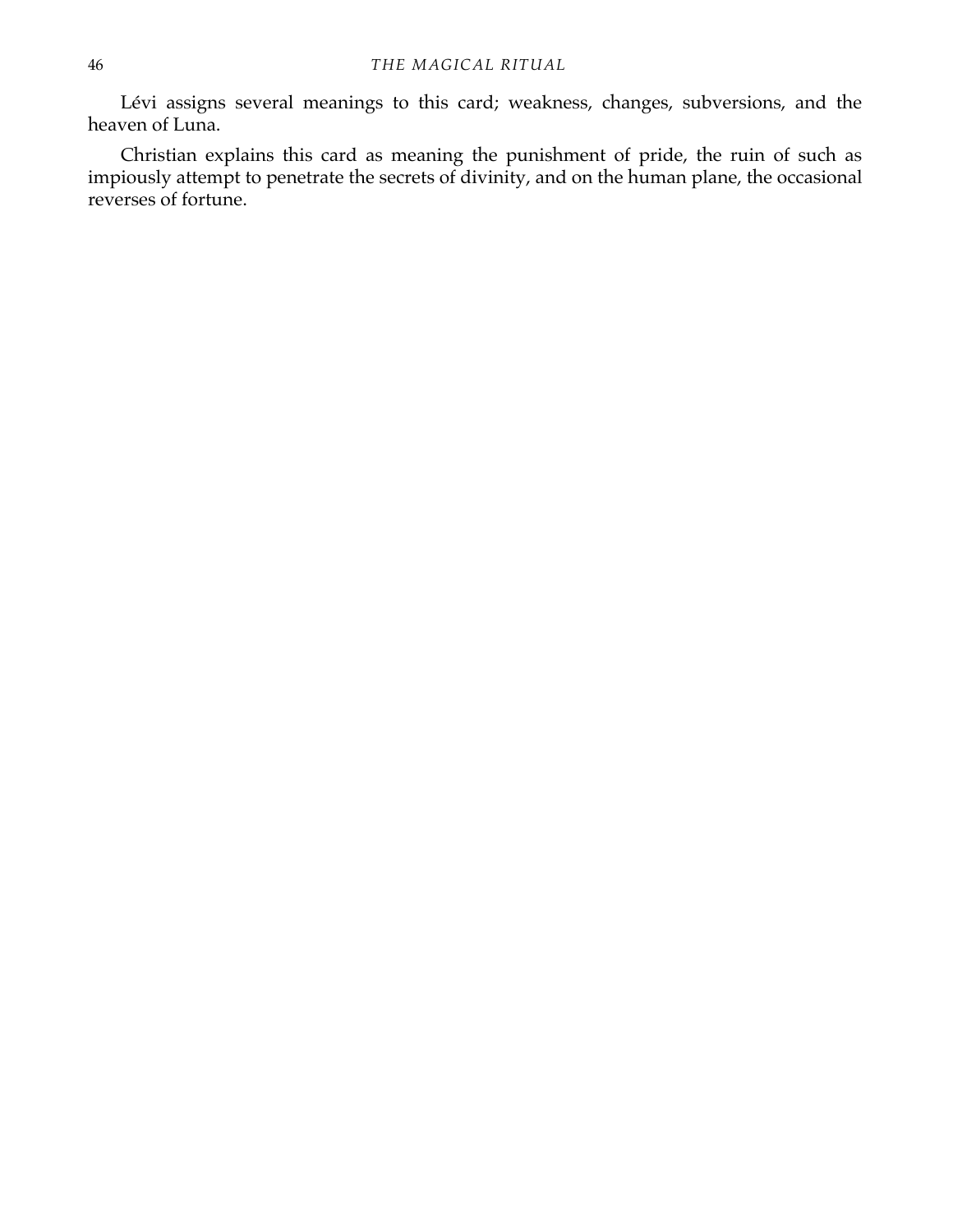#### XVII

## *THE STAR—L'ETOILE*

YOU must become thoroughly acquainted with the planets and also with the fixed stars. When their names are mastered, their influences must be learned; you must discover the particular hours and in what sign the Psyche of the World pours forth from her two goblets the waters of life like two rivers.

Learn both day and night hours, in order that you may select such as are most suitable for the work you wish to perform.

The midnight hour is marked by the special tendency toward the appearance of phantoms. The first and second hours, which follow, are solemn and sad for those who are ill or are sleepless. During the third hour the sufferer from insomnia falls asleep; the fourth, fifth, and sixth are calm, and lead to a healthy repose in sleep.

The seventh and eighth hours of morning are of a voluptuous nature; the ninth, tenth, and eleventh are very suitable for works of friendship; the mid-day hour is a time of heedlessness and languor in summer, and of a sense of well-being in winter.

You should find your own particular Planet in the sky; your intuition should guide you in discovering it ; and when found you should salute it with reverence every night that you see it shining down upon you. The genius of this star must be invoked in your conjurations, and the allotted name of the star may be worked out by means of the learned tables and Kabalistic permutations designed by Trithemius and Agrippa.

You should then make a talisman of sympathy to connect the planetary forces with yourself; make it of the metal of the planet which presided at your birth (the lord of the ascendant of your natus); engrave upon this plate of metal the sign of the Microcosm with the numbers of your name, the numbers related to the planet or star, and the name of the genius.

When you are seeking divine inspiration gaze at your star, holding the talisman with your left hand pressing it against your heart; if it be daytime, or the star be invisible, gaze upon the talisman itself, and recite the name of the genius or spirit of the star, three times.

When you see the star become brilliant and glitter in response to your aspiration, be of good hope for success; but should it be seen to pale at your glance, then be very prudent and take the greatest care of yourself.

#### NOTES .

The Tarot Trump numbered 17 is called the Star. It represents an entirely nude female figure kneeling on land and sea, and pouring a liquid out of a vase in each hand; the streams form a river at her feet. Above is a star of eight rays, and seven smaller stars surround it. There is a bushy tree growing at her right side, and upon it the bird of Hermes has alighted.

The meanings given to this Tarot Trump by Lévi are: Immortality, thought, the influence of idea upon form, the heaven of the soul.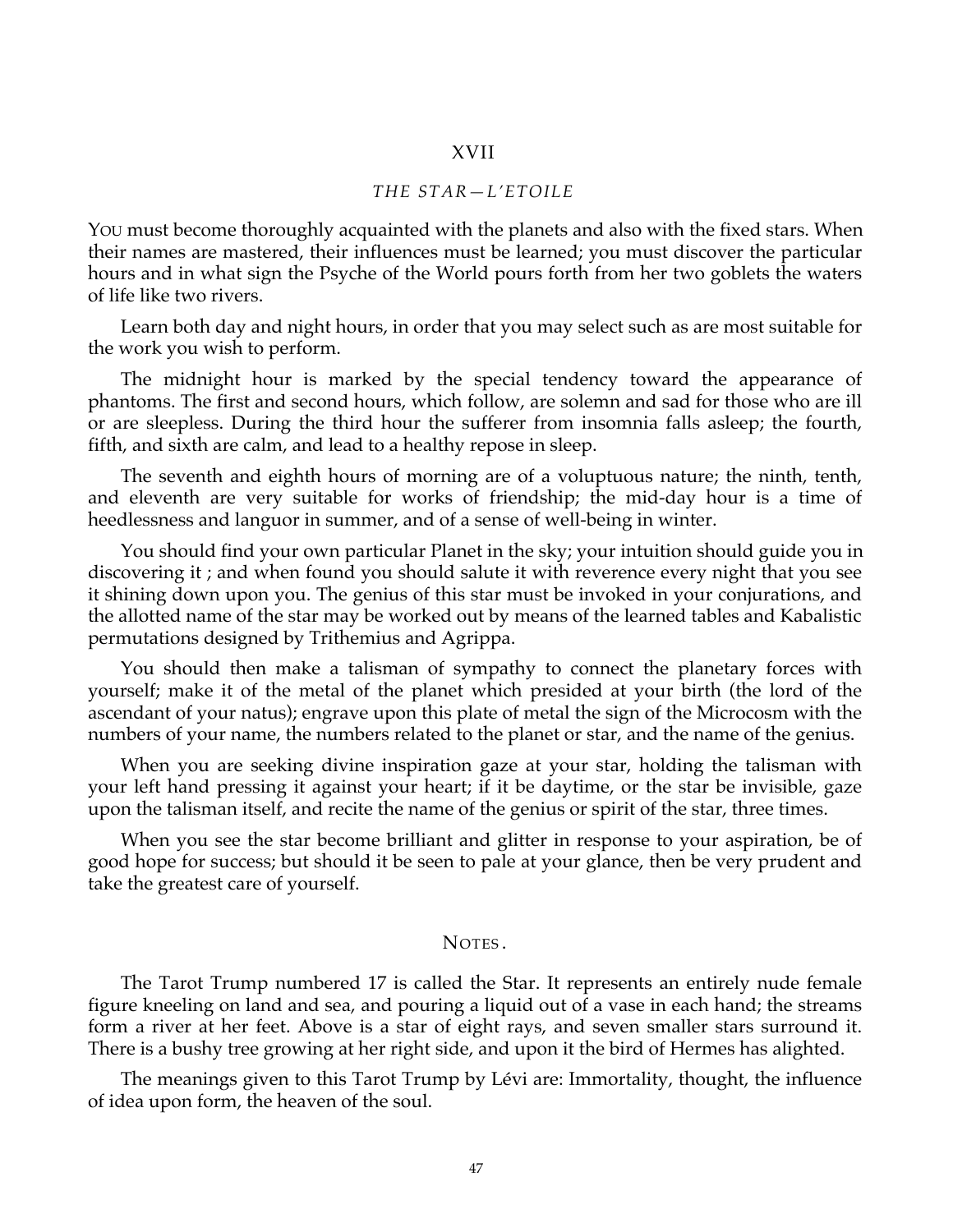Christian gives as its meanings: Immortality, the internal illumination which guides men to choose the better path, and hope. He says the figure is represented nude to point out that even when man is robbed of all his possessions, he may still retain hope.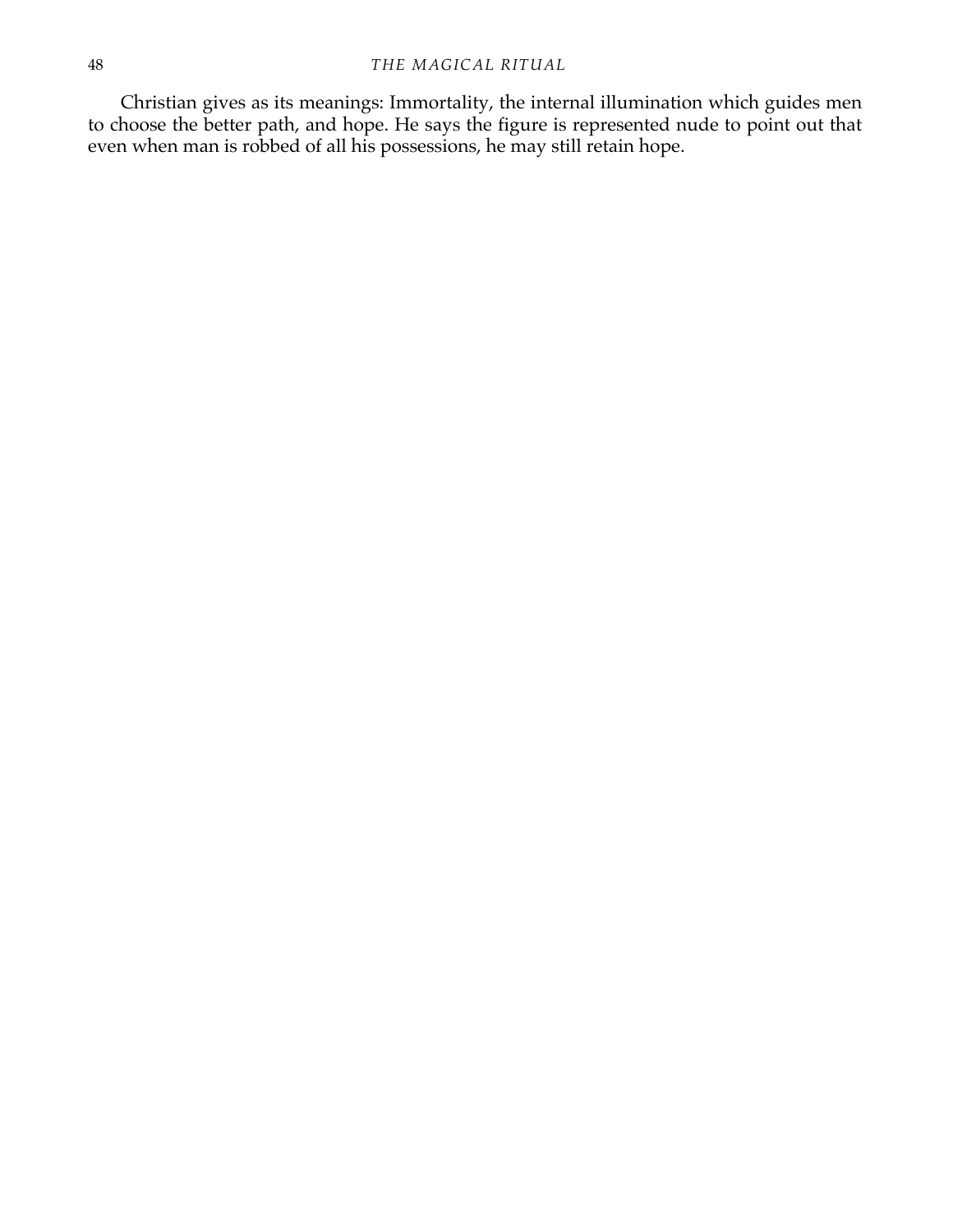## XVIII

## *THE MOON—LA LUNE*

THE Moon exercises a very considerable amount of influence upon the magnetic fluid of the earth, as is shown by the ebb and flow of the waters of the seas; you should then examine carefully the effects of the influences of the Moon in her several phases, and take note of the days and hours of the Moon's course. The quarter of the New Moon is favourable for the commencement of all magical enterprises; the first quarter gives an influence of heat, the full moon an influence of dryness, and the last quarter a cold influence.

These are the special characters of the days of the Moon, distinguished by the twenty-two Tarot Keys and the signs of the Seven Planets.

- I. The Juggler, or the Magus. The first day of the Lunar course: the Moon was created, says Rabbi Moses, on the fourth day.
- II. The Gnosis, or La Papesse. The second day, whose genius is named Enodiel, the fish and birds were created; it is propitious for the works of occult science.
- III. The Mother, or Empress. The third day saw the creation of humanity. The Kabalists often call the Moon by the Dame Mother, and allot the number three to her: this day is propitious for generation.
- IV. The Despot, or Emperor. The fourth day is baneful, for on this day Cain was born; but it is a powerful day for unjust and tyrannical acts.
- V. The Pope, or Priest. The fifth is a day of happiness; it was the birthday of Abel.
- VI. The Lovers, or the Struggle. Birth of Lamech, a day marked by contest and anger; suitable for conspirators and for revolt.
- VII. The Chariot. Birth of Hebron; a day very propitious for religious ceremonial.
- VIII. Justice. Death of Abel; the day of expiation.
	- IX. The Hermit. Birth of Methuselah; a day of joy for children.
	- X. The Wheel of Fortune. Birth of Nebuchadnezzar; a day for conjurations of plagues; a baneful day: reign of brute force.
	- XI. Strength. Birth of Noah. The visions of the day are deceitful; but children born this day are healthy and long lived.
- XII. The Hanged Man, the Tau. Birth of Samael; a day favourable for Kabalah and prophecy, and for the accomplishment of the Great Work.
- XIII. Death. Birth of Canaan, the cursed son of Ham; an evil day and an evil number.
- XIV. Temperance. Benediction of Noah. On this day Cassiel of the hierarchy of Auriel presides.
- XV. The Devil, or Typhon. Birth of Ishmael; a day of reproof and exile.
- XVI. The Tower. Birth of Esau and Jacob); the latter is predestined to ruin Esau.
- XVII. The Star. The Ruin of Sodom and Gomorrah; this day is under the rule of Scorpio. Health for the good, ruin for evil persons; dangerous when it falls on a Saturday.
- XVIII. The Moon. Birth of Isaac; a day of good augury.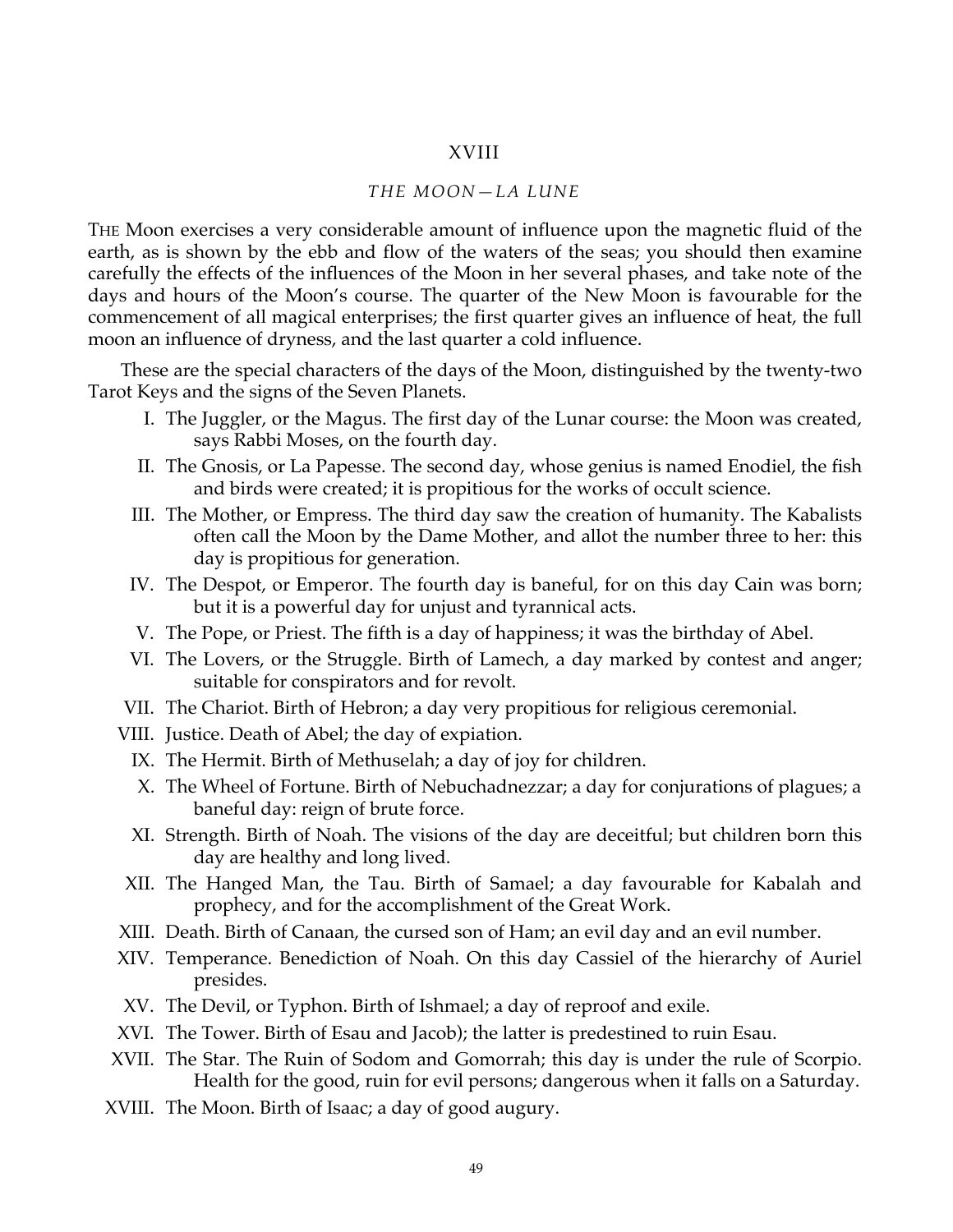- XIX. The Sun. Birth of Pharaoh; a day of danger.
- XX. The Judgment. Birth of Judah; a day propitious for divine revelations.
- XXI. The World or the Sphynx. Birth of Saul; a day for physical force and material prosperity.
- XXII. Saturn. The birth of Job.
- XXIII. Venus. The birth of Benjamin.
- XXIV. Jupiter. The birth of Japhet.
- XXV. Mercury. The Tenth plague of Egypt.
- XXVI. Mars. The passage of the Red Sea by the Israelites.
- XXVII. Luna. The victory of Judas Maccabeus.
- XXVIII. Sol. Samson carries off the gates of Gaza.
	- XXIX. The Tarot Trump called Le Fou, the unwise man; a day of abortion.

#### NOTES .

The Tarot Trump, No. xviii., represents the Moon in the sky letting fall drops of dew; below is the land on which stand two towers, and between them are a dog, and a wolf; in the foreground is water in which a crayfish is swimming.

The occult meanings ascribed to this trump by Lévi are: The elements, the visible world, reflected light and symbolism.

Christian says that the meanings are the abyss of the infinite; the shadow which enshrouds the human ego when it accepts the rule of the instincts unchecked by spiritual aims; and on the lowest plane, the assaults of hidden enemies.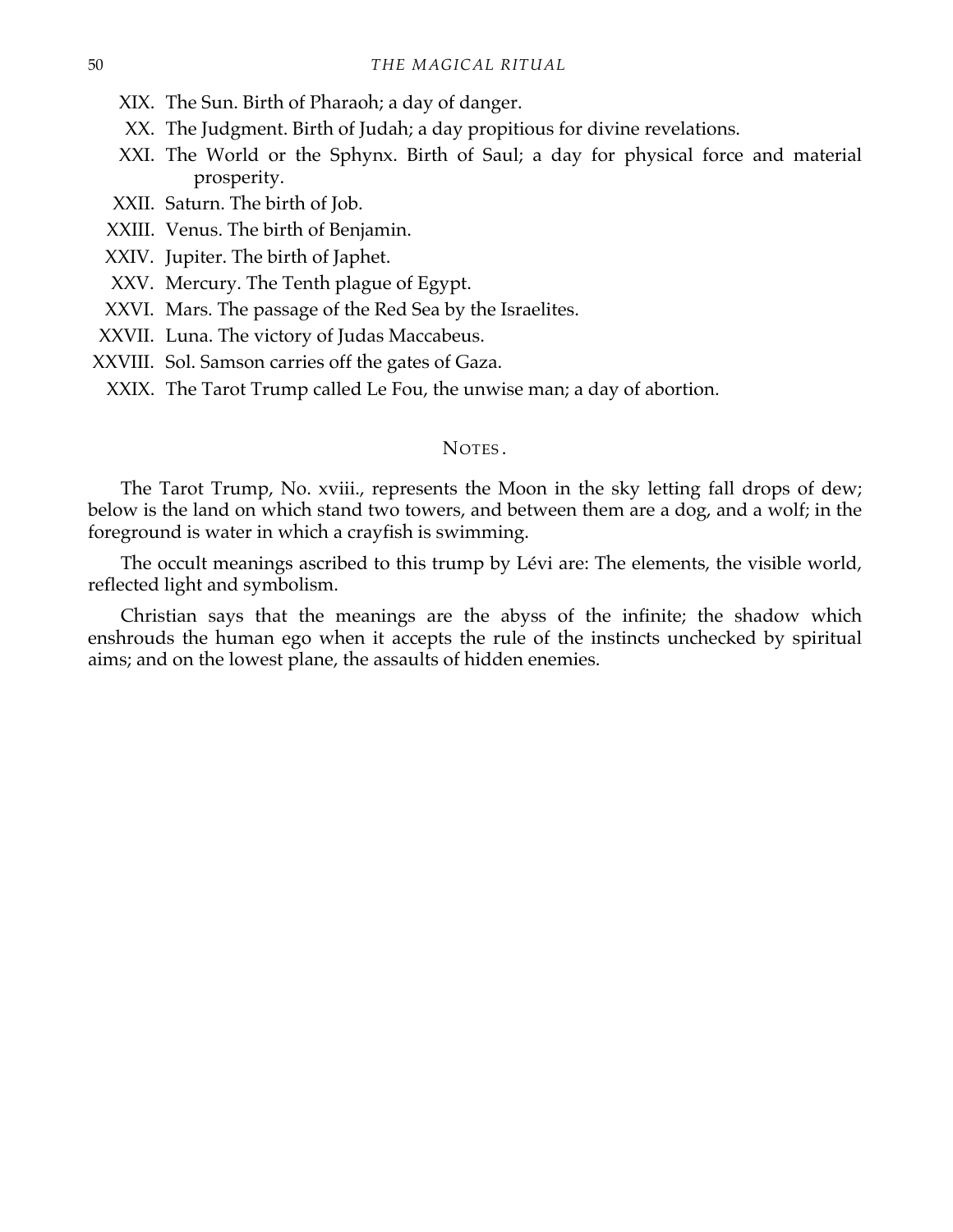## XIX

## *THE SUN—LE SOLEIL*

THE Sun is the centre and source of all high Magical force, and this force nourishes and renews without pause that latent Light which is the grand agent manifested in magnetism and vital energy.

The Sun is the central and yet universal magnet of the stars. It has two poles, one possessing attractive force and the other repulsive force; it is alone by the balance of these two energies that it maintains cosmic equilibrium and universal motion. The Sun it is which bestows radiance upon the planets and meteors, it is of the principle of Fire, and in this world it is the source of the phosphorescence of the sea and even of the scintillation of the glowworm. It is the heat of the Sun which constitutes the stimulant essence of the generous wine from the fruit of the grape, and which brings to perfection the luscious sweetness of all fruits. It is the Sun which awakens the dormant energies of all beings in spring time, and which prompts to the enjoyment of all the sweet mysteries of sexual love. It is the Sun's force which courses in our veins and palpitates in our hearts, and it is the light of the Sun which empurples our blood and makes it resemble the purple redness of wine. The Sun is the sanctuary of spiritual beings who have been loosed from the ties of earth life, and there is the blazing tabernacle in which resides the Soul of the Messiah. You place your altars where the Sun's rays fall upon them, and renew the sacred fire upon them from its rays. When you consecrate a talisman or pantacle you open up a path along which a solar ray may pass thence into it during the ceremonial.

When the adept seeks to heal the sick or relieve any pain he raises his hands towards the Light and Heat of the Sun, and then lowering them he touches the sick man, saying, "Be thou healed if thou hast faith and will." The perfumed flowers and leaves to be used as incense should be dried in the Sun's rays, notwithstanding the fact that flowers and leaves gathered in darkness have more potency than those plucked by daylight; because plants exhale their aroma in sunlight, and close up their pores to preserve it during the absence of the creating rays. Gold is the special metal of Sol, and it tends to augment the solar force in all with which it is brought into contact.

A golden lamen applied to the forehead renders the mind more open to and receptive of divine influences.

A golden talisman worn on the breast over the heart increases the force of emotions which are good and benevolent, while it tends to banish impure passions.

# NOTES .

The Nineteenth Trump represents the Sun shining above in the heavens and casting its rays upon two children, who stand holding each other's hands; a wall of masonry is seen behind them. In some old cards this wall is garlanded with flowers.

The meanings given elsewhere by Lévi are: The Prince of the heavens, the summit, the head: he remarks that some examples of this card show a child mounted on a white horse and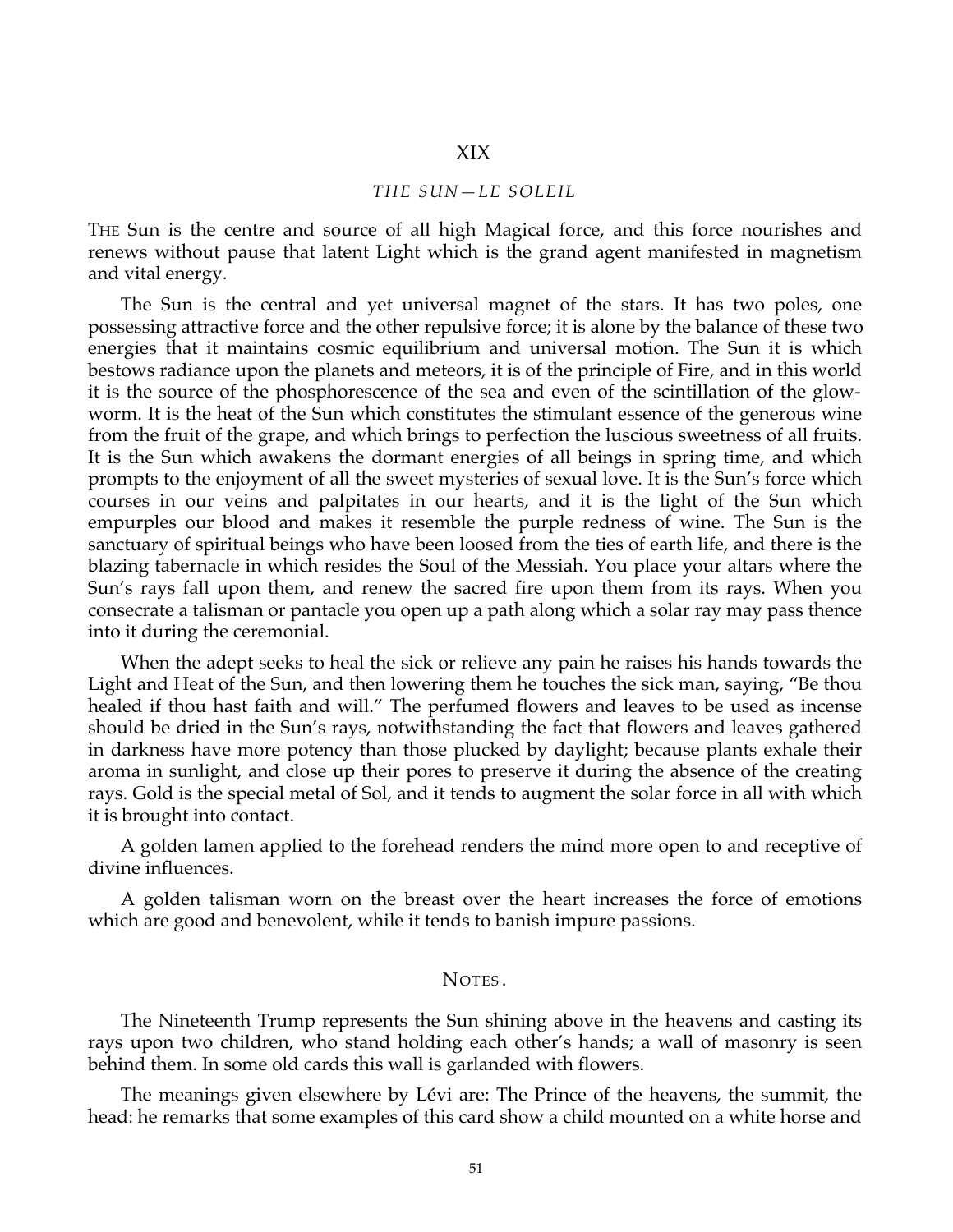waving a scarlet banner. Christian believes that this Trump represents the passage from earth life to that of the unknown future.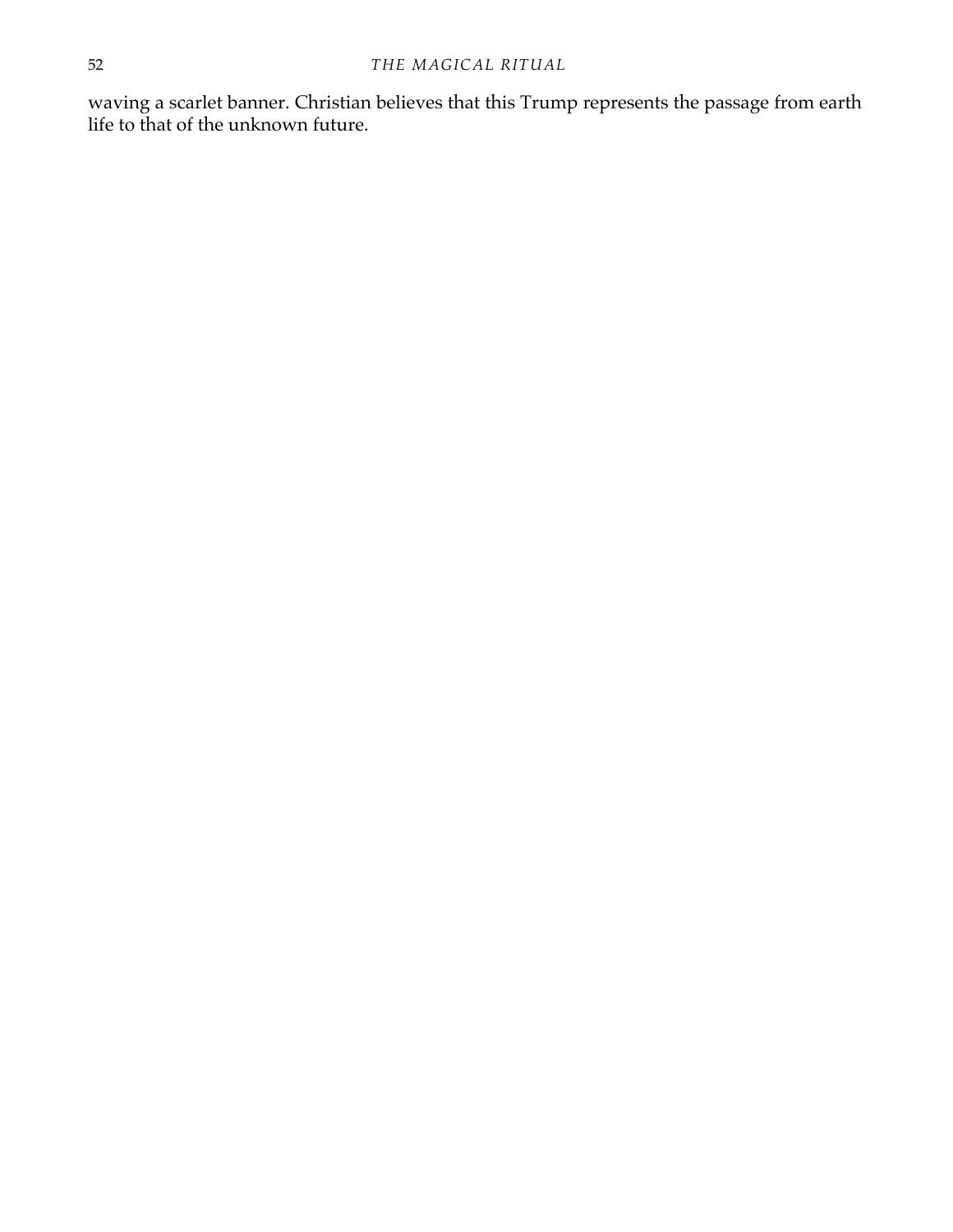# *THE LAST JUDGMENT—LE JUGEMENT*

THESE are the Privileges and the Powers of a Magus; and first are recited the Seven Grand Privileges:—

Aleph. 1. He sees God and is able to commune with the Seven Genii around the throne.

Beth. 2. He is above the influence of all pains and fears.

Ghimel. 3. He has authority over High Spiritual Powers, and can command Infernal forces.

Daleth. 4. He is the master over his own life, and can influence the lives of other men.

Heh. 5. He can never be taken unawares, nor weakened, nor overcome.

Vau. 6. He understands the reasons for the Present, the Past, and the Future.

Zain. 7. He holds the secret of what is meant by the Resurrection from the dead.

The Seven Major Powers are:—

Cheth. 1. The power of making the Philosopher's Stone.

Teth. 2. The possession of the Universal Medicine.

Yod. 3. The knowledge of the mode of Perpetual Motion, and of the Quadrature of the Circle.

Kaph. 4. The power of changing any base matter into gold.

Lamed. 5. The ability to coerce wild beasts, and to charm serpents.

Mem. 6. To possess the Notorial Art and to have universal knowledge.

Nun. 7. The power of discoursing with knowledge and learning upon any subject, even without previous study.

The Seven Minor Powers are:—

Samech. 1. To know in a moment the hidden thoughts of any man or woman.

Ayin. 2. To compel any one to act with sincerity.

Peh. 3. To foresee any future events which do not depend upon the will of a superior being.

Tzaddi. 4. To give instantly wise counsel and acceptable consolation.

Qoph. 5. To be always calm and content in the most grievous adversity.

Resh. 6. Never to feel love or hatred unless it is designed.

Shin. 7. To possess the secret of constant wealth, and never to fall into destitution or misery.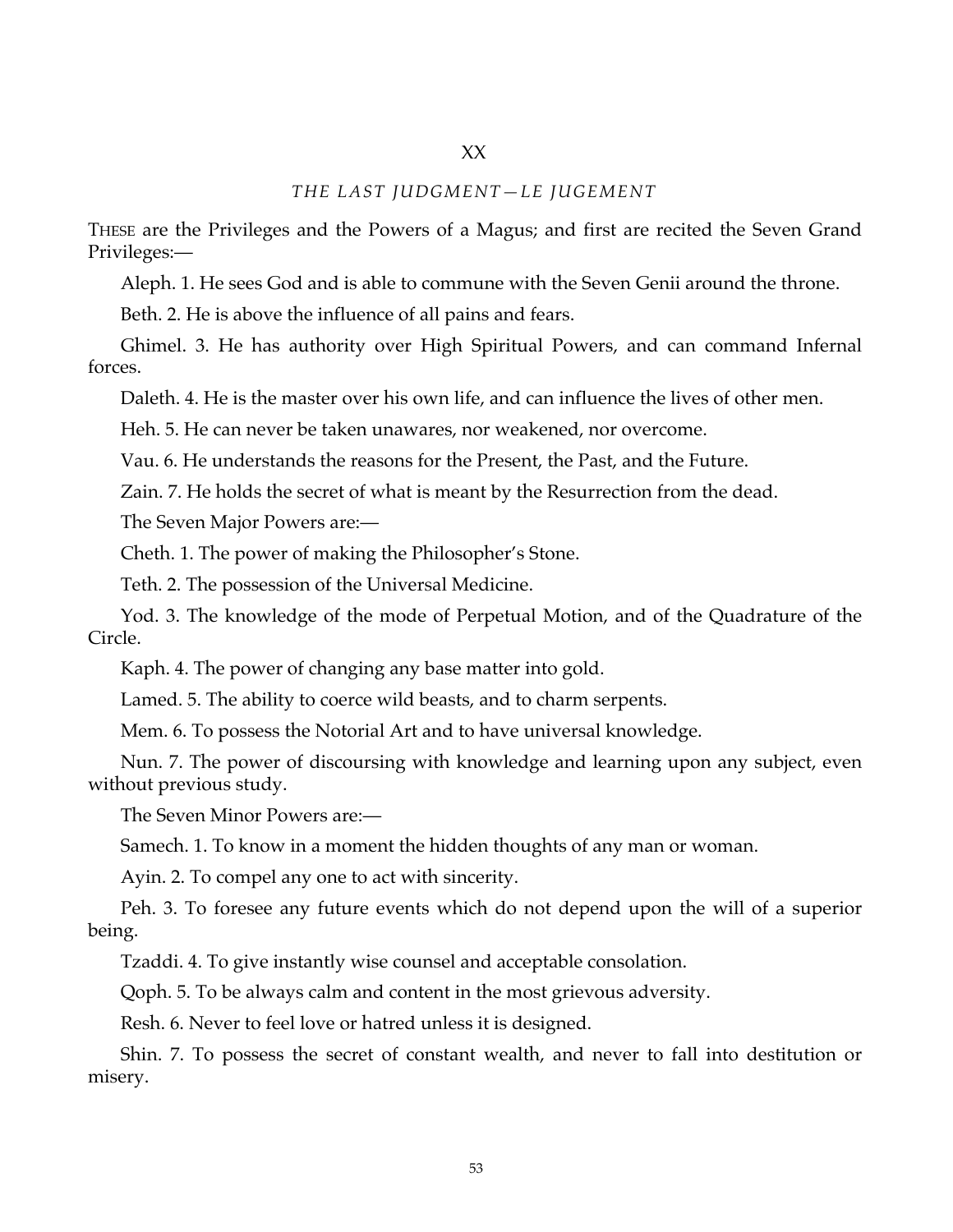These Privileges are the final degree of Human Perfectibility; these are open to attainment by the elect, by those who can dare, by those who would never abuse them, and who know when to be silent.

Tau. In conclusion, Magi can control the elemental forces, calm tempests, heal the sick, and raise the dead. But these things are sealed with the triple Seal of Solomon: initiates know of them, this is sufficient; as to other persons, whether they deride you, or whether they are overcome with fear at your audacity, what matters it to you?

#### NOTES .

Lévi gives the whole of this chapter in his *Dogme*, pages 79–83, as a quotation—perhaps from this treatise.

This Twentieth Tarot Trump shows, at first sight, a representation of the judgment day. An angel blowing a trumpet and carrying a banner is flying overhead. Below is seen a figure with his back toward the observer, rising from a tomb. On each side is an imposing human figure, one male and one female, who also seem to be rising from the earth. Lévi gives as its meaning the generative force of the earth, vegetable life, and eternal life.

Christian describes this card as a symbol of the resurrection.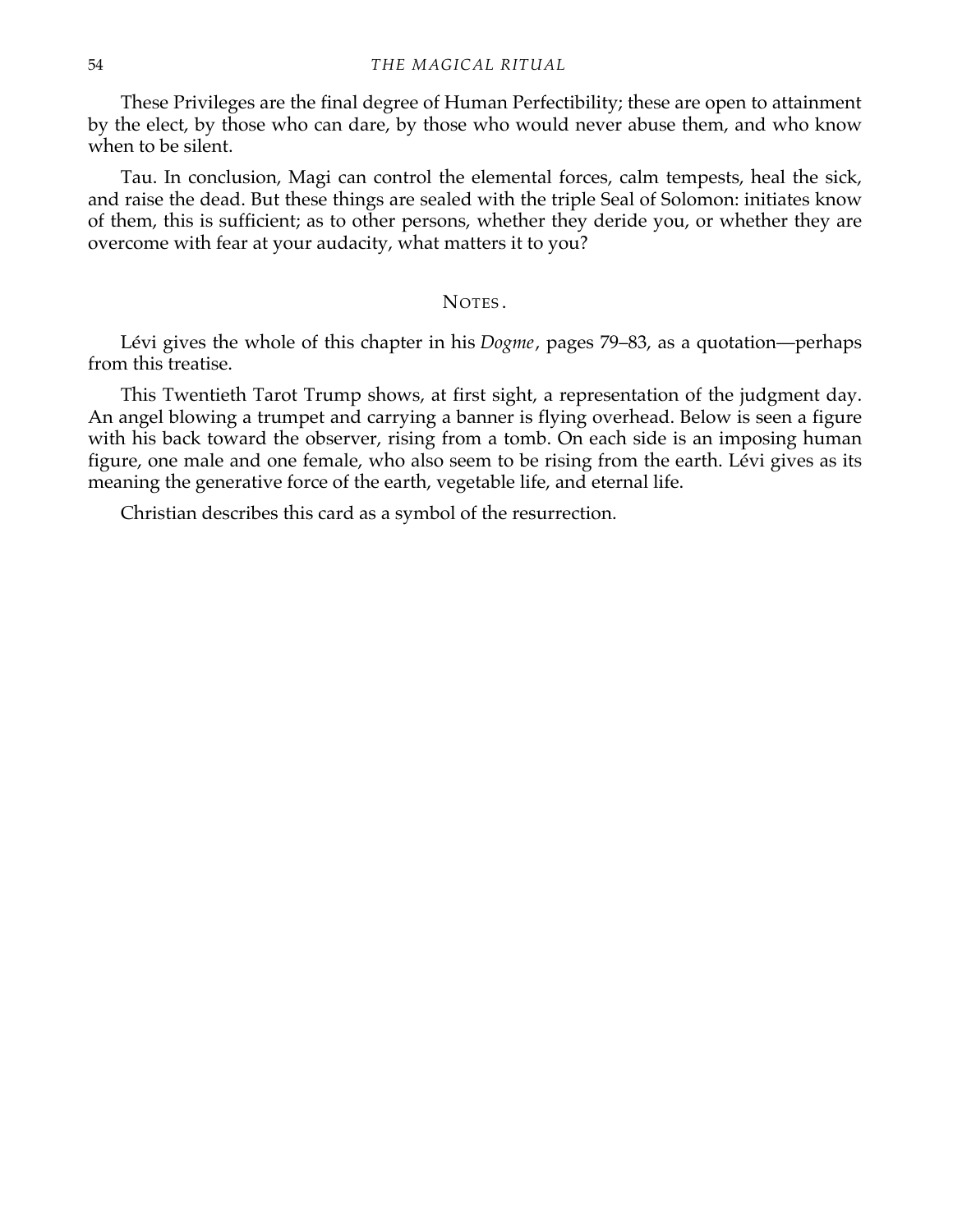## *THE UNWISE MAN — LE MAT*

DO not ally yourself either in affection or interest with any one who is not an earnest student of the higher life, unless you can completely dominate him, and even then be sure that you either recompense or chastise him according to his deserts; for the profane person hears many truths, but understands none; his ears are large but have no discretion. The profane passes his life in giddy risks, deluded with vain desires, listening to imaginary promptings, and with his eyes fixed on fancied sights. You may think he is pleased with your aims, but the truth is that he is absorbed by his own follies; the profane has no appreciation of the truth, and feels no real affection. The profane is imprudent and shameless; he discloses things which should be kept concealed, and attracts to himself brute forces which may devour him. That which he most neglects is himself; he wears his vices as a blazon, but they are an ever-present burden to him, yet he does not recognise that they are a constant source of weakness. Make it a definite rule of life always to avoid:—

1. Such as are ever judging and condemning their parents, who despise their fathers and have no true affection for their mothers.

2. All men who show no courage, and all women who have not modesty.

3. Those who do not maintain their friendships.

4. Those who ask for advice, and then do not take it.

5. Those who are never in the wrong.

6. Those who are always seeking the impossible, and who are obstinately unjust to others.

7. Those who, when danger is present, seek only their own safety.

All such persons are neither worthy of your confidence nor of your love. Fear contamination from them; avoid them. Yet even as you yourself must also avoid the follies of life, be careful not to put yourself in an attitude of superiority to the conditions of existence merely from a false pride, and never stoop to debase yourself to the level of the brute creation; rise above the common ways of life, and never become the slave of custom and conventionality. Treat the habits of ordinary life as others treat the weaknesses of childhood. Amuse the crowd to prevent personal injury, but never address it except in parables and enigmas; such has been the mode of conduct of all the great Masters of Magic, and in such an attitude there is wisdom.

## NOTES .

We are now met by an unexpected difficulty, for Lévi has written this chapter No. 21, following, No. 20, the Judgment, without any notification that the card referred to is not that numbered 21, which is the Universe, but the sole unnumbered Trump of the set. Of other authors, some have numbered the Universe Moon or Fool as 0 or as the 22nd. The fact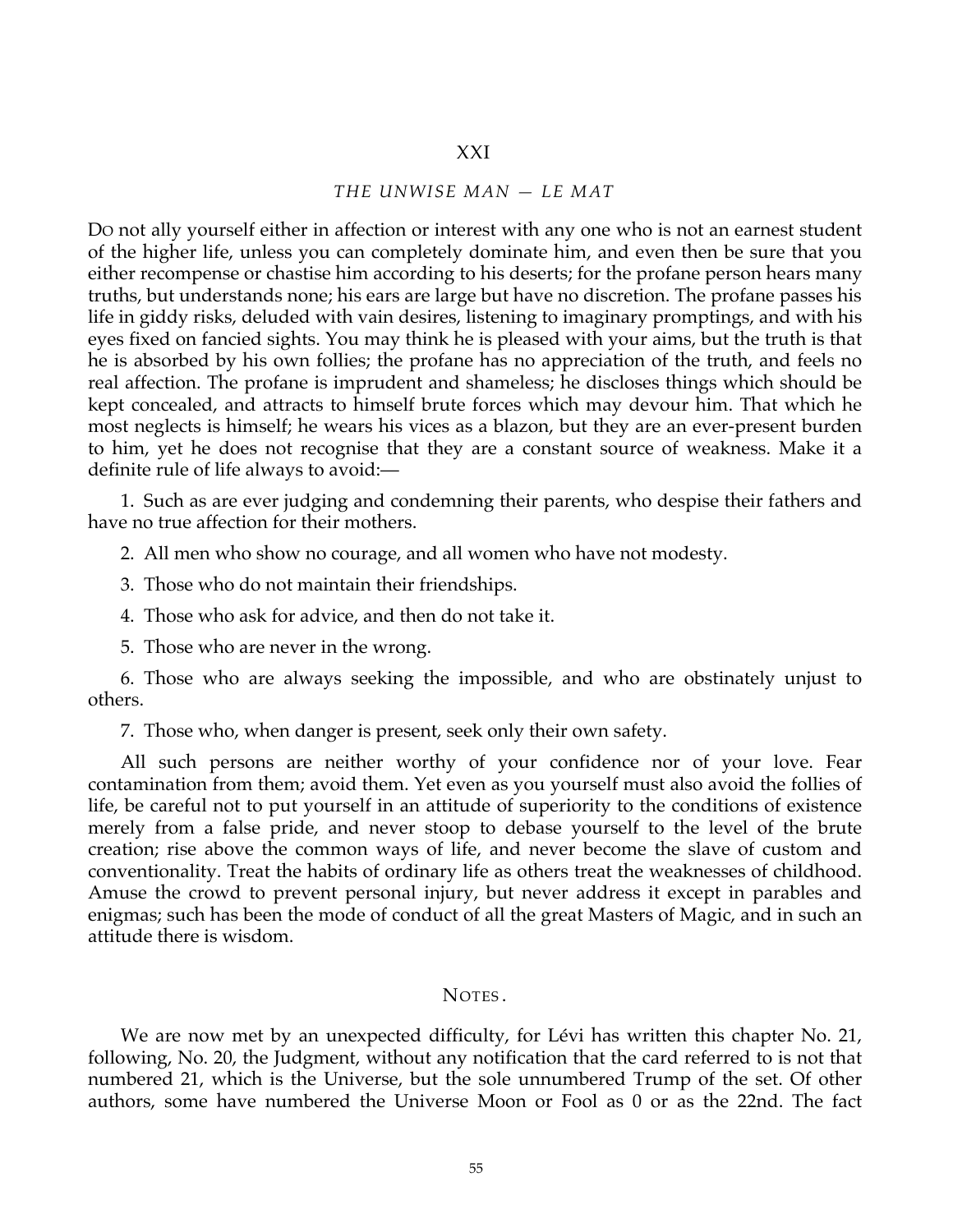remains that in all packs the Universe is numbered 21, and it will in this tract be considered after the next chapter, which clearly refers to it.

In this chapter, where an author refers so much to the profane, the Trump Le Fou is clearly indicated. It represents a wayfarer walking along a road and carrying, a burden slung over his shoulder; he has a staff in his right hand. Behind, he is attacked by a tiger which has already fastened on his clothing, while his face shows that he is as yet ignorant of its attack. In his *Rituel*, Lévi assigns to this trump the somewhat incongruous meaning of the sensitive, the flesh, and eternal life.

Christian gives another description of this card. Instead of the design described above, he says that the 20th trump should represent a blind man carrying a wallet and coming into contact with a broken obelisk, upon which is couched a crocodile with gaping jaws; the meaning assigned by him is the inevitable punishment of sin. This blind man, he says, is the symbol of humanity, which is the blind slave of matter. He numbers this card 0, but places it between numbers 20 and 21.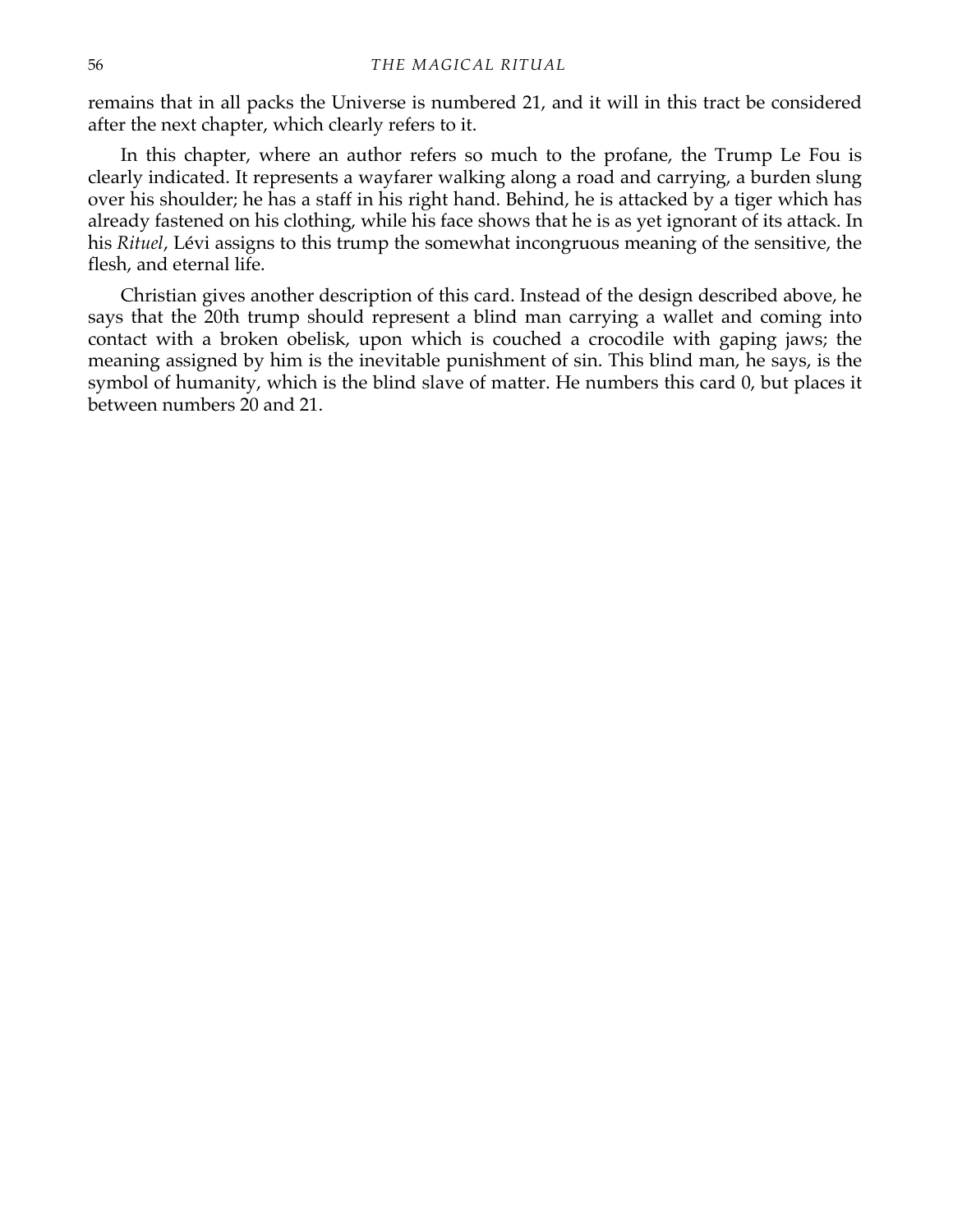# XXII

## *THE UNIVERSE—LE MONDE*

DO you now understand the Enigma of the Sphynx?

Do you know the thought which exists in its human head? the love which pervades its woman's bosom? the labour denoted by the loins of the bull the struggle which the lion's claws can wage? the beliefs and the poesy of its eagle's wings? Yes, you know that the Sphynx refers to Man.

But do you know that the Sphynx is one and alone, and remains unchanged, while as to man,—is not each one a Sphynx of a different synthesis? In some there is the head of a Lion, such as is drawn on talismans of Fire; these are descendants of the Salamanders. Others have the head of a Bull, or of an Eagle or Ibis. Each of these has its divine counterpart, and this it is which the wise men of Egypt depicted in those hieroglyphic figures which the profane scholars of our time find so ridiculous and misleading.

May they be forgiven from the recesses of the Tomb of the divine Hermes.

It is by reason of this diversity of divine inspiration, and its influence over the human will, that the wise have formed such diversified pantacles and talismans. All initiates have had faith in the efficacy of symbols and emblems. How else could the Word be expressed without letters and characters, and why should not letters and characters express the power of the Word they represent.

Write the words "I love" upon a golden jewel and wear it upon the breast; then every time you feel its touch, will not the idea of your love arise in the mind? and I tell you that this jewel, magnetised by your will and your faith, will deflect from you and will extinguish all the attacks directed against you. If you pass through the heat of fire, this will be as a breeze of fresh air to you. If you are in danger of drowning, this will bear you up amid the waters Never then condemn the use of amulets, pantacles, talismans, and phylacteries. Unfortunate is the man who is not impressed by the appearance of any image, and who does not bow his head before any symbol.

But each wise man should have his phylactery or talisman, as every Master has his clavicule. Such are the talismans of Hermes; there are others of Solomon, of Rabbi Chaël, and of Thetel; there are other signs used by Paracelsus, by Agrippa, and AIbertus Magnus.

The symbols of Abraham the Jew gave rise to the emblematic designs of Nicholas Flamel, which again differ from those of Basil Valentine and Bernard of Treves.

All embody the same ideas, but according to the special form of consecration speak another idiom of the language of the hieroglyphics.

If you become initiated you will at length make and vary your own talismans and pantacles; you will choose the proper hours, select your perfumes and compose your own invocations, upon the models you may find among the various clavicules of Solomon. Ponder carefully over this axiom: "The man who addresses to a Power unknown to him words which he does not fully comprehend, makes a tenebrous prayer to the spirit of darkness; in other words, he invokes the devil. All that happens in the world, that is devoid of justice and right,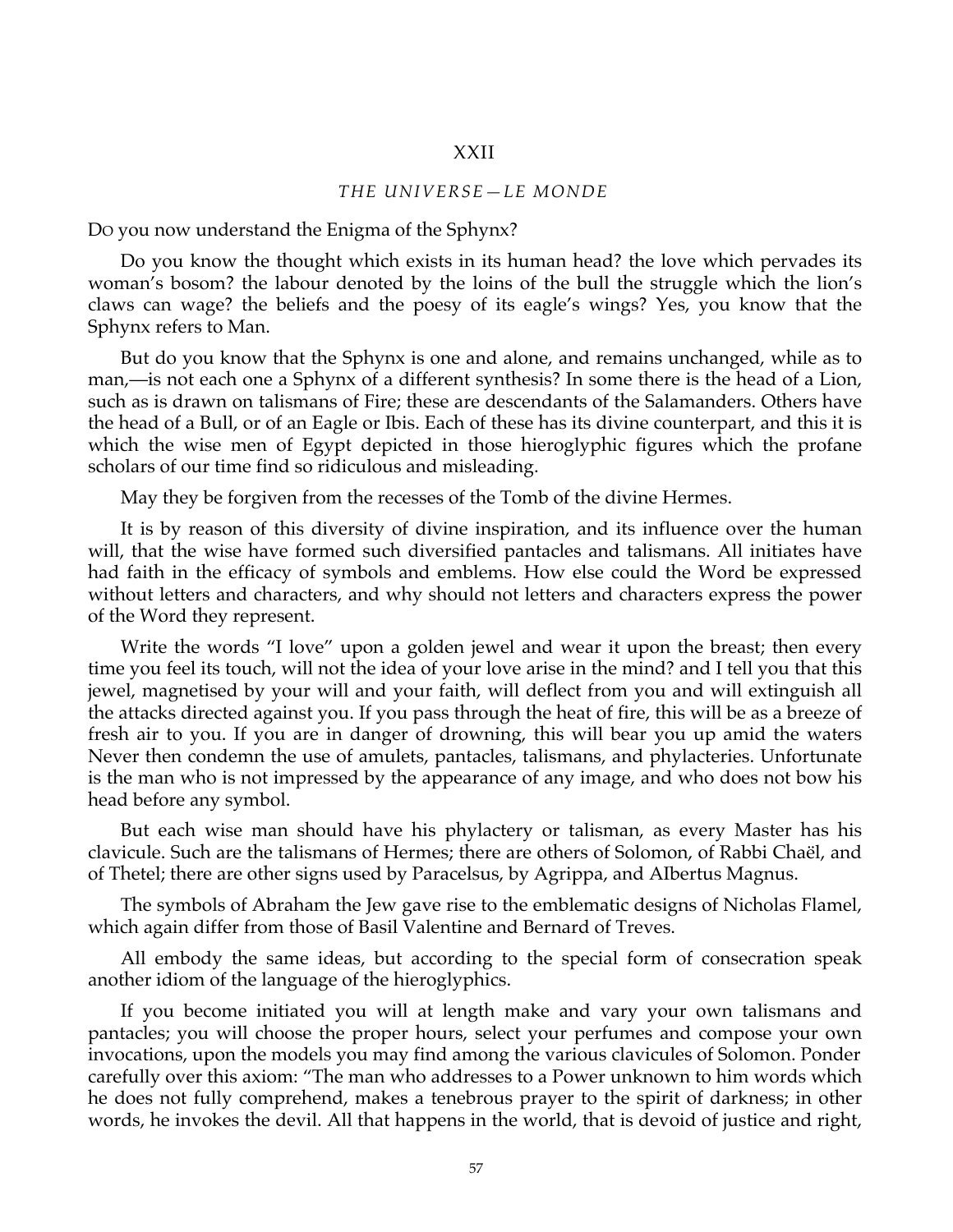has the devil for its author. Remember also that he who consults the oracles abdicates in some part his liberty and makes an appeal to fateful forces.

The true sage directs or corrects the oracle but he never consults it. Saul was already conquered and lost when he consulted the Witch of Endor. In the difficulties of life consult in preference the Sphynx.

Is it a decision that is needed, ask it from the human head.

Is it affection that you desire, ask it of the woman's breast.

Is it help and protection that you need, ask the Lion's claws to afford it.

Are you poor and ignorant, invoke the power of the Bull, and work yourself.

Do the struggles of life weary you, take the Eagle's wings and raise yourself on high above the earth.

The Sphynx only devours those who fail to comprehend her; she will obey any one who has learned the answer to her riddle.

All the forces of Nature correspond to human forces, and are dependent on the will in its sphere of action: constant use of will power extends the sphere of its action.

Man (and by man I do not intend either fools or profane persons)—man is worth whatever he believes himself to be worth . he can do whatever he believes himself capable of doing; he does whatever he really desires to do; he may at length become all that he wills to be.

He, who was not mad, and yet could say, "I am the only Son of God," was the only Son of God. Examples of the past may be re-acted at any time: the types are still existent, and can be brought again into action.

Would you become a Moses, or an Elias?

Would you re-live the career of Paracelsus or of Raymond Lulli? Then learn all that they knew, put your faith in the doctrines they believed, do the acts they did; while awaiting the result, be sober in body, calm in mind, work and pray.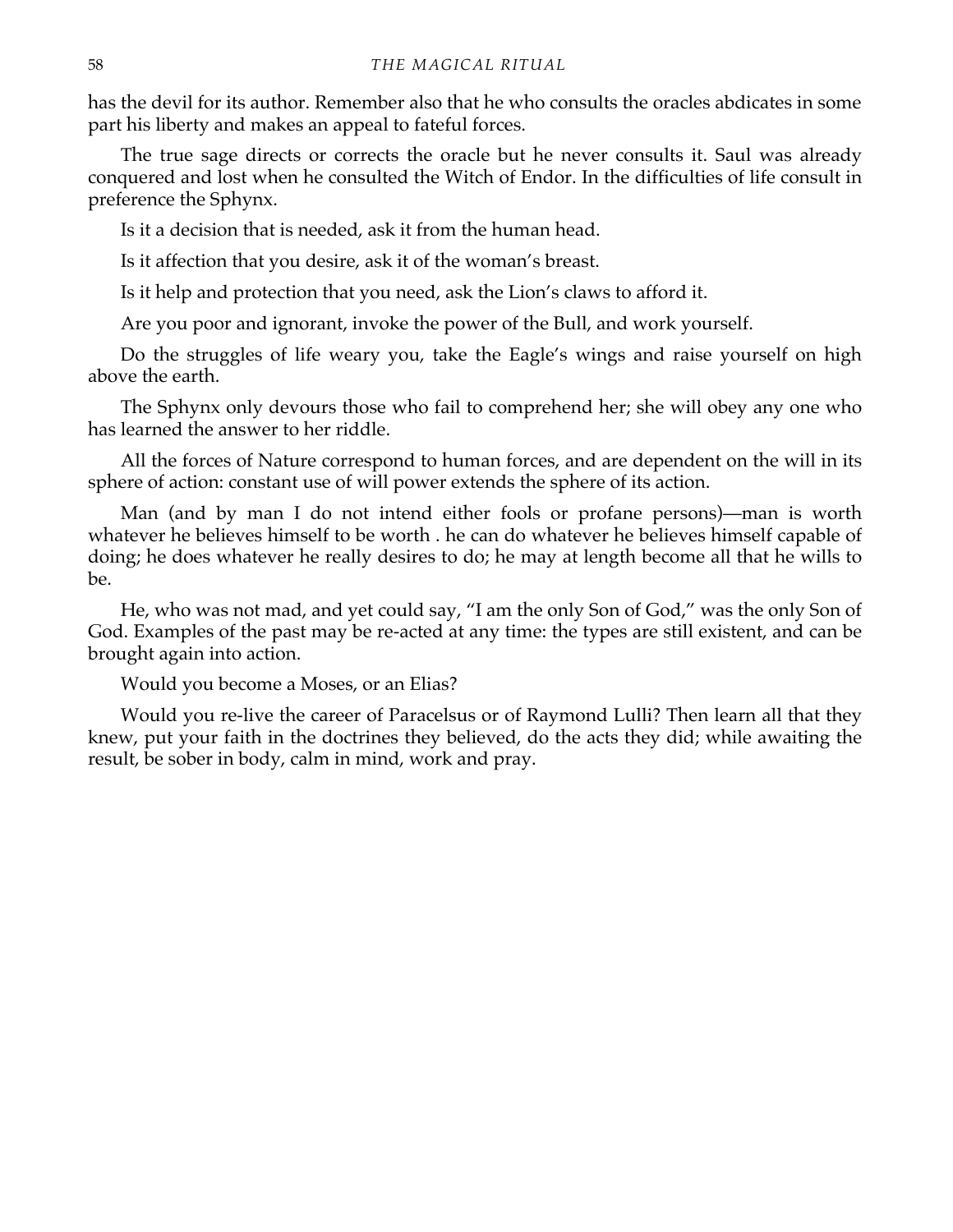# *THE KABALISTIC PRAYER*

BE favourable to me, oh ye Powers of the Kingdom Divine.

May Glory and Eternity be in my left and right hands, so that I may attain to Victory.

May Pity and Justice restore my soul to its original purity.

May Understanding and Wisdom Divine conduct me to the imperishable Crown.

Spirit of Malkuth, Thou who hast laboured and hast overcome; set me in the Path of Good.

Lead me to the two pillars of the Temple, to Jakin and Boaz, that I may rest upon them.

Angels of Netzach and of Hod, make ye my feet to stand firmly on Yesod.

Angel of Gedulah, console me. Angel of Geburah, strike, if it must be so, but make me stronger, so that I may become worthy of the influence of Tiphereth.

Oh Angel of Binah, give me Light.

Oh Angel of Chokmah, give me Love.

Oh Angel of Kether, confer upon me Faith and Hope.

Spirits of the Yetziratic World, withdraw me from the darkness of Assiah.

Oh luminous triangle of the World of Briah, cause me to see and understand the mysteries of Yetzirah and of Atziluth.

Oh Holy Letter [w], Shin.

Oh ye Ishim, assist me by the name Shadai.

Oh ye Kerubim, give me strength through Adonai.

Oh Beni Elohim, be brothers unto me in the name of Tzabaoth.

Oh Elohim, fight for me by the Holy Tetragrammaton.

Oh Melakim, protect me through Jehovah.

Oh Seraphim, give me holy love in the name Eloah.

Oh Chashmalim, enlighten me by the torches of Eloi and the Shekinah.

Oh Aralim, angels of power, sustain me by Adonai.

Oh Ophanim, Ophanim, Ophanim, forget me not, and cast me not out of the Sanctuary.

Oh Chaioth ha Kadosh, cry aloud as an eagle, speak as a man, roar and bellow.

Kadosh, Kadosh, Kadosh, Shadai.

Adonai, Jehovah, Ehyeh asher Ehyeh.

Hallelu-Jah. Hallelu-Jah.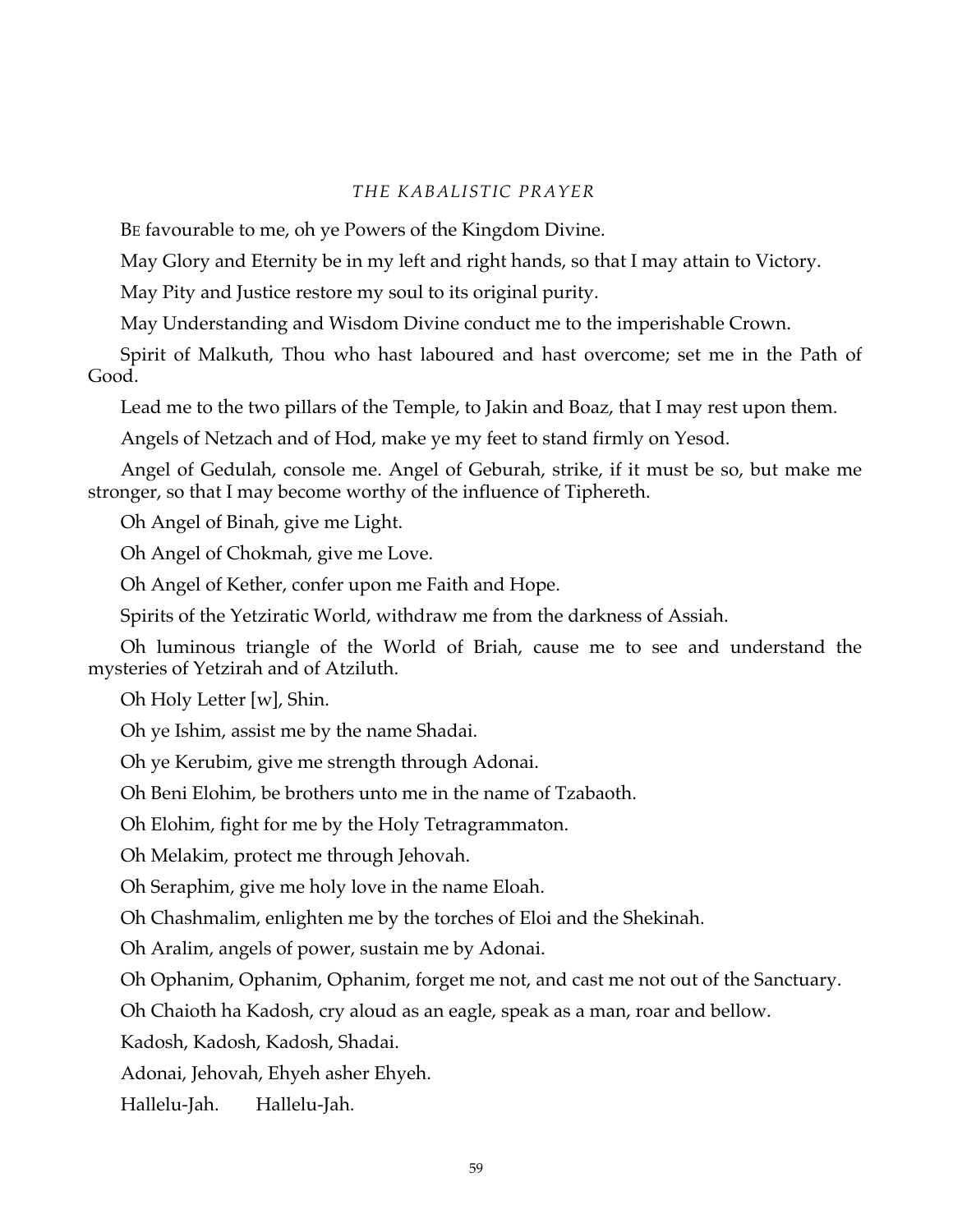Hallelu- Jah.

Amen. Amen. Amen.

This prayer should be made use of every morning and evening, and it should be recited as a preliminary to all grand magical and Kabalistic ceremonials; it should be recited when facing the orient with the eyes raised to the heavens, or fixed on the Kabalistic emblem of the sublime Tetragrammaton, which you will find drawn for your instruction on an accompanying page.

So soon as you apply both body and soul to the Higher Magic you will have to defend yourself against all the blind forces of the world and of Hades. Earth will send the Bacchantes of Orpheus and the temptresses who assailed Samson and Solomon, even the stones will rise up and hurl themselves at you; Hades will send its Larvæ and Phantoms to attack you. As a defence you will possess the Divine Word, the aura, the magical sword, the magnetic wand, the consecrated water, and the sacred fire, but above all the vigilant power of your invocation.

If you are Royal you may rely upon revolts and counterplots to force the spiritual powers to obey you. Perform the conjuration of the Four by means of the Pantacle of Ezekiel, and proceed by the Septenary and the Triadic method, and by the Pantacle of the Hexagram of Solomon, which latter is the Symbol of the Macrocosm.

For the conjuration of the Tetrad, the Four, you bring into action the powers of the four elements duly consecrated, and you must trace in the air and upon the earth the pentagrams of fire and of water; then make four expirations of the breath, and recite—making the cross— Nicksa, Ghob, Paralda, Djin.

#### *Fluat udor per Spiritum Elohim.*

Let the waters flow on, through the spiritual energy from Elohim, or ye Undines must roll back through the influence of this consecrated water.

#### *Maneat terra per Adam.*

Let the earth remain solid through Adam. Work, ye Gnomes, as I will, or return to the earth in which I can imprison you by this Pantacle.

## *Fiat firmamentum per Elohim.*

The firmament must persist through the Elohim. Submit, ye Sylphs, or pass away by the current of my breathing.

## *Fiat judicium per ignem.*

Let the decree be carried out by the Fire. Ye Salamanders, be calm, or be coerced by the sacred fire.

You may formulate the Undine as an angelic form with the eyes of death; the Gnome as a winged bull, the Sylph as an eagle chained, and the Salamander as a gliding serpent.

# LATIN INVOCATION.

O caput mortuum impero tibi per vivium Serpentem Kerub impero tibi per Adam Aquila impero tibi per alas Tauri.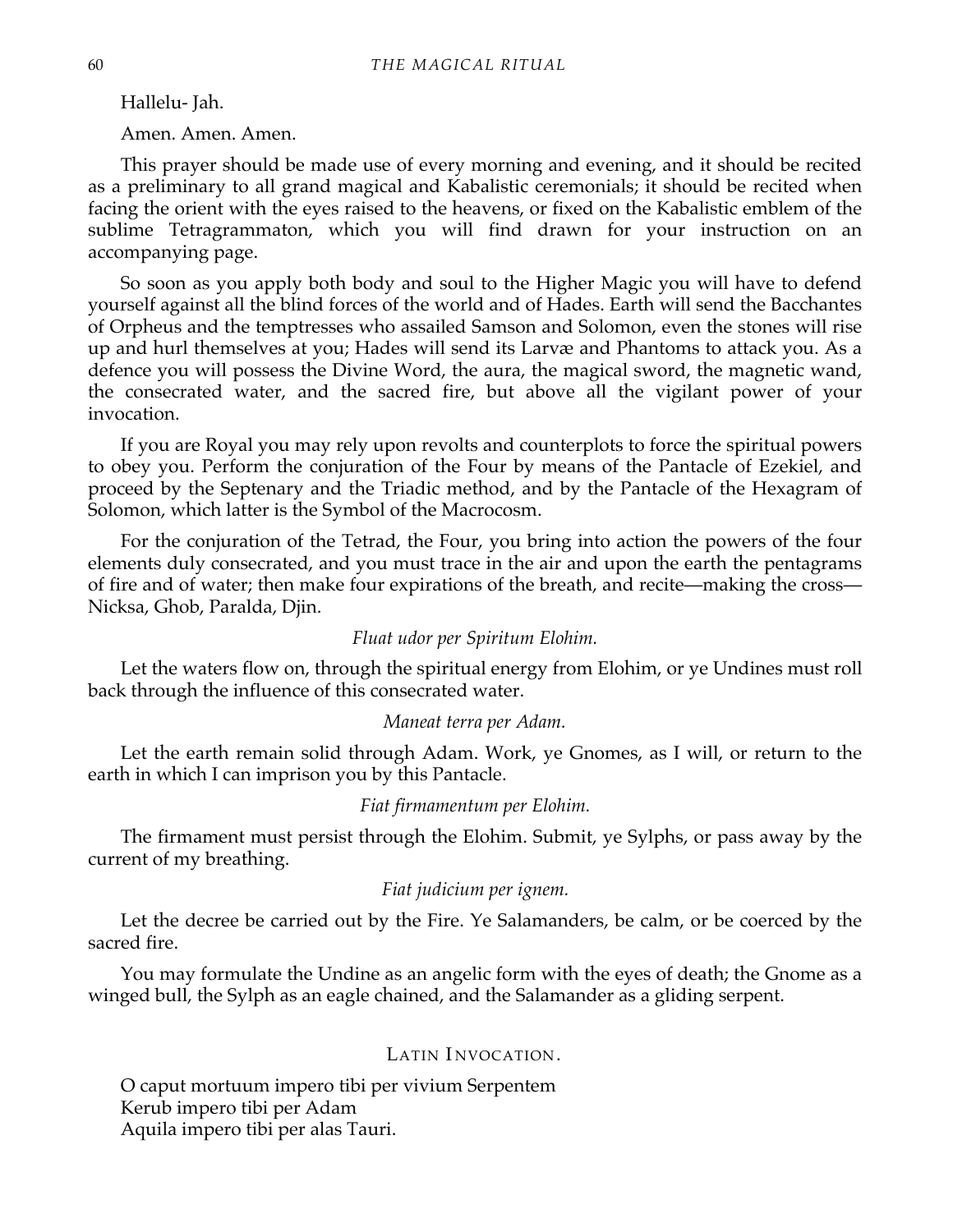Serpens impero tibi per Angelum et Leonem.

The Conjuration of the Heptad—the Seven, is made with the Magical Wand and fumigations by means of the Seven Planetary Spirits.

## PLANETARY CONJURATION.

In the name of Michael, whom Jehovah decrees to command Satan!

In the name of Gabriel, whom Adonai decrees to command Beelzebub!

In the name of Raphael obey Elohim, thou Sachabiel.

By Samael Tzabaoth, and by the name of Elohim Gibur, lay down thy weapons, thou Adramelek.

By Zachariel and Sachiel Melek, submit to the power of Eloah, thou Samgabiel.

In the divine and human name of Shadai, and by the power of Anael, of Adam and of Chavah, thou Lilith retire, leave us in peace, thou Nahemah.

By the holy Elohim, and by the power of Orifiel, in the names of the spirits Cassiel, Schaltiel, Aphiel, and Zarahiel, turn back, thou Moloch, there are no children here for thee to devour.

You must then trace in the air and upon the earth, with the Magical Wand, the famous and powerful Hexagram, the Seal of Solomon.

*———*

*———*

The Conjuration of the Three is performed with the Tetragrammaton, pronouncing three times in a deep sonorous voice the Three letters of the Great Name, tracing in the air and upon the earth the signs of the four radii of the Wheel of Ezekiel's Vision, with the words Yod, Heh, Vau, Heh, and then make the sign of the Cross.

You should well understand that the names Satan, Beelzebub, and others like them, do not mean spiritual personalities, but rather legions of impure spirits.

*———*

My name is Legion, said the Spirit of darkness, because we are numberless; in hell, the kingdom of anarchy, it is number which makes law, and progress is inverse; for there the most degraded are the least intelligent and most weak. Thus the law of fatality compels the demons to descend when they believe and wish to rise; and so those whom I call the Chiefs are the most powerless and the most contemptible of them all.

Those evil spirits which form the crowd, tremble before a Chief who is unknown, implacable, and deaf, never speaking, and whose arm is always raised to strike. To this phantom are given the names of Lucifer, Adramelek, and Belial; but this phantom is but the shadow of God disfigured by their perversity, and remains among them to torment and terrify them for ever.

Be guarded in the words you speak. Speak not of God, unless you are illuminated. All the images which you create, whether of God or of other ideals, remain imprinted on that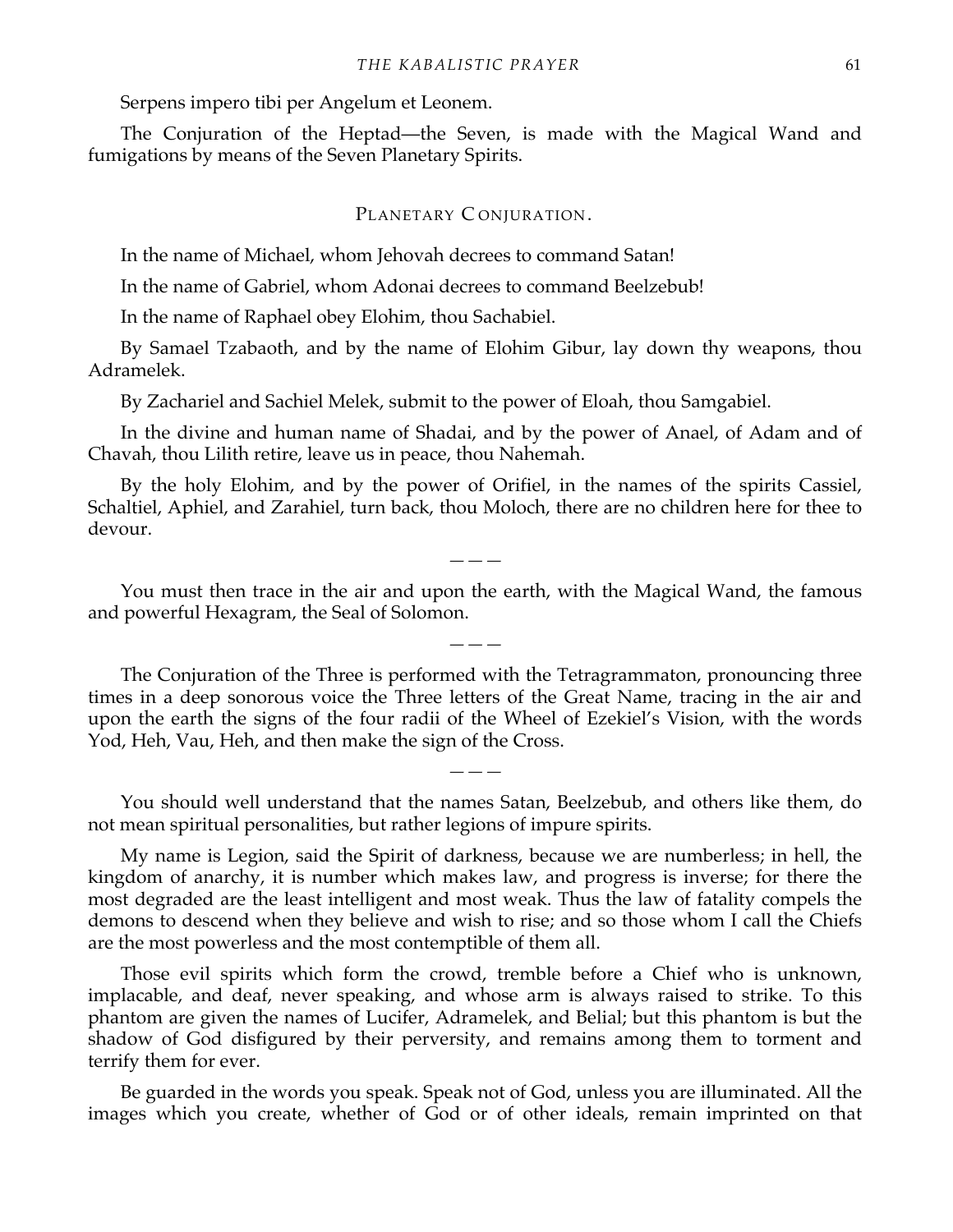luminous medium—the Astral Light of the soul, and of the world; and there is that Book of the Conscience which shall be opened and its records revealed in the Last Day.

Know that the Human Brain, although it receives, does not make any visible record of impressions; otherwise they would be engraved upon the grey matter of the Brain and anatomists would see them there.

The nerve substance does but perceive and collect, by reason of this essence (the Astral Light), the living and ineffaceable pictures of the spiritual atmosphere which you evoke. You may even by sympathy, present or past, with the desires, evoke the impressions of other persons; and thus it is that you can communicate with those who are dead and even perceive the bodily form they have thrown aside, and which they must retake when the grand Consummation arrives and the world is transfigured.

To such as ask you where Paradise and Hell are situated, you should answer: Paradise exists wherever you speak the truth, and do the right; Hell is present wherever you speak that which is false, or do that which is evil.

Paradise and Hell are not localities, they are states, and the contrasted states will remain to eternity; even as good must ever remain in opposition to evil; as the essential of a personality is opposed to that of Intelligent Existence, which is Liberty.

The plastic universal medium, the unsubstantial substance, which is light, motion, and life, this androgyne magnetic force, receives, preserves, and communicates all the forms and images which are the impressions of the Word: this it is which gives form and colour to plants; it is this which stamps upon the fruit of a mother's womb the impress of her thoughts and desires.

It is this which produces apparitions and the sensible visions of exaltation and ecstasy when Superior Spiritual Powers communicate to us by the correspondences of the Word, or when Inferior spirits seek to mount to our plane by sympathy with our grosser passions.

There is no real isolation in this world, there is no point of form and no variety of thought which has not its correspondence, item by item, through analogy, with that which is above, as well as that which is below, in the infinite and finite worlds. This is the true ideal of the mystical Ladder of Jacob whose rungs are bound together by the two Pillars of Light, and which provide for the unbroken circulation of Intelligence and Love through the vast areas of the Universe.

Nothing entirely new happens under the Sun; causes lead to new causes and effects precede these.

Prophetic intuitions are but the result of a consideration of the analogies between the past and the future, read in that luminous volume composed of such mobile yet incorruptible characters as are the waves of the sea.

Hence it follows, that to divine—is to see.

Each man bears his earthly future in his natural character, and he has his character imprinted on his face and in his hands, in his natural movements, in his glances and his voice.

Each personal will has at its disposal three modes of force—moral power, instinctive power, and physical energy. Moral power is that solidarity which exists between all truly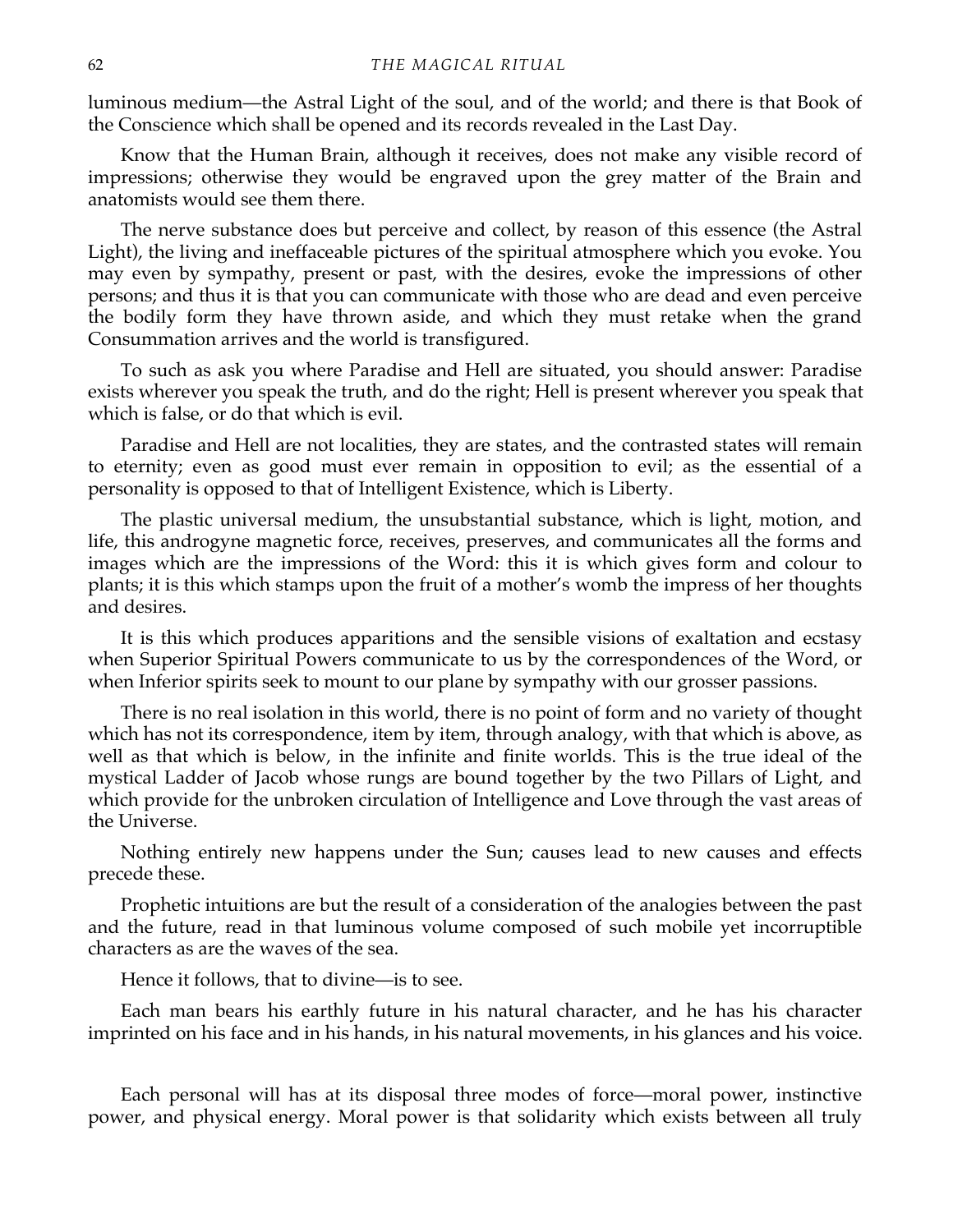spiritual souls; instinctive power is the solidarity given by the sympathies and antipathies existing in the magnetic aura; while physical energy is the solidarity subsisting between the impulses and resistances of material substances. To each of these forces there is a corresponding form of life.

The middle or Instinctive force acts upon us without our active participation when our Moral force is in abeyance, and when one desires to give it free play one must slumber, or at least sleep more or less.

There is a voluntary slumber, as there is an involuntary or physiological sleep. Voluntary slumber is somewhat lucid, because it does not absolutely break away from reminiscence.

*———*

Prophecy and Thaumaturgy are Natural faculties.

The Re-animation of the Dead in the case of certain men and under certain circumstances is not a thing naturally impossible. At the moment of death the soul finds itself free from, yet near, the earthy tenement it has just left, and if the really vital organs have not been destroyed, it can be recalled by one whose will has tremendous force. Death is only absolute when the vital organs have lost their integrity.

Examples of re-animation are not infrequent, but when they occur the occurrence of death is denied, and the facts observed are explained by saying that the person was only in a trance or lethargy.

To deny that death has occurred in these cases may be permissible, but public opinion should have the courage of its convictions and should always deny it.

O thou who art now wise, thou hast been an infant; what has become of that infant? it has passed away, but you still live.

You have been a youth, he has passed away, but you are still with us. You were once a young man; what has become of that young man? you still live.

You are now a man of full years, or perhaps even an old man; what will become of you, old man? You will die, but you will exist for ever. Is it the corpse which impresses you with terror? Yet each of your stages of development has left its corpse, only you dc) not happen to have seen it. Only believe then that your last corpse will not be appreciable by you, and so you may rest in a peaceful immortality.

You have but to undergo one more transformation before you remount to that source of life from which you once sprang.

Transformation results from eternal motion which is the essential law of vitality; check this and enforce a stability at any stage of evolution, and you create a real death.

*———*

Behold thyself then, by natural law, immortal.

Would you then be for ever the slave of secondary causes, or will you become their controller?

Will you submit to them, or will you choose the high alternative of directing them?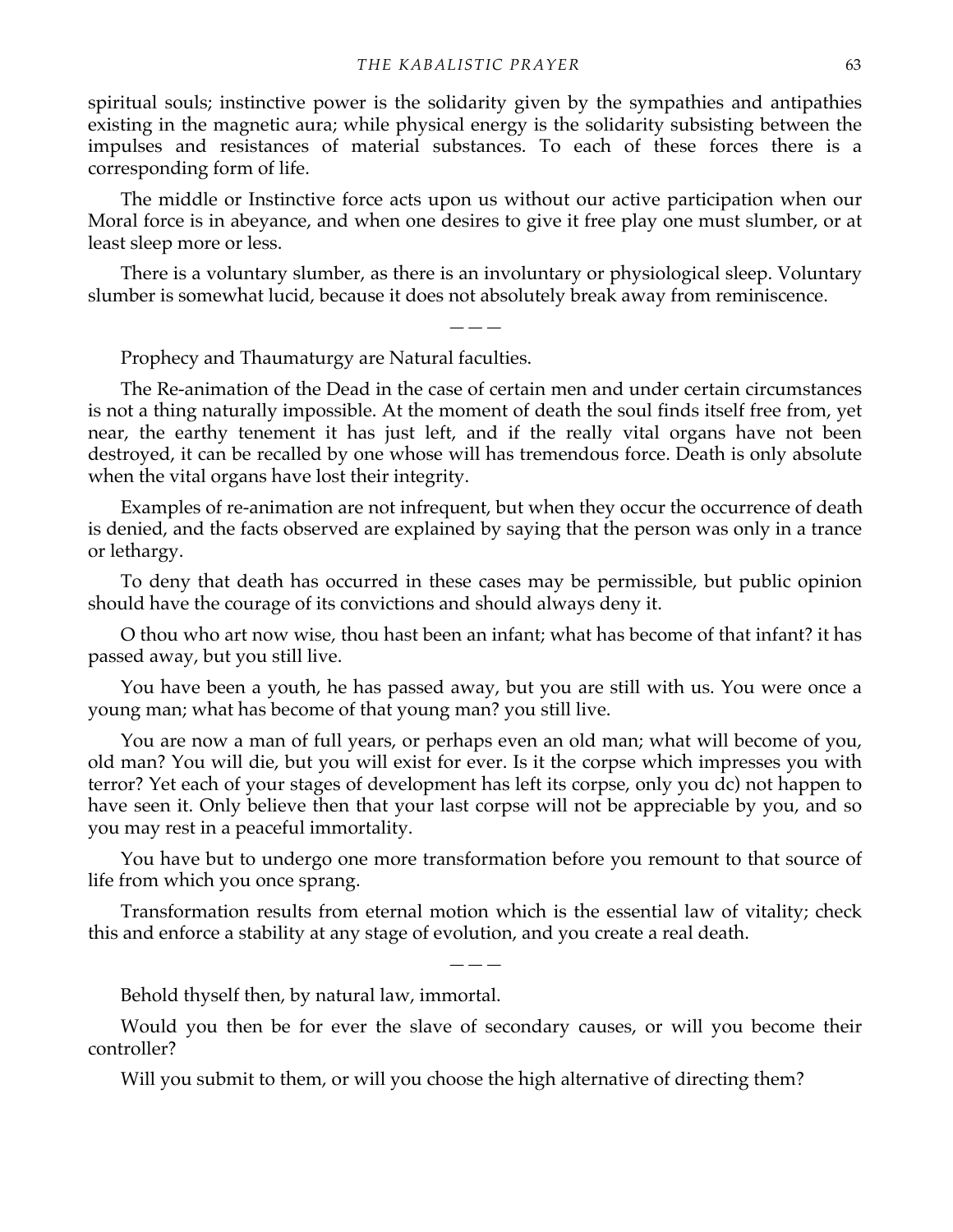If you will become a master, set free your spirit by relying on the Hermetic Stone, and exercise your Will Power through the Word transmuted into action. Join to an Intelligence, really set free, an all-powerful Will, and you will find yourself Master of the powers of the Elements. L. P. D.

Liberty, Power, Despotism. Power is the correct equilibrium between Despotism and Liberty. This is the solution of the Enigma of three letters which Cagliostro the Initiate formulated to represent the Kabalah of political and social stability.

Liberty is Chokmah.

Despotism is Binah.

Power beneficent is Kether.

Liberty is Gedulah.

Despotism is Geburah.

Power beneficent is Tiphereth.

Liberty is Netzach.

Despotism is Hod.

Power beneficent is in Yesod.

In the essence of the First Cause, Liberty has Necessity as a counterpoise; this Necessity is the despotism of Supreme Reason, and resulting from this equilibrium is a Wise and Absolute Power.

If you seek to be absolute, be first wise; and if you are wise, be then absolute. To be a Master you must be free; to be free you must have attained the mystery of yourself.

Liberty is Jakin.

Despotism is Boaz.

Power is represented by the Temple Gate which was between them.

Four phrases constitute and include all that is required for the possession of High Magical Power.

To know.

To dare.

To will.

To keep silence.

Knowledge is represented by the Human head of the Sphynx.

Courage, by its Eagle's wings.

Will, by the Lion's claws, and the loins of the Bull.

Secrecy, by its stony silence and by the hidden answer to its enigma.

When the pupil has grasped the meaning of, and can carry into practice, these four requirements, he may then receive permission to Love.

*———*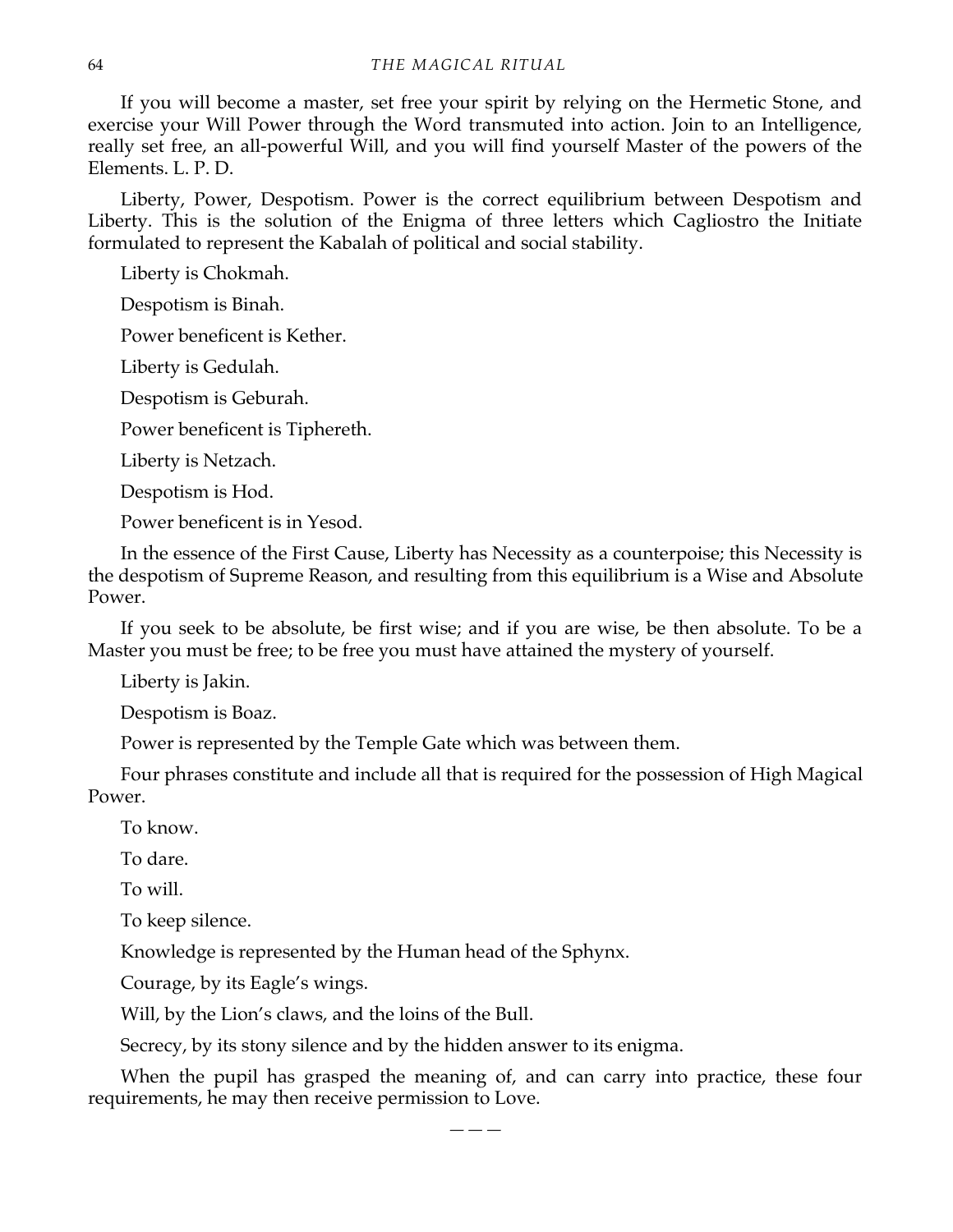Every force corresponds to all forces, and may become all powerful in the hands of one who knows how to direct and use it.

Each form of weakness has a similarity to all weaknesses, and may become a slave to one who is strong and knows how to avail himself of it. Through the knowledge of this secret, the Magus commands the forces alike of heaven and hell, and they can but be submissive to his Will.

Realise clearly that an intelligence which is Free is of necessity both just and wise. Nero and Caligula were possessed of despotic will, but their intelligence was not free; intoxicated with absolute power, they were attacked by vertigo. Absolute will power unguided by a right Reason is the quintessence of the Devil; and here is the explanation of the secrets of Black Magic, which lead to madness of mind and poisoning of body. Hence the sorcerer is said to give himself to the Devil, and in the end the Devil will wring his neck.

You will now need to learn the last secret of magical force and the final grade of human will power.

*———*

It is Resistance to the Universal Attraction; this is the conquest of nature, it is the Royal Authority of Soul over Body—it is Continence. To have the power and opportunity to do what gives pleasure, yet to abstain because one wills it; this shows the Royal power of Soul over body.

Happy is the man who can be so placed, and yet so act: thus it is that the most sublime use of liberty is absolute obedience. Without obedience no society can continue to exist. This is why the Magi worshipped the Christ in the stable at Bethlehem. Christ, that son of God, greatest of initiates, and the last initiator.

But Christ had, as all great teachers have had, one teaching for the people and also an esoteric doctrine. To John, the beloved disciple, he confided the deepest mysteries of the Holy Kabalah; and John in after years revealed or reveiled them in his Apocalypse, which is indeed a synthesis of all earlier magical, prophetic, and Kabalistic works.

The Apocalypse requires as its key or Clavicula the Wheel of Ezekiel, which is itself explained by the hieroglyphs of the Tarot.

#### NOTES .

This final card, numbered 21 in the actual Tarot Trumps, and called Le Monde, represents an angelic or human figure floating in the air, almost nude, and holding a short wand in each hand. The figure is more female than male. Around her is an oval garland of leaves, and outside of this, at the four corners, are placed the Kerubic emblems of a man, lion, eagle, and bull. This figure, says Lévi, is Truth, and the mystical meaning is the Microcosm, or the *resumé* of all in all.

Christian draws the garland circular, and as formed of roses; the Kerubim are placed at the four cardinal points, and not at the angles of the design; he says its meaning is the Eternal Reward of a life well spent.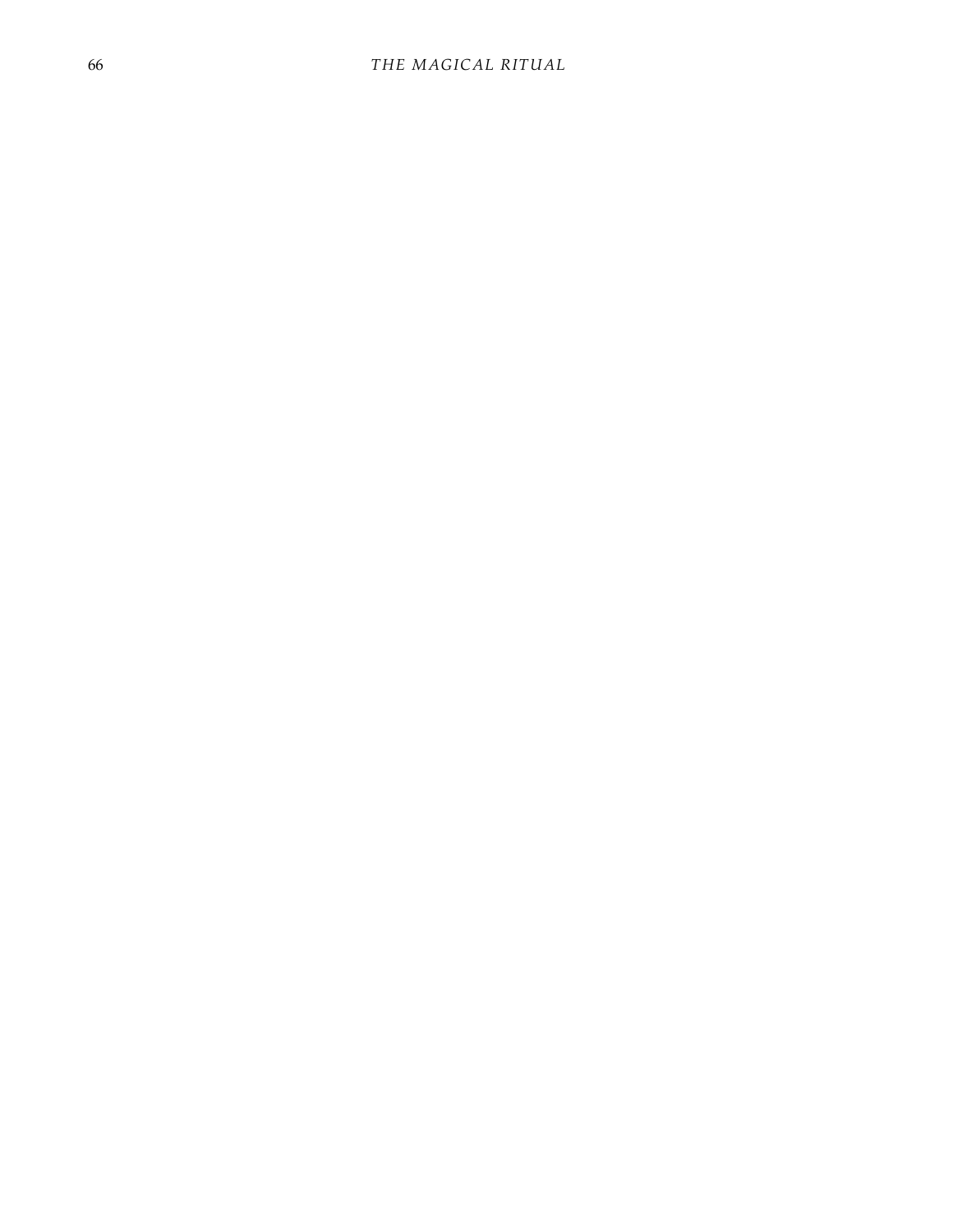# *NOTE BY THE EDITOR*

THE very curious manuscript volume, from which the preceding pages have been translated, concludes with a passage which appears to retract the whole of the foregoing instruction. It is a very notable illustration of the *second mind* of its author. Mr. Waite, who published an English translation of much that Lévi has written, has in his Preface called especial attention to the evidence that Lévi was drawn in a most mysterious fashion in two different directions by opposing forces. From his early training he tended to be a devout Catholic; from his Hebrew studies he became a Kabalist and a Magician. So even in this short occult treatise we find him, after carefully giving magical instruction through twenty-two chapters, making at its end a solemn recantation, and pointing out that the duty of a Christian is to the Church of Christ, which is the best and highest aim to which a man can attain.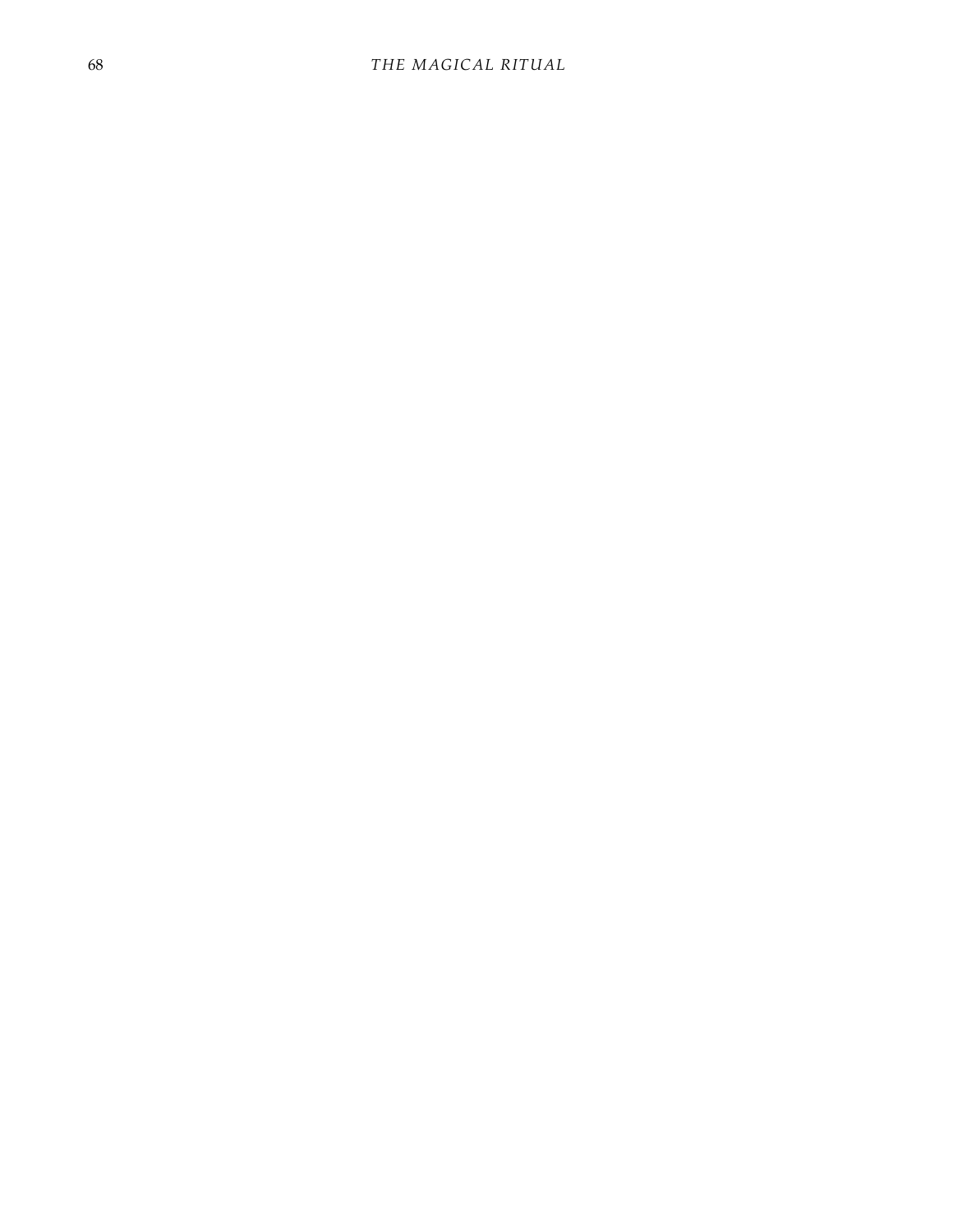# THE CONCLUSION

# BY ÉLIPHAZ LÉVI

ONE last word remains to be said. When the Temple is rebuilt, there will be no more sacrifice upon its High places. Centuries have passed since Hermes and Zoroaster lived and taught. A voice greater than that of the Soul of the World has imposed silence upon the Oracles.

The Word has been made Flesh; a new symbol of salvation by holy water has replaced the magical ceremonies of the day of Luna. The sacrifices to Samael on the day of Mars are surpassed by the heroic severities of penitence.

The sign of the Gift of Tongues and the Christian code have replaced the sacrifices to Mercury.

The day once sacred to Jupiter is now devoted to the sign of the Kingdom of God in man by the transubstantiation of love under the forms of bread and wine.

Anael has vanquished Venus: Lilith and Nahemah are consigned to Hades, and the sacred rite of marriage gives divine approval to the alliances of men and women

Lastly, extreme unction, which prepares a man for a death of peace, has replaced the sad offerings of Saturn; and the priesthood of light gives forth illumination on the day sacred to the Sun.

Glory be to the Christ, who has brought to their completion the symbols of the Ancient Mysteries, and who has prepared the reign of knowledge by faith. Will you now be greater than all Magi? Hide away your science in the recesses of your mind. Become a Christian, simple and docile; be a faithful servant of the Church, believe, mortify yourself, and obey.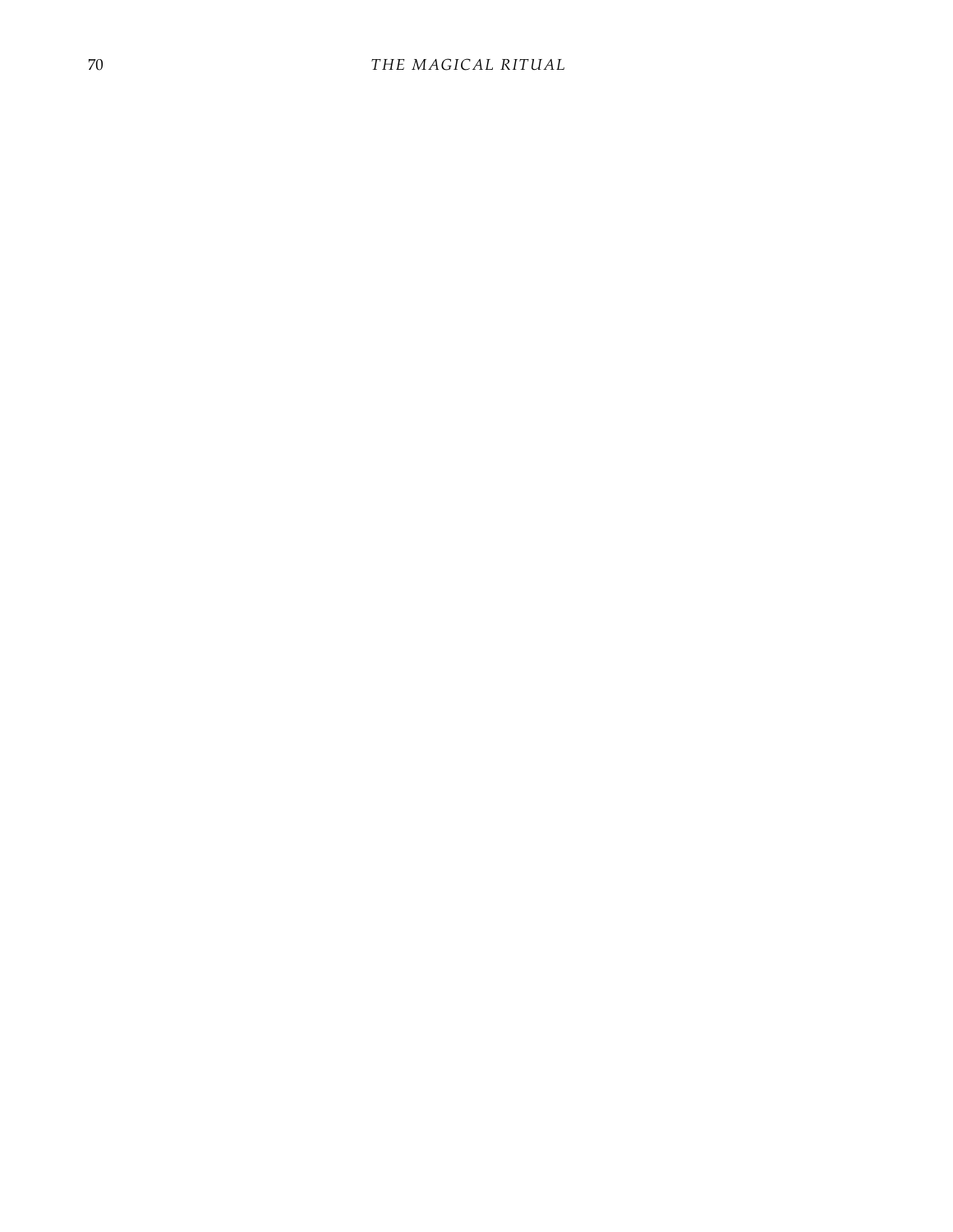## OCCULT AND RELIGIOUS MAXIMS

FROM THE MSS. OF ÉLIPHAZ LÉVI

EVERY idle word is a fault.

Show your learning by your actions.

The Word is Life, and the First Principle of Life.

The quality of a life is shown by its actions.

An idle word is either without meaning, or is of the nature of a lie.

An idle word in religious matters is a sin.

He who is content with idle words is as if he were dead.

He who does not make his worship manifest has no religion.

Better is superstition than impiety.

God judges actions rather than vain thoughts.

He who is religious will do works which accord with the Word of his religion; he who has no religion and believes not in any word, yet he also must be judged by his actions, for to every man shall it be according to his works.

True religion is that which showeth a form of worship which is pure and living the perfection of worship, however, lieth in self-sacrifice, which is complete and enduring.

The beauty of self-sacrifice is taught in the Church of Christ, Catholic and Roman; and it is an article of faith, that any one who denies himself and takes up this cross, and follows the Mediator to the Altar, assumes at once the offices both of Priest and Victim.

No man ever saw GOD at any time.

Before the dawn of the Microcosm, Azoth was the Flying Eagle and the Royal Lion; it was the Mastodon of the Earth and the Leviathan of the Sea. When the human-headed Sphynx appeared—Azoth became Man among men, and Spirits among Elementals. Every substance can and should become Azoth by adaptation.

In Azoth is the Principle of the Light, which is the Quintessence of Splendour and Gold. This is the grand Secret of universal Transmutation.

*———*

No man has ever seen the Light; but we see by reason of it those objects which reflect the light.

There is nothing occult which shall not be known: there is nothing concealed which shall not be revealed.

The Kingdom of God is within us.

Initiation passes from East to West.